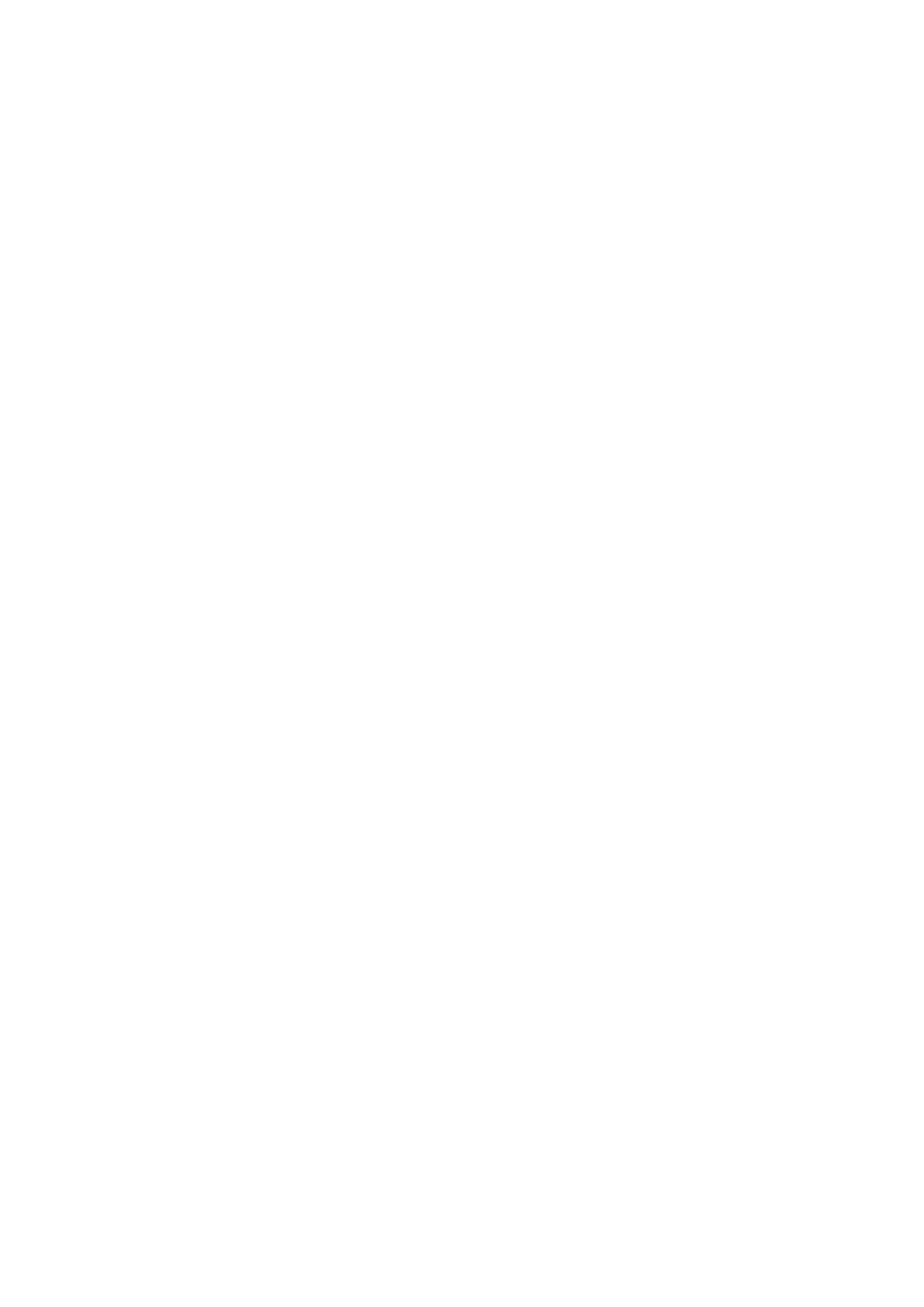### **TABLE OF CONTENTS**

| 1.  |                                                       |
|-----|-------------------------------------------------------|
| 2.  |                                                       |
| 3.  |                                                       |
| 4.  |                                                       |
| 5.  |                                                       |
| 6.  |                                                       |
| 7.  |                                                       |
| 8.  |                                                       |
| 9.  |                                                       |
| 10. |                                                       |
| 11. |                                                       |
| 12. |                                                       |
| 13. |                                                       |
| 14. |                                                       |
| 15. |                                                       |
| 16. |                                                       |
| 17. |                                                       |
| 18. |                                                       |
| 19. |                                                       |
| 20. |                                                       |
| 21. |                                                       |
| 22. |                                                       |
| 23. | POLICY ON SEXUAL HARASSMENT OF WOMAN AT WORKPLACE  32 |
|     |                                                       |
|     |                                                       |
|     |                                                       |
|     |                                                       |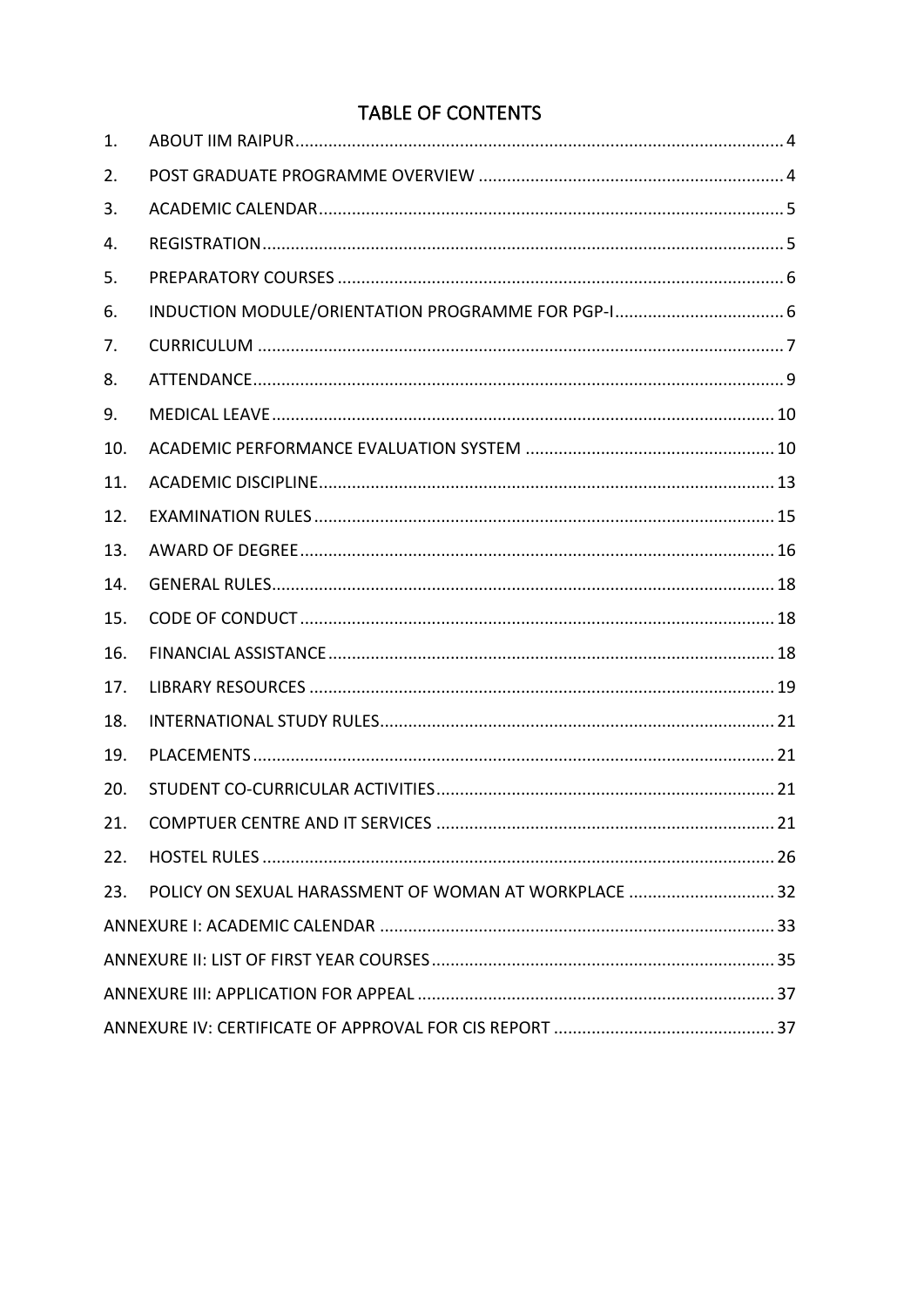#### 1. ABOUT IIM RAIPUR

IIM Raipur was set-up by the Government of India in the year 2010 with an aim for developing top quality professionals in the field of management. This year we are inducting the  $11<sup>th</sup>$  Batch of PGP students. IIM Raipur has made a debut in building an indelible mark Indian Business Education in India and abroad. IIM Raipur now has its own newly built state-of-the-art campus presenting a mix of modern architecture, culture and heritage of Chhattisgarh.

The Institute aims at bringing a global perspective to all its Programmes and activities in a fast-changing global economic environment. The Institute also encourages an overseas exposure for its students with the belief that it will help them assimilate best management practices and understand the importance of cross-culture issues in management.

Right from its inception, the Institute has focused on contributing to the growth and development of the Nation, region and society at large. As such it gives importance to courses and managerial trainings that are moulded in a way true to the culture and unique requirements of the state and organizations therein. Ethical practices in management, grooming socially responsible leaders for today and tomorrow are also the primary goals of the Institute. Keeping in mind these aims, IIM Raipur offers several Programme.

- Post Graduate Programmes
	- o Post Graduate Programme in Management (PGP) leading to MBA Degree
	- o Post Graduate Programme in Management for Working Executives (PGPMWPE)
- Doctoral Programmes
	- o Fellow Programme in Management (FPM) leading to PhD Degree.
	- o Executive Fellow Programme in Management (EFPM) leading to PhD Degree
- Executive Education
	- o Management Development Programme (Open)
	- o Management Development Programme (In Company)
- Online Executive Education
	- o Online Certificate Programs

#### 2. POST GRADUATE PROGRAMME OVERVIEW

The Post-Graduate Programme in Management (PGP) is the flagship programme of IIM Raipur. The PGP is aimed at providing an overall development of the students and groom them as future business leader to successfully face the challenges of global competition and dynamic markets. The objectives of two-year Post-Graduate Programme are:

- o To understand the socio-economic, technological, ecological and political environment of India and the world.
- o To hone the problem-solving skills, increase the affinity to innovation and the passion for creativity.
- o To develop global mind set to meet the challenges of international and work in a cross-cultural environment.
- o To create socially responsible and globally competitive management graduates who can effectively contribute to inclusive growth of the society.
- o To develop a sense of social purpose for managerial decision-making and to develop leadership capabilities without compromising on ethical values.

In summary, the objective of the PGP Programme is to develop social responsibility and the zeal of global competitiveness among the management graduates who can effectively contribute to inclusive growth of the society and hence the country.

Academic and personal standards are necessary to promote fair and orderly conduct in a community as large as the Institute. All students at the Indian Institute of Management Raipur are required to abide by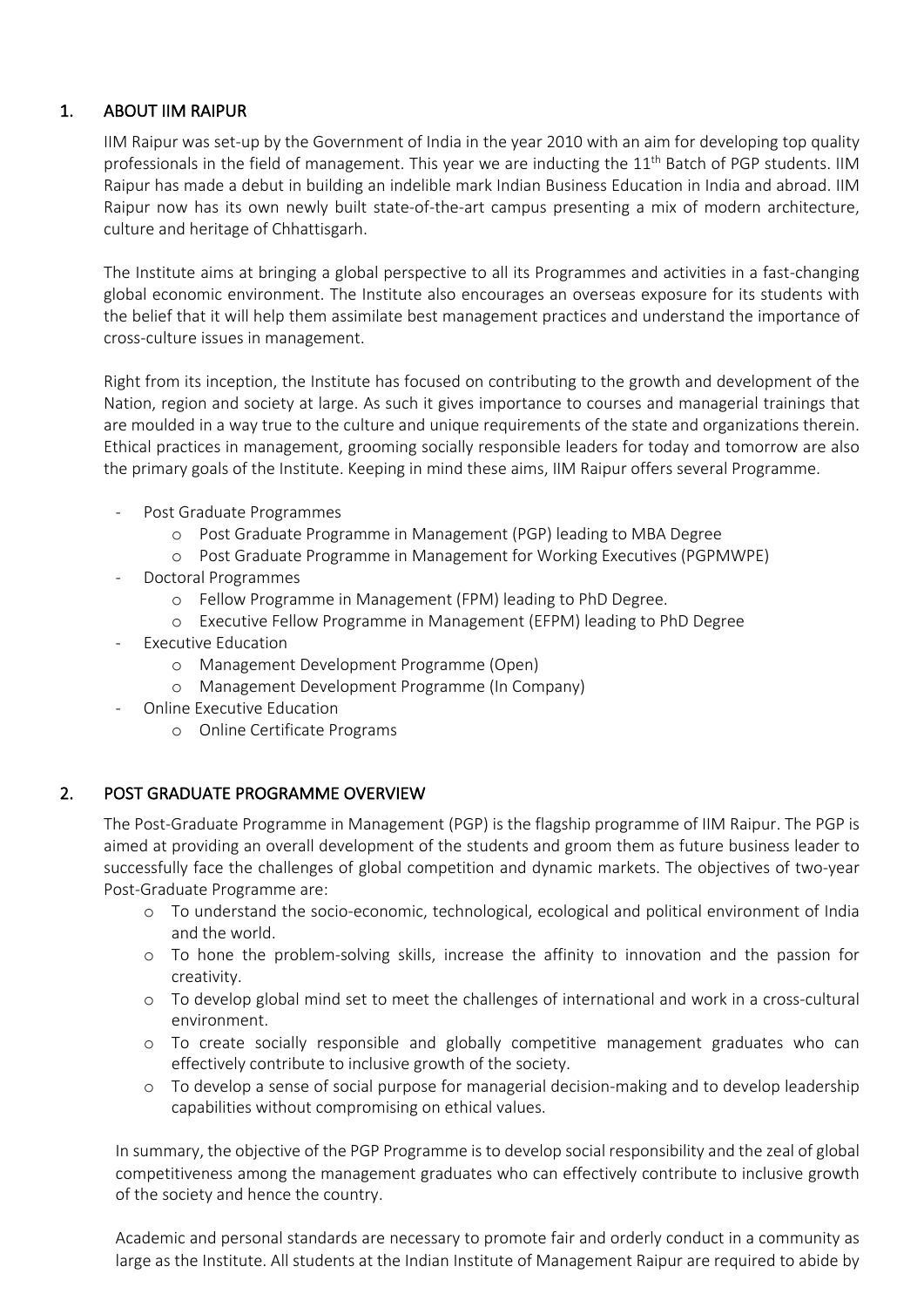these rules and conduct themselves at all times in a manner that tends credibility to the Institute and enhances its prestige in the community at large.

*Please note that the information, rules, regulations and procedures contained in this manual are liable to change at the discretion of the Institute at any time and whenever it is deemed necessary to do so, without prior notice.*

#### 3. ACADEMIC CALENDAR

The Academic Calendar (2020-21) for the first year of the Post Graduate Programme (PGP) is given in Appendix – I. The first-year coursework is spread over three terms, followed by a compulsory Summer Internship. The second-year course work is also spread over three terms, followed by the Convocation in March/April 2022.

#### 4. REGISTRATION

The guidelines for registration are as follows:

#### PGP-I (Term I)

- 4.1 The registration for the PGP course at IIM Raipur will be provisional and subject to verification of certificates and testimonials and receipt of all the documents required for submission.
- 4.2 The students will be required to register one day before start of each term (Term I to Term VI). The registration process will be completed only after payment of the required fees. The PGP Office will announce details regarding date, venue and other details of registration from time to time.
- 4.3 Candidates who have appeared for their final degree examination must bring an official certificate (with seal & date) from the Head of the Institution/Department specifying that they have completed all the requirements (including examinations, project, viva voce, etc.) for the award of Bachelor's degree and only the final result is awaited. The final examination mark sheet (showing that candidate has passed the examination) must be submitted within 15 days of declaration of result, and in any case not later than December 31, 2020, failing which registration to the programme will be automatically cancelled.

#### PGP-II (Term IV)

- 4.4 The registration for the second year will be provisional, subject to the following:
	- a. Submission of documents related to Summer Internship, such as:
		- o Summer Internship Report;
		- o Completion Certificate from the Organization; and
		- o Confidential Evaluation Report form.
	- b. Submission of Registration forms duly filled in.
	- c. Payment of term fees and hostel/mess fee.
	- d. Return of the books due to the Programme Office and Library.
	- e. Return of any other Institute belongings borrowed by the students.

The registration for the second year will be confirmed upon achieving required CGPA of 3.5 at the end of first year only.

4.5 Late Registration:

The PGP Chairman may allow a maximum of one week for late registration, after which the student will not be allowed to register, barring exceptional circumstances (This will be decided on a case-to-case basis by the PGP Committee). Students, who neither register as mentioned above nor seek permission for late registration, will have to drop the term and take courses in the next academic year to complete their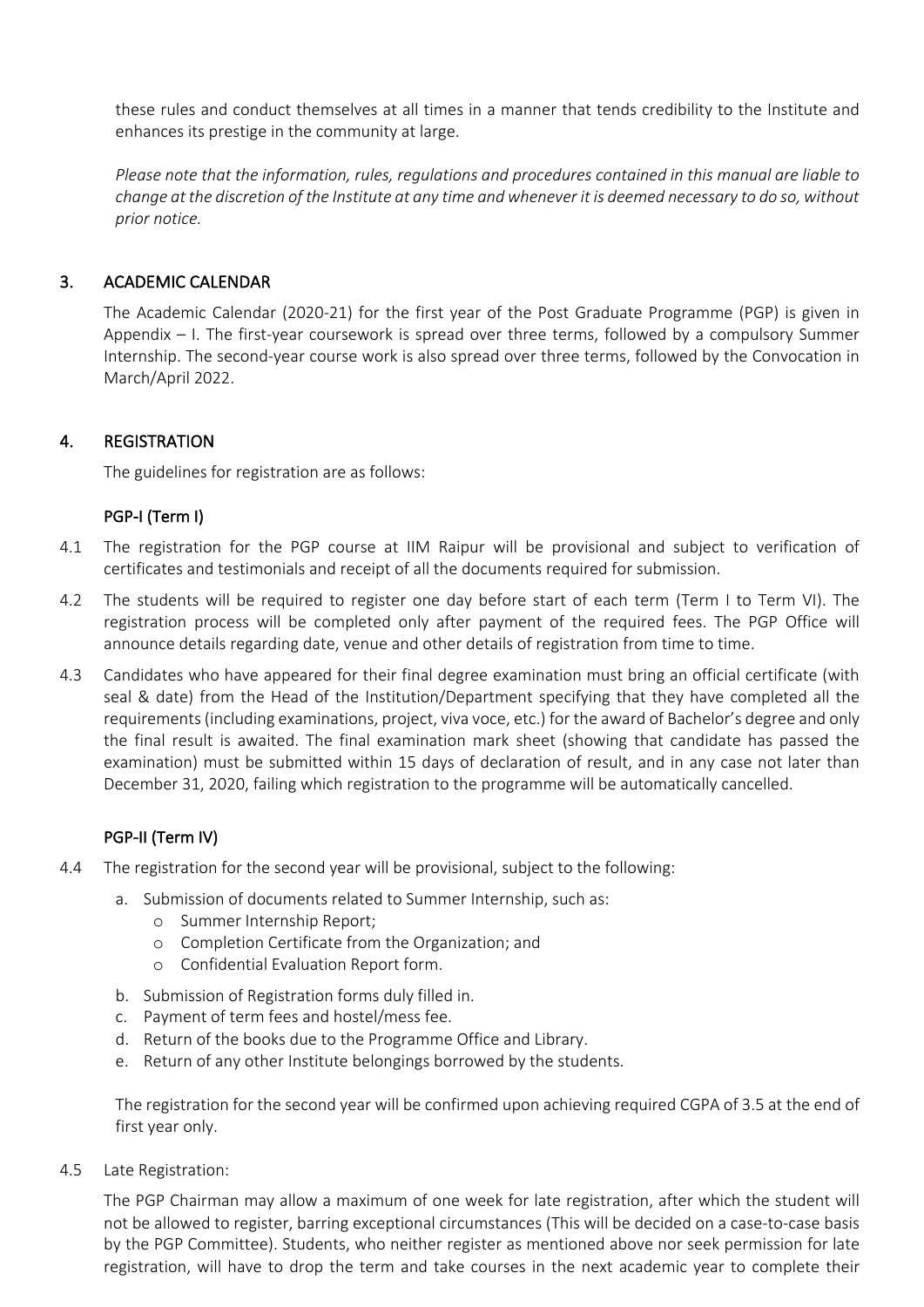academic requirements. The Chairman (PGP) will grant permission only on genuine grounds, and if it is on medical grounds, the student is required to produce a medical certificate (and related documents) counter signed by the institute medical officer/doctor.

4.6 Fee Payment Schedule:

The Fee Payment Schedule for the students of the Post Graduate Programme of 2020-22 batch is as follows:

| Term       | Fees $(₹)$   | Due Date** | Term        | Fees (₹)     | **Due Date (Tentative) |
|------------|--------------|------------|-------------|--------------|------------------------|
| $\ddot{*}$ | $266,100/-$  | July 2020  | $1\sqrt{*}$ | $2,43,900/-$ | 10-06-2021             |
| ∥*         | $2,23,500/-$ | 09-11-2020 | \/*         | $2,24,700/-$ | 20-09-2021             |
| $   *$     | $2,23,000/-$ | 01-02-2021 | VI*         | $2,24,200/-$ | 20-12-2021             |

\*In Addition to this, Mess Fees shall be added to the term fee.

\*\*The Due Date mentioned above is inclusive of days taken for completing the transaction, that is, actual date of credit in IIM Raipur account.

\*\*\*The above Fee Structure is taken from PGP 2019-21 batch (new fee structure for PGP 2020-22 batch is yet to be received).

For late payment, fine will be applicable as follows:

- a. Payment within one week after last date: ₹ 1000/-
- b. Payment during second week after last date: ₹ 200/- per day (inclusive of Saturday/Sunday/holiday) up to the date of actual payment of total fee.

For issuance of duplicate fee receipt: ₹ 100/- per receipt.

Payment of fees after the second week requires approval from Chairman (PGP). Please note that the fine on late fee is applicable regardless of whether the payment is made directly or through bank loan.

- 4.7 No refund is admissible on any part of the fees, if a student withdraws voluntarily after registration in the respective trimester.
- 4.8 Promotion for second year of PGP is provisional and will be confirmed on meeting the academic performance criteria of the previous term as specified in clause 10.2.

#### 5. PREPARATORY COURSES

Preparatory courses in Accounting, Statistics, Working with Excel and Communication will be offered immediately after the registration for the PGP Programme for all registered students. These are non-credit optional courses.

#### 6. INDUCTION MODULE/ORIENTATION PROGRAMME FOR PGP FIRST YEAR (PGP-I)

The Induction Module/Orientation Programme would be conducted at the beginning of the first term. All PGP-I students are required to attend. The objectives of this Programme are as follows:

- o To acquaint the students with modern management education, its scope, its functional areas, and the design of the Postgraduate Programme at IIM Raipur.
- o To acquaint them with the teaching and learning methods used at IIM Raipur with special emphasis on case method.
- o To help them become aware of various learning styles and help them establish linkages between their life's goals and management education.
- o To initiate functional interaction between final year and first year students and between first year students and faculty.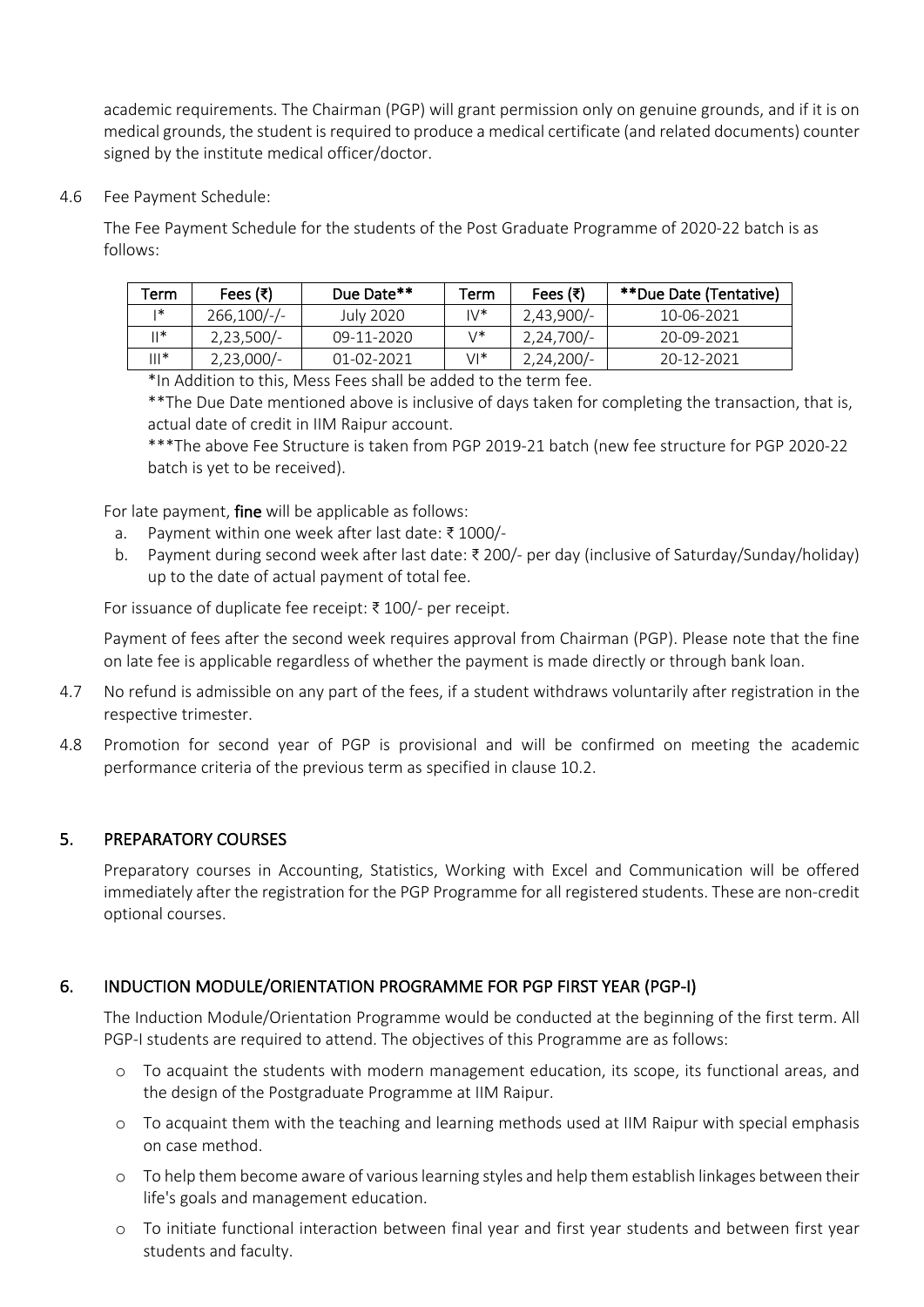The schedule for the Induction Module/Orientation Programme will be announced and will be put up on the PGP-I notice board.

#### 7. CURRICULUM

A full course consists of 30 hours of class. One full course consists of 1 credit. A full credit course requires approximately 90 hours of work outside the classroom, from the student.

#### 7.1 First Year Programme

First year courses are compulsory. A list of first year courses is given in Appendix II.

#### 7.2 Second Year Programme

- a. Each Area Chair along with members of that area will give a presentation to students on the Electives to be offered in Term IV, V and VI in the beginning of January 2021. This will be announced on a year to year basis depending upon the courses offered by various functional areas. Strategic Management – II (0.5 credit) will be compulsory core course for all Second-year students in Term-IV.
- b. PGP-II Courses: A student must take at least 15.5 credits (including compulsory course SM-II) from courses offered over the three terms such that student does not take:
	- o Less than 5 or more than 6 credits in Term IV and one core course i.e. SM II (0.5 credit);
	- o Less than 5 or more than 6 credits in Term V; and
	- o Less than 4 or more than 6 credits in Term VI.
- c. The indicated choices for all terms will be confirmed choices. No changes in the choices are permitted after the last date as announced by the PGP Office.
- d. The students will give elective course choices according to the procedure and timings as communicated by the PGP Office. Each student must submit a signed hard copy of the elective selections to the PGP Office, failing which the students will have to accept the courses allotted by the Institute. The choice submitted through signed hard copy is final & firm through Term IV, V & VI. Additional course(s)/Non-credit course(s) must also be entered accordingly. The students should retain with themselves a copy of the course list submitted to the office. The scheduling priority will naturally go to the credit courses.
- e. The PGP Committee will evolve criteria to cap the number of students in any course in consultation with the PGP Chairman.

The existing minimum number of students in an elective to get floated shall be 25 across all the functional areas. This minimum number shall only include credit choice only. Non-credit choices will not be considered for calculating minimum 25 numbers. Electives will not be offered if the requisite numbers of students do not opt for it.

f. A student must take at least five elective credits for concentration in an area. However, the areas of concentration will not be indicated either in the Grade Sheet or in the Degree.

#### 7.3 Additional Non-Credit Courses

A student, with a CGPA of 6.0 and above (by the end of Term-III), is allowed to opt for maximum two noncredit courses (not more than 1 in any term) in PGP. These courses will be over and above the minimum requirement of 15.5 elective courses. The non-credit course(s) will be treated as any other elective course and shall be mentioned in the grade sheet. However, the grade obtained will not be used for the purpose of the qualifying criteria for award of degree and will also not be included in the calculation of CGPA.

The option of additional non-credit course(s) will have to be exercised as any other elective course, but written consent of the concerned instructor will be required. The required fee for additional course will be over and above the tuition fees for the term and will have to be paid along with the regular tuition fees.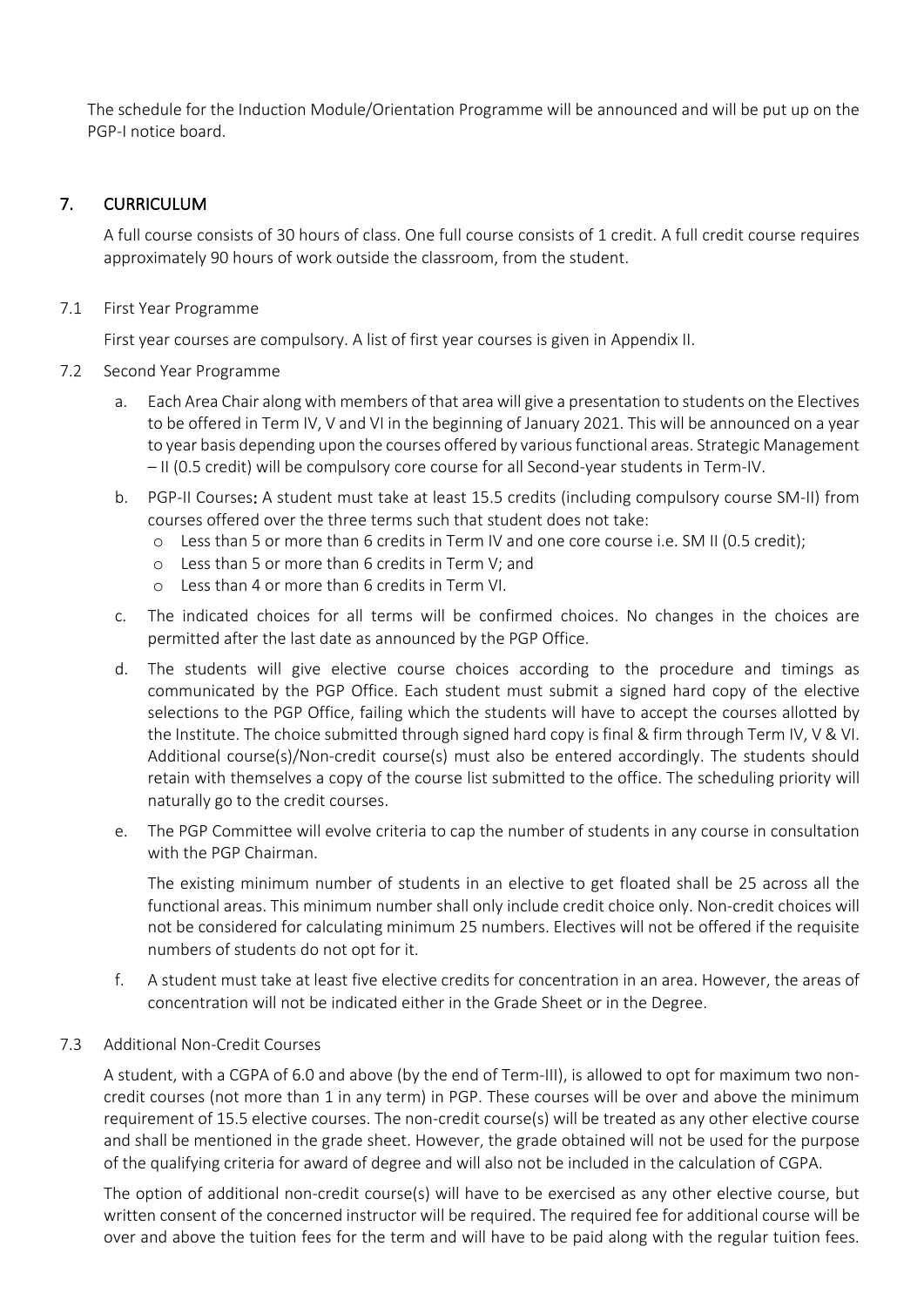The fees for additional non-credit course(s) will be ₹ 5000/- for a full course. An additional credit course will not contribute to any concentration of specialization.

#### 7.4 Course of Independent Study (CIS)

#### 7.4.1 About CIS

The CIS offers an opportunity to the student to explore a topic in depth in his/her area of interest. The CIS comprises an investigation, together with the written report and interpretation thereof, of a subject accepted and approved by a member of the faculty. A CIS could either be exploratory or prescriptive in nature with focus on its applicability to management situations. It may be a case study, a study of a policy problem, a historical study, development of a new method, comparison of two or more methods, or formulation and testing a hypothesis relevant to some areas of management. The CIS may be a field/literature-based study or both.

#### 7.4.2 Stepwise process of CIS

- a. A student can opt for a maximum of two Courses of Independent Study in Terms V and VI in lieu of the electives offered, such that not more than one CIS is taken in Term V. However, two CIS can be taken in Term VI.
- b. A CIS is equivalent to a full course of ONE credit. CIS shall not count towards the courses required for a concentration area. Though CIS may be taken only in term V and/or term VI and the consent of the Supervisor(s) must be submitted to the PGP Office latest by the end of mid-term examinations of term IV along with the elective choices. CIS can be chosen only if related electives are not present in the area of interest of the student.
- c. Eligibility Criteria for CIS
	- Minimum CGPA of 7.00 in PGP-I (First year).
	- Minimum B+ average grades in relevant courses in the area of the CIS, and
	- A student opting for CIS should not have any F or D grades in any course. This would be subject to review on a case to case basis by the PGP Committee.
- d. Proposal Evaluation

A student, who had opted for CIS, should submit his/her CIS proposal to PGP Office by the end of Mid-Term Examination of Term IV. The proposal will be evaluated by the concerned Area. If satisfied with the proposal, the Area may accept the proposal. If not satisfied, the Area may reject the proposal or may propose amendment to the proposal and ask the student concerned to resubmit the proposal through PGP Office.

e. Faculty Supervision

The CIS has to be done under the supervision of faculty member(s) chosen by the student. The final enrolment for CIS will be done along with the confirmed choices of electives for Terms V/VI taken. Written consent of the faculty supervisor(s) and the proposed title of the CIS are necessary at that time. Faculty members are free to lay down criteria for choosing students and limiting the number of students for supervision.

- f. Two copies of the CIS report must be submitted to the PGP office before the first day of the end term examination, of the respective term.
- g. No extension of time for submitting the report will be allowed.
- h. On receipt of the report, PGP Office will issue notice to student for presentation to faculty panel before the end-term examinations.
- i. Presentation once made will be final. No student will be allowed to make presentation more than once.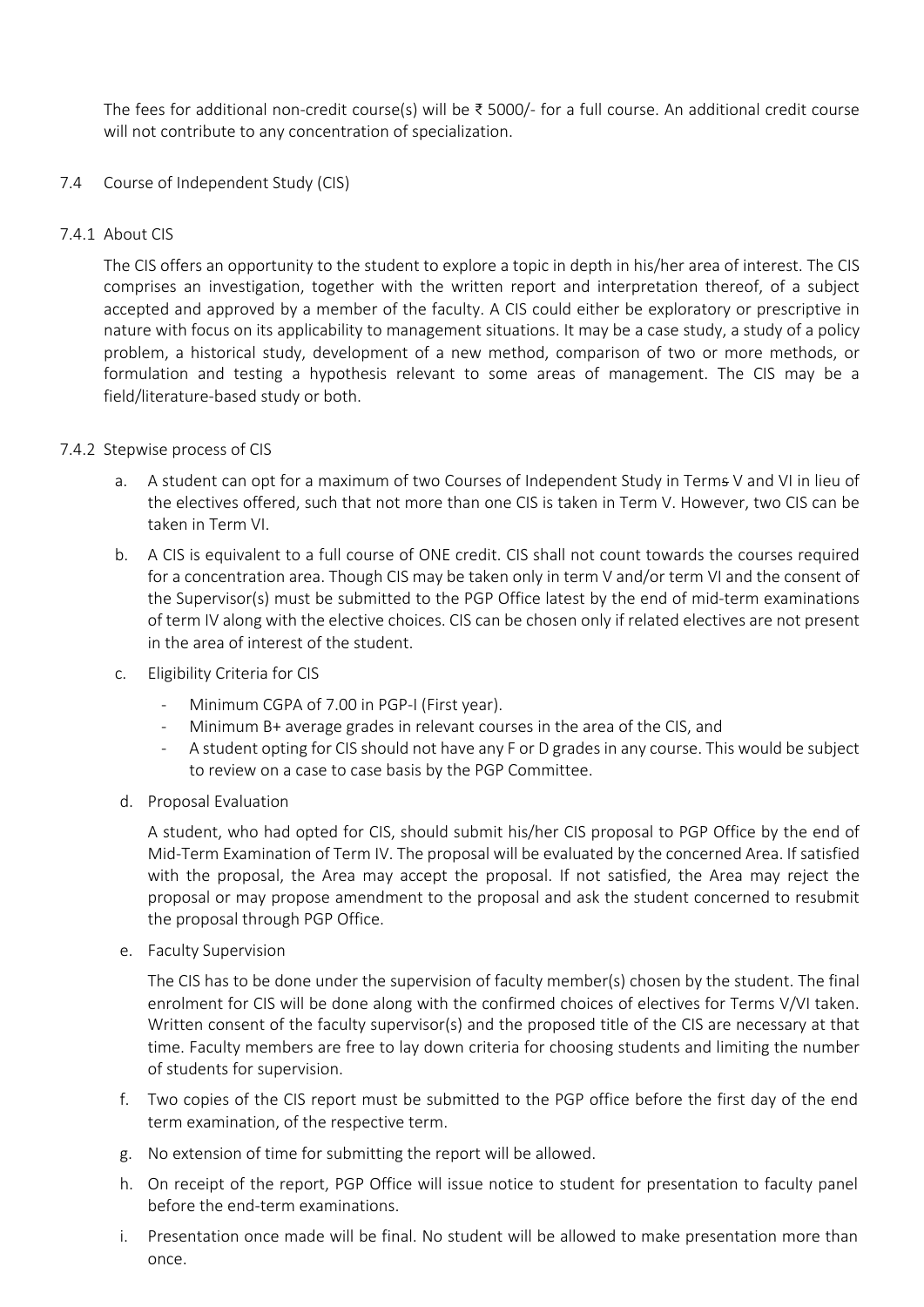#### 7.4.3 Framework / guidelines for CIS report

The CIS report must include:

- a. Problem Formulation
- b. Research Methodology
- c. Sampling and Survey
- d. Literature Review
- e. Analysis of the Problem/Data
- f. Recommendation with justification
- g. Implications for implementation
- h. Limitations and scope for further work/study
- i. Bibliography and citations.

#### 7.4.4 Evaluation of CIS report

The evaluation of a CIS report will be based the adequacy of data and the language, contribution in the area, cogency, format and overall presentation. The evaluation scheme should be as under:

| No.             | Component                                                  | Weight |
|-----------------|------------------------------------------------------------|--------|
|                 | Proposal                                                   | 10%    |
| 2.              | Mid-term review (to be submitted before the mid-term exam) | 20%    |
| 3.              | Final Report (to be submitted before the final exam)       | 50%    |
| $\mathcal{A}$ . | Oral Presentation                                          | 20%    |

The final evaluation of the work will be done by the faculty supervisor(s) on the usual 10-point letter grading system.

#### 7.4.5 Certificate of Approval

A certificate of approval is to be attached in the final report in the prescribed format (Annexure III).

#### 8. ATTENDANCE

IIM Raipur insists on regular and prompt attendance in classes. Attendance will be taken by the instructor directly and the students should be attentive at the time of attendance to get their presence recorded in the attendance register. Unauthorized absence from class/institute will be considered a breach of discipline and the Institute will be free to take appropriate action in such cases, to an extent up to rustication from the Programme and from the Institute.

- 8.1 Under extra-ordinary circumstances, students may obtain leave of absence under the following rules and procedures:
	- a. Prior permission must be obtained from the Chairman (PGP) for availing of leave. Students going out of station or to meet their local guardian for overnight stay must inform Student Affairs Department and obtain permission from Chairperson (Students Affairs). If a student is found to be out of station or overnight stay without any intimation, disciplinary action will be taken against him/her up to the extent of debarring from appearing in the examinations.
	- b. In case of sickness, students should apply for Medical Leave as mentioned in clause 10.
- 8.2 Each student is expected to attend a minimum of 80% of classes in each course (i.e. in a 1 credit course, 16 classes out of 20). A grade penalty will be imposed on all the students who do not meet the minimum 80% attendance requirements in each course in the following manner: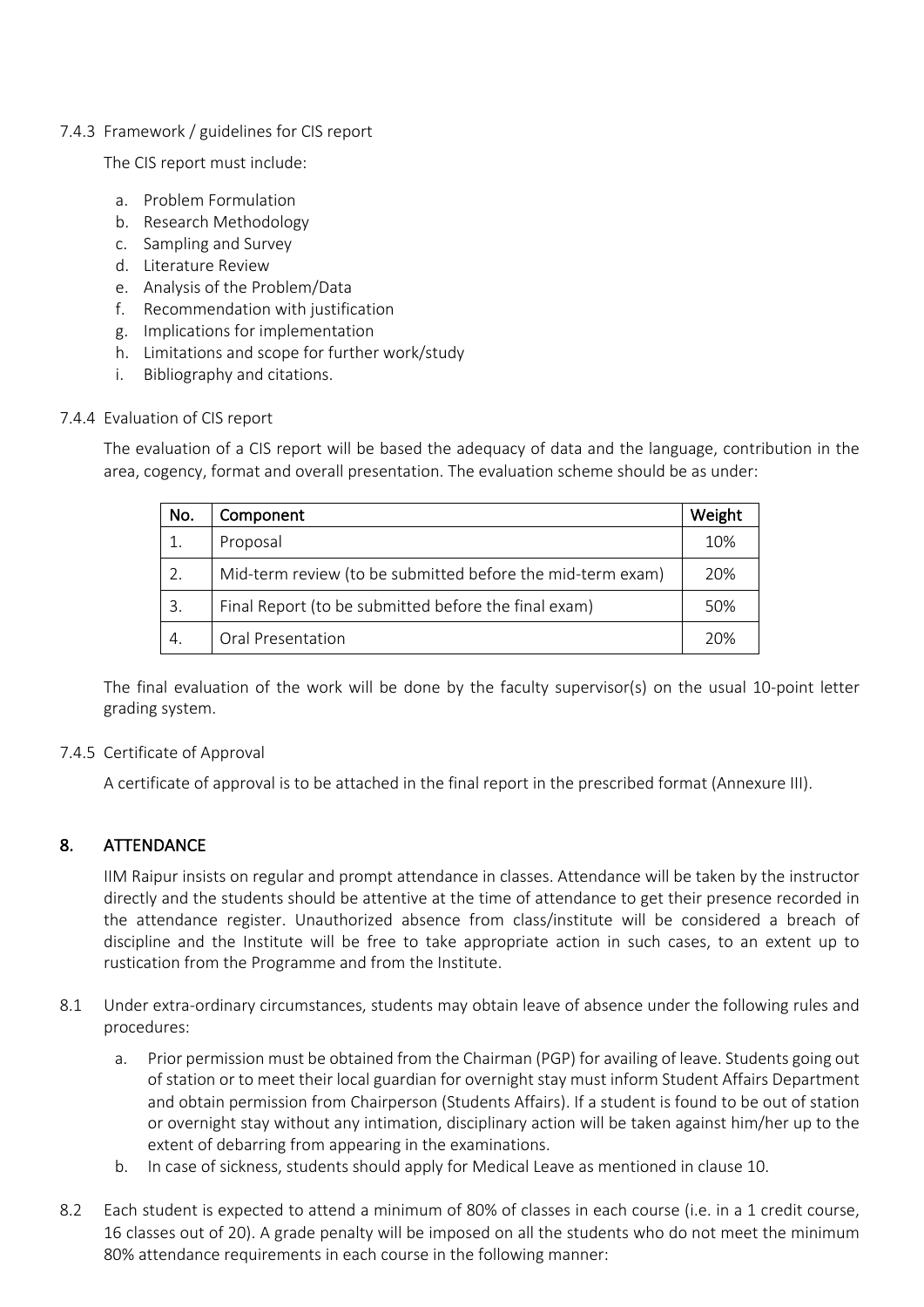| Attendance of Student                       | <b>Grade Penalty</b>                   |
|---------------------------------------------|----------------------------------------|
| More than or equal to 70% but less than 80% | One grade drop (e.g. from A+ to A)     |
| More than or equal to 60% but less than 70% | Two grade drops (e.g. from A+ to A-)   |
| More than or equal to 50% but less than 60% | Three grade drops (e.g. from A+ to B+) |
| Less than 50%                               | F grade will be awarded                |

If a student gets D grade in a particular course and also gets a grade drop due to short attendance, 'D' will become 'F' grade. If a student fails to meet the specified attendance requirement, his/her Grade in the respective course(s) would be lowered by PGP Office after moderation in accordance with the grade penalty rules laid down above. It is important to note that students having less than 50% attendance in a course due to any reason including medical problem(s) will be awarded F grade in that course. In other words, minimum 50% attendance is required to be eligible to get a pass grade.

#### 9. MEDICAL LEAVE

Students are expected to attend scheduled classes, orientation sessions, quizzes and examinations during terms as indicated in the academic calendar. Under severe medical exigencies, students may obtain leave of absence from classes, by submitting an application to Chairman (PGP) or by sending an email to PGP Office.

In case of sickness, students must produce all related documents including prescription, bills, payment receipts etc. along with the medical certificate that should be issued and/or countersigned by the Institute Medical Officer/Doctor (approved) within 2 days from the date of joining. No student shall be allowed to join the Programme unless he/she produce the medical fitness certificate which is duly endorsed by Institute approved Medical Officer/Doctor.

The Medical Officer/Doctor will issue the medical certificates only in case of diagnosed illness where they are convinced that the student is too ill to attend classes. These include hospitalization, communicable diseases and accidental injuries (fractures, deep trauma, etc.). Each Medical exigency will be examined on a case-to-case basis by the PGP committee which will approve/disapprove of the leaves due to such exigency.

Any student trying to misuse this will invite administrative action.

Before applying to Chairman (PGP) for leave, the student should contact his/her faculty members to ensure that he/she is not missing any quizzes or examinations during the leave period. The PGP Office or the concerned faculty will not be responsible for the student losing any segment of evaluation on account of medical leave, or 20% of absence. In the event of a student's sickness during Mid/End term examination, a make-up examination for the missing subjects shall be conducted subject to the approval of the PGP Committee. If leave is approved by the PGP Committee for Medical reasons for the examinations, for the make-up Mid / End Term examination the concerned faculty member(s) has full discretion to increase the difficulty level, as the student has effectively had more time to prepare.

"If the reason of absence for MID/END Term examination does not come under Medical/exigencies, a loss of two grades will be imposed after re-examination result. If the student is unable to appear for the reexamination on the said due date, he/she will be awarded 'F' Grade."

#### 10. ACADEMIC PERFORMANCE EVALUATION SYSTEM

The following are the guidelines for academic performance evaluation system:

- 10.1 The evaluation of academic performance is based on varying combinations of the following components:
	- a. Assignments, Quizzes, Class participation etc.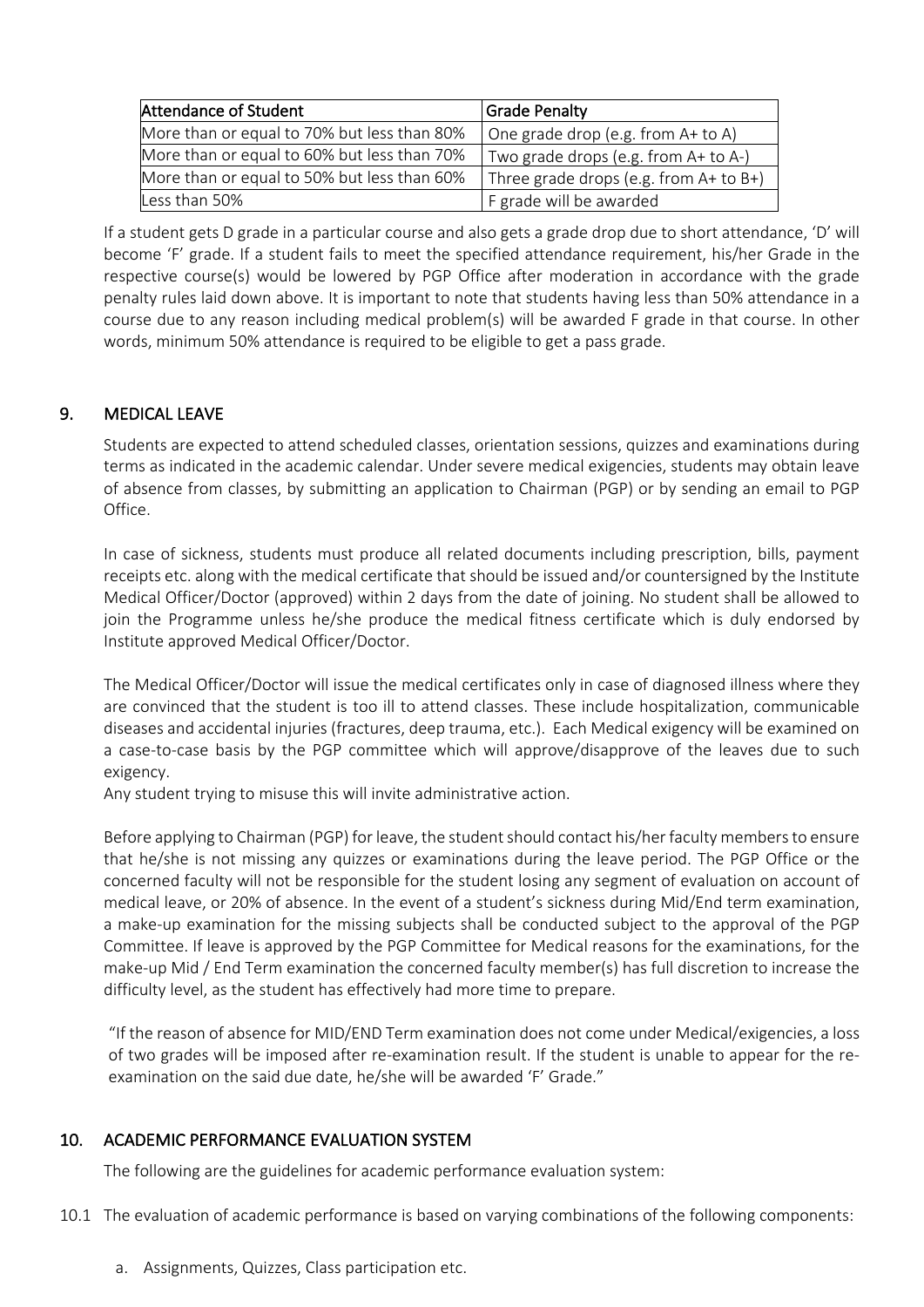- b. Project Work / Term Paper
- c. Mid-term Examination
- d. End-term Examination

Components (c) and (d) are mandatory for a full course and contribute to minimum of 50%. No repeat MID/END Term will be allowed under any circumstances except for medical exigencies or absence due to the death in the immediate family (parents, spouse, siblings, and children), in which case, the candidate may be given an opportunity to repeat course(s) in the next academic session, or appear in special examination if so permitted by the PGP Committee. The Institute will decide all such cases on case-to-case basis at the end of the academic term or session. The proportionate relative weightage of the other components for a specific course will be at the discretion of the instructor. The evaluation scheme for every course will be conveyed to the students at the beginning of the course along with the course outline by the course instructor. Attendance is must for Mid and End Term examinations for every student in each term, failing which he/she will be debarred from the registration for next term. Such students are required to continue from that term along with the next batch.

#### Performance evaluation system:

A ten-point grading scale with corresponding letter grades as following will be used:

| Letter grades |    | Δ- | B+ | B- | $\sim$<br>◡ | $\sim$<br>$\check{ }$ | $\overline{\phantom{0}}$<br>$\overline{\phantom{0}}$<br>ั |  |
|---------------|----|----|----|----|-------------|-----------------------|-----------------------------------------------------------|--|
| Grade Point   | ∸∽ | Õ  |    | ້  |             | ٮ                     |                                                           |  |

The Term Grade Point Average (TGPA) will be calculated by computing the sum of grade points in respective courses multiplied by their respective credits and dividing it by the total credits for all courses in the term. Similarly, the Cumulative Grade Point Average (CGPA) will be calculated at the end of each year as a composite index of the academic performance of the student up to that term in the Programme. TGPA is an indicator of student performance for a term, whereas CGPA is an indicator of student performance in an academic year.

The Faculty Member will assign a numeric score as well as a letter grade to each student, which will be the weighted sum of component scores. PGP committee will moderate the grades of all courses to ensure adherence to the grading guidelines and ensure consistency of grading across sections. The right of moderation would be used by the PGP committee (for upward or downward revision of grades only under exceptional circumstances (i.e., in case of major deviation from the grading guidelines)). Faculty members are required to follow the following guidelines:

Letter grade A ('A-, A, A+) should not exceed 30 percent Letter grade D & Letter grade C (C-, C, C+) grade should be at least 10 percent. A student who scores less than 30 (absolute score) will be given letter grade 'F'

When two faculty are teaching the same course in different sections, it is desirable to come to an agreement on common grading distribution for different components.

Whenever two or more faculty take a course, if faculty X teaches sections A and faculty Y teaches B sections, the grading norm is to be applied for A and C separately. This is to avoid the impact of differences in the marking on the final distribution. This has to be followed even in cases where common question paper and marking scheme is followed across sections.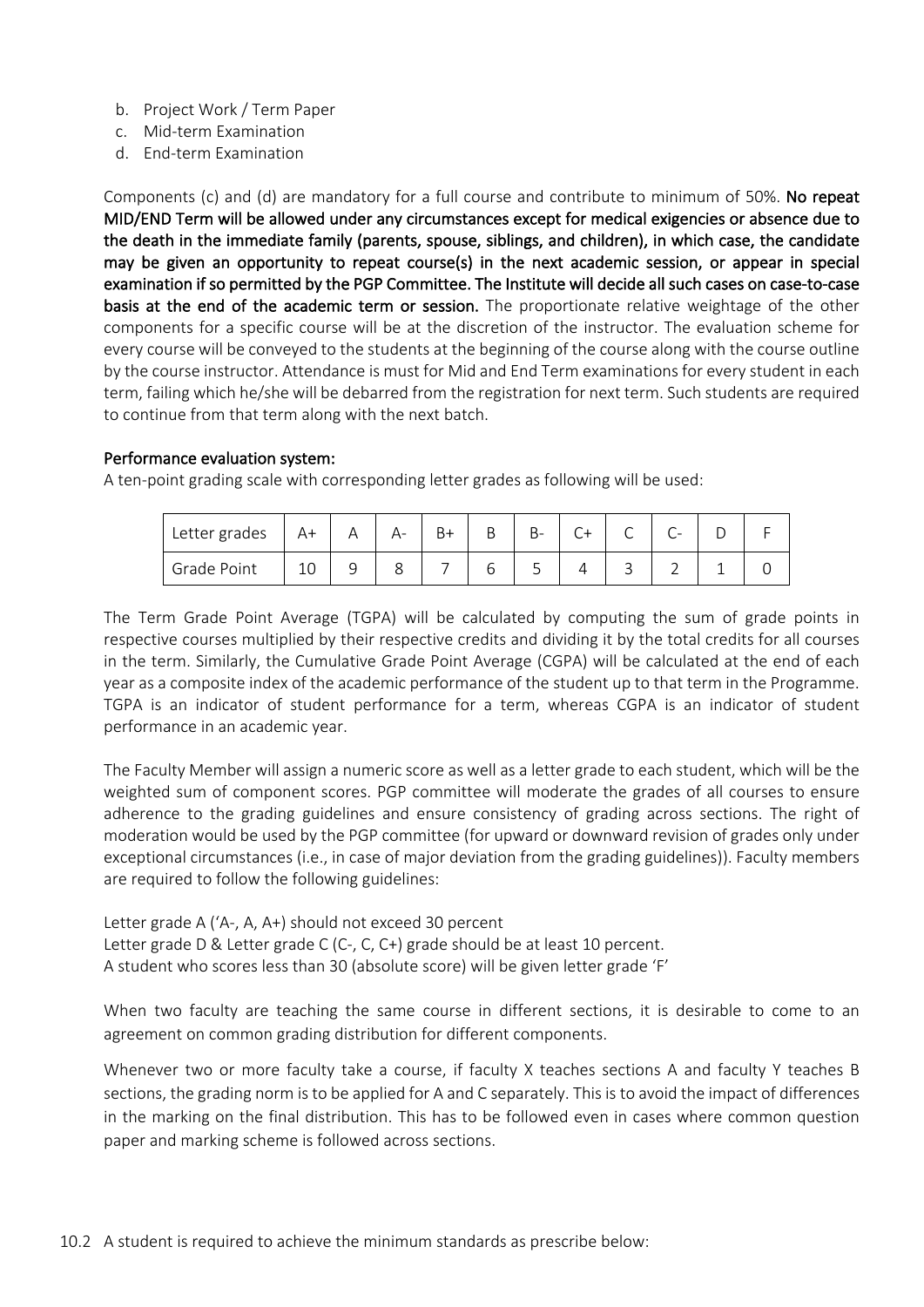- a. In order to qualify for promotion to the second year, the student's CGPA at the end of the first year must not be less than 3.50. Further, no repeat exam will be conducted for any course except under medical exigencies. Moreover, for continuation in the programme and/or to qualify for promotion, at no stage in the first year shall the student accumulate:
	- o F grade in more than two courses; or
	- o D grade in any course if he/she has obtained F grade in two courses; or
	- o D grade in more than two courses if he/she has obtained F grade in one course; or
	- o D grade in more than four courses if he/she has not obtained F grade in any course
- b. Moreover, for continuation in the programme and/or to qualify, at no stage in the second year shall the student accumulate:
	- o F grade in more than one course; or
	- o D grade in any course if he/she has obtained F grade in one course; or
	- o D grade in more than two courses

For the purpose of the criteria in 'a' and 'b', an F or D grade in any course will be treated as a full F or D irrespective of the credit weightage of the course. Failure to achieve the prescribed minimum standards of academic performance will result in the student's termination from the programme.

10.3 For students participating in International exchange Programme, the CGPA shall be calculated as follows:

For Exchange Programme students, the student will study at a foreign university/business school under Student Exchange Programme for one term in the second year. The award of grades will be on the basis of courses taken at IIM Raipur in FIVE Terms and courses taken in the foreign university/business school for ONE term. CGPA will be calculated for all SIX Terms by considering the evaluation at foreign university (equivalent grade) and GPA of the FIVE terms at IIM Raipur.

- 10.4 If a student fails to qualify any course during the International Student Exchange Programme, then F grade obtained in a course(s) will be considered for the purpose of academic evaluation at IIM Raipur. Separate detailed guidelines for International Exchange Programme are available in the International Exchange Programme Manual.
- 10.5 If a student is terminated from the programme (on account of failure to achieve minimum standards of academic performance as specified in clause 10.2b) in the first year or the second year, he/she may file an appeal to the Chairman, Academic Council (Director, IIM Raipur). Academic Council may reconsider his/her case for readmission in the program from the next academic year. The decision of the Director on such an appeal will be final. However, the student has the provision to appeal only once for each of the two years. The student will have to repeat the entire year. All the terms and conditions regarding admission will be applied as per the prevailing policies at the time of re-joining.
- 10.6 In case a student is unable to fulfil the conditions for continuation in the Programme or award of degree on being unable to achieve the required CGPA (as specified in clause 10.2a) or due to medical exigency (clause 9) he/she may request the PGP Committee for a review. The PGP Committee may consider the cases of those students who fail to meet the conditions specified above on account of extenuating circumstances and take appropriate decision(s), leading to:
	- a. The Chairman (PGP)/PGP Committee may permit a student to repeat course(s), term(s) or year in the next academic year.
	- b. The Chairman (PGP)/PGP Committee may expel a student from the Programme at any time if his/her conduct is detrimental to the educational process of the Institute.
	- c. A student who is expelled *or* is required to leave the Institute (in 1<sup>st</sup> year or 2<sup>nd</sup> year) on any ground may file an appeal to the Chairman, Academic Council (Director, IIM Raipur). Academic Council may like to re-consider his/her case and take a decision accordingly. The decision of the Director on such an appeal will be final and binding. However, the student has the provision to appeal only once for each of the two years.
	- d. If a student is not eligible to receive the degree, the Chairman (PGP) may recommend repetitions of course(s)/term(s)/year in the next academic year (based on the overall academic record of the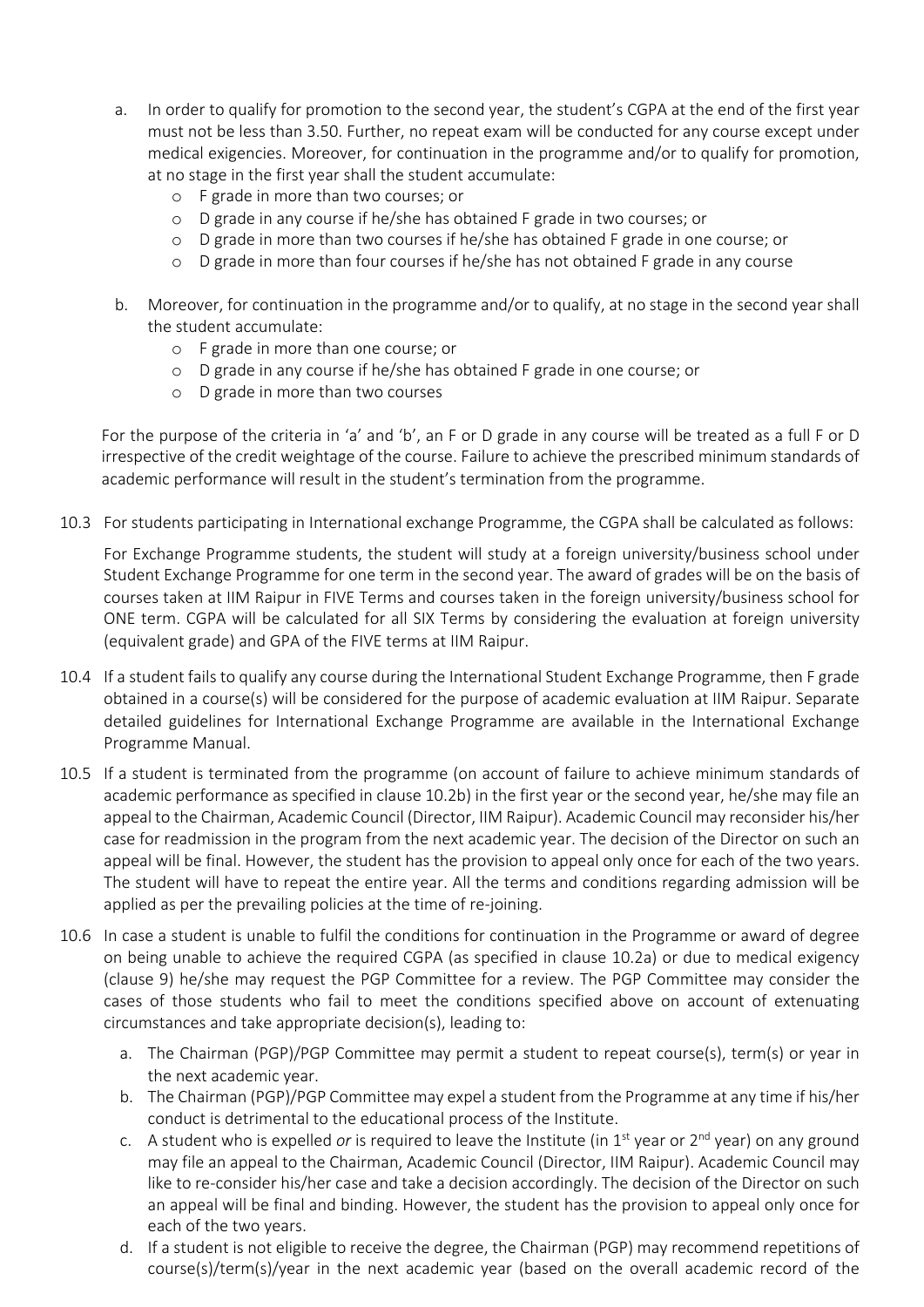student). All decision by the PGP committee in such cases would be subject to the approval of the Academic Council.

e. Students who have been awarded an F grade (or accumulate 2 D grades) as well as a CGPA of less than 4.5 at the end of any term in the program will be asked to withdraw from all student committees on campus.

#### 10.7 Counselling services

Counselling services through a Counsellor are provided by the Institute to enhance the quality of life for students on the campus. The counselling extends peer support to students who may need help in adjusting and managing the demands of the new environment at IIM Raipur. The services are an integral part of the educational mission of the institution and support the mission in a variety of ways, such as consultation, teaching, preventive and developmental interventions, and treatment. This counselling includes providing clinical services to students who are experiencing stress due to academic, career or personal problems which may interfere with their ability to take full advantage of the learning opportunities before them.

a. Mission of the Counselling services:

The Mission of the Counselling is (i) to enhance various areas of student's life; and (ii) to maintain a healthy body and mind relationship

- b. Counselling Service Description:
	- o Study Skills Training (To improve academic performance): Improve focus, attention, concentration, organizing skills.
	- o Personality Enhancement Training (For effective functioning): Communication Skills, Interpersonal relationship skills, how to adapt effectively to new places, settings, roles, responsibilities, and people.
	- o Treatment of Mental Health Problems (To enhance overall mental health): Stress management, relaxation techniques, treatment of problems like anxiety, depression, alcohol/drug abuse & dependency, eating disorders, etc.
	- o Career Counselling (For a 'good-fit' career choice): Dealing with ambiguities/dilemmas, making difficult and major decisions and choices, etc.

#### 11. ACADEMIC DISCIPLINE

#### 11.1 Discipline in Class

- a. The Institute attaches utmost importance to strict integrity and honesty in academic work by the students. Students must maintain strict discipline in classrooms, examinations, tests, quizzes, takehome assignments and all other segments of academic work.
- b. Resorting to copying or helping to copy in any form in examinations or quizzes or home assignments or other elements of evaluation, and/or reproducing passages from written work of others without necessary acknowledgement, and/or passing on or receiving papers in connection with any academic work to be evaluated, and/or canvassing for grades is strictly prohibited.
- c. Unless otherwise specified by the concerned faculty, the students must not collaborate in any way with anybody. In other words, the answers as presented to the concerned faculty should be independent work of each student. They are advised that they should not, in their own interest, communicate their written analysis or answers of home assignments to any other students.
- d. Bringing laptops to the classes is strictly prohibited. Laptop is allowed in the class room only upon the instructions of course faculty.
- e. Mobile phones, tablets, ipads etc. Are totally banned in the class and examinations. In the incident of location of these electric gadgets in the class/examination hall by any student, the student may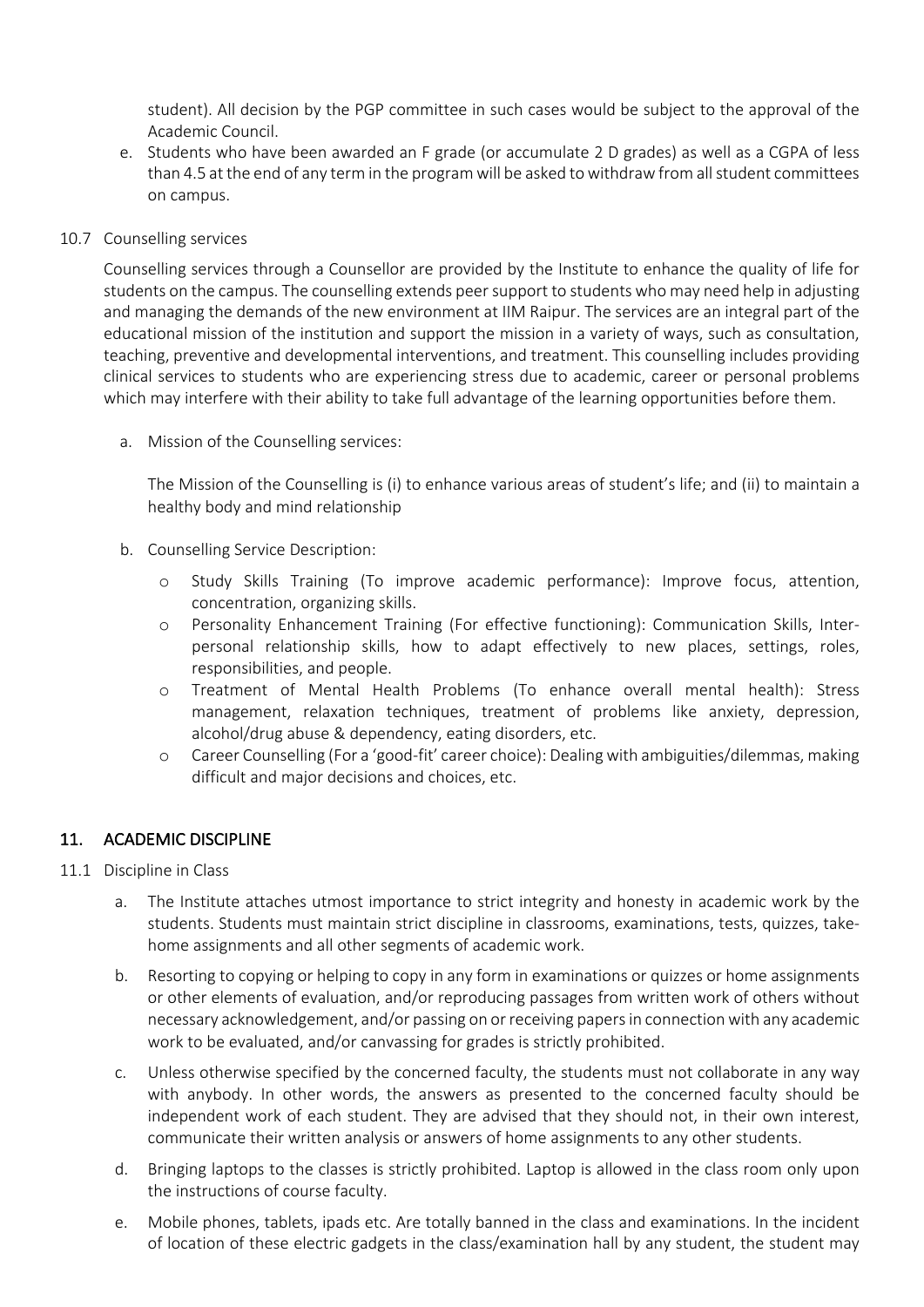be debarred from classes/examinations, and appropriate disciplinary action will be decided by chairman (PGP) in consultation with the PGP committee.

- f. Eatables, such as tea, coffee, snacks and any other items are strictly prohibited in the class rooms.
- g. All students must attend classes, project presentations, examinations in a formal decent dress.
- h. All students must attend all institutional functions as attendance will be taken by Class Representatives and will be submitted to PGP Office.

#### 11.2 Academic indiscipline

Following may be treated as (but not limited to) acts of academic indiscipline:

- a. Marking or attempting to mark proxy attendance in class, canvassing for marks/grades with faculty members, approaching faculty for relaxation in certain academic norms, use of mobile phones in class, misbehaving with a student/faculty, and creating indiscipline in class.
- b. On receiving a complaint from an instructor against a student or acting suo-moto, Chairman (PGP) shall initiate disciplinary action against any student for any alleged misconduct. The Chairperson (PGP) and/or a Committee may conduct an enquiry, and if needed, Chairman (PGP) / PGP Committee may impose any one or more of the following penalties depending on the severity of the case:
	- o Fine, public apology and community service
	- o Making ineligible for scholarships/award/student's bodies or participation in management festivals, international student exchange programme
	- o Letter grade drop/'F' grade in one or more courses
	- o Barring from Placement
	- o Termination/expulsion from the programme
	- o Any other punishment as deemed appropriate
- 11.3 Academic malpractices:

Following will constitute academic malpractice:

- a. Use of unfair means/copying/collusion/impersonation in any evaluation component (quizzes, assignments, projects, examination etc.)
- b. Plagiarism in Assignments and Projects

The punishment for such offences may range from an 'F' Grade in the concerned course to expulsion from the programme depending on the severity of the case as established by the PGP Committee. In addition, the concerned students may also be barred from placements.

11.4 Role of Class Representatives

Class representatives form an integral part of the student community and work in collaboration with all committees and clubs to help in general administration of the activities concerning the students. These elected representatives of the batch report to Chairman PGP and the PGP Office. They along with Academic Committee ensure smooth functioning and management of classes and various academic related activities and functions of the Institute, including the discipline in the classrooms and Examination Hall.

#### 11.5 Role of Academic Committee:

Academic Committee is to provide support to relevant matters of Post Graduate Programme in Management as per the instructions of Chairman (PGP). Academic Committee will work under the guidance of Chairman (PGP). Committee members shall support PGP office in seeking the commitment of faculty and administrators in ensuring that academic priorities are unambiguously stated and consistent with the overall educational mission of the Institute. This committee acts as a facilitator between students and the faculty members.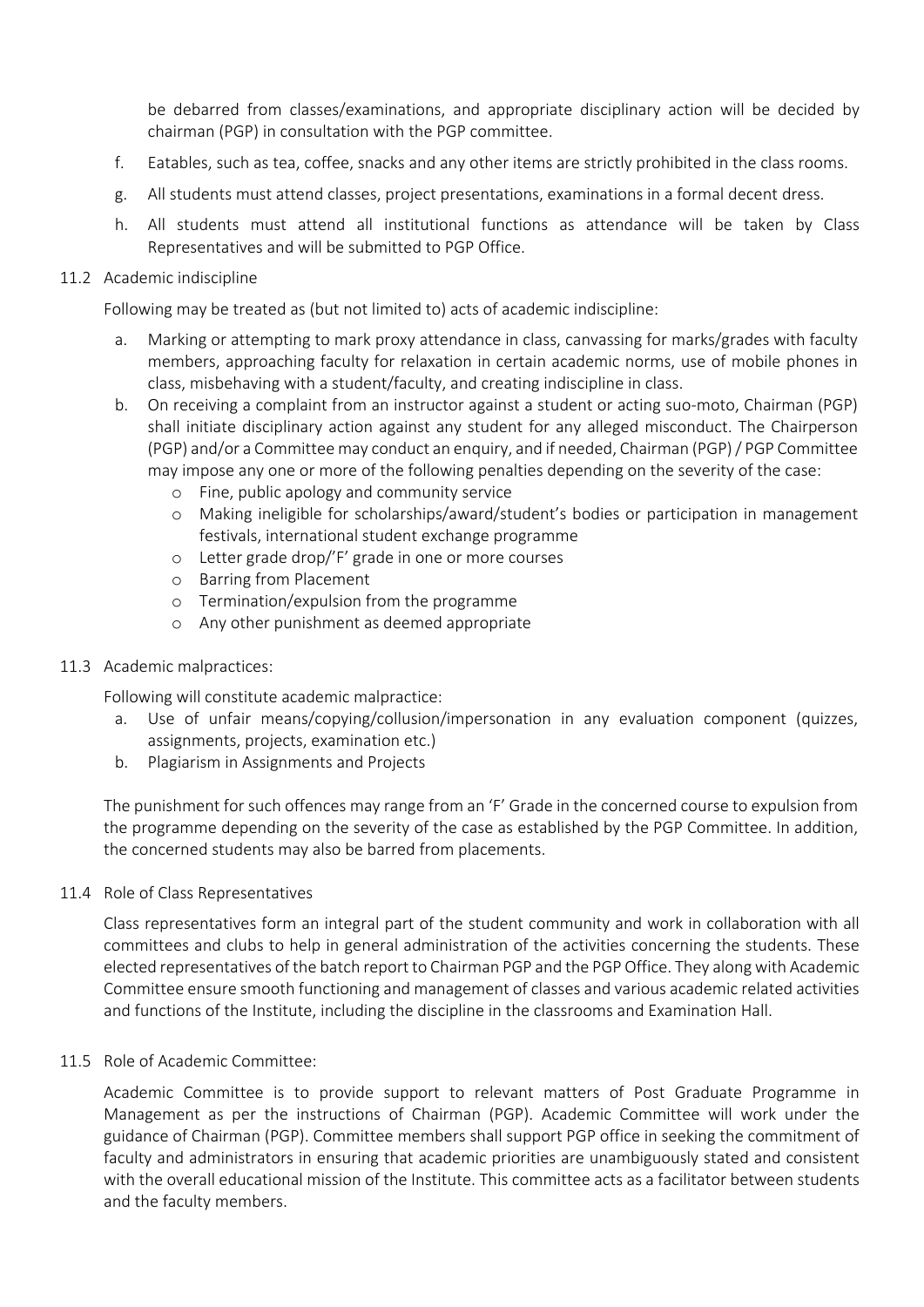The primary objective of the Committee is to facilitate all the activities related to academics between the various stakeholders of the Institute namely PGP Office, Faculty body and Students. Following are the activities of academic committee:

- o Support PGP office in Organizing Guest lectures, Panel Discussions and open houses etc.
- o Communicate to all concerned about the Timetable changes (if any)
- o Distribution of Study material/cases of relevant courses to all concerned as suggested by the PGP office.
- o Support the PGP office in organizing institutional activities, such as, Orientation Programme, Annual convocation, etc.
- o Counselling and guidance to junior batch students during selection of electives
- o Support junior students in Selection of Electives through E-campus portal.
- o Support Chairman (PGP) to identify professional, educational or institutional issues that may be of concern to academic effectiveness.
- o Conduct an annual self-evaluation of the performance of the Committee, and the effectiveness and compliance with this charter.
- o Periodically review and assess the effectiveness of the library resources and give recommendations to the Library in-charge through PGP office.
- o The committee members have to maintain and periodically update a database of faculty members and course curriculum of the top B-schools across India in association with PGP Office.
- o The members are expected to Support Chairman (PGP) to monitor the compliance and implement the rules mentioned in the PGP handbook. The members have to act in collaboration with the class representatives of the batch.
- o The committee holds responsibility to inform PGP office to frame penal actions for the students who may be held guilty of non-compliance of the institute's rules.
- o Counsel the students regarding the class timings and report to PGP office, if any student is entering the class late, so that proper action can be taken to maintain discipline.
- o Weekly report on any suggestion/feedback regarding the attendance, maintenance of classroom and any other academics related issues.
- o Ensure that the students are dressed in formal attire during the class hours.
- o Support Chairman (PGP) in maintaining student discipline in the classes.

#### 12. EXAMINATION RULES

Following examination rules will be observed for Mid & End Term examinations:

- a. Students must carry their name plate during the examinations.
- b. All students must occupy their respective seats as per the seating plan. Any student found shuffling the seating arrangement, or not occupying his/her seat at the scheduled commencement time for the examination may be disallowed from the examination.
- c. Doors of the Examination Hall will be closed immediately on the commencement of the examination and the late comers will be allowed till 10 minutes from the time of commencement.
- d. Students must put their signatures and the serial number(s) of the answer books/supplementary sheets on the attendance sheet.
- e. Students are not permitted to use pencils for writing answers in examinations.
- f. Students are not permitted to carry laptops, tablets, ipads, mobile phones, bags, folders, notes into the examination hall. All such materials, other than those specified by the instructor through the PGP Office, must be kept near the security guard's table on the ground floor or in the separate room near the examination halls, before the start of the examination. The room will remain closed until the end of the examination. If any material is found near the PGP Block, other than the specified place, the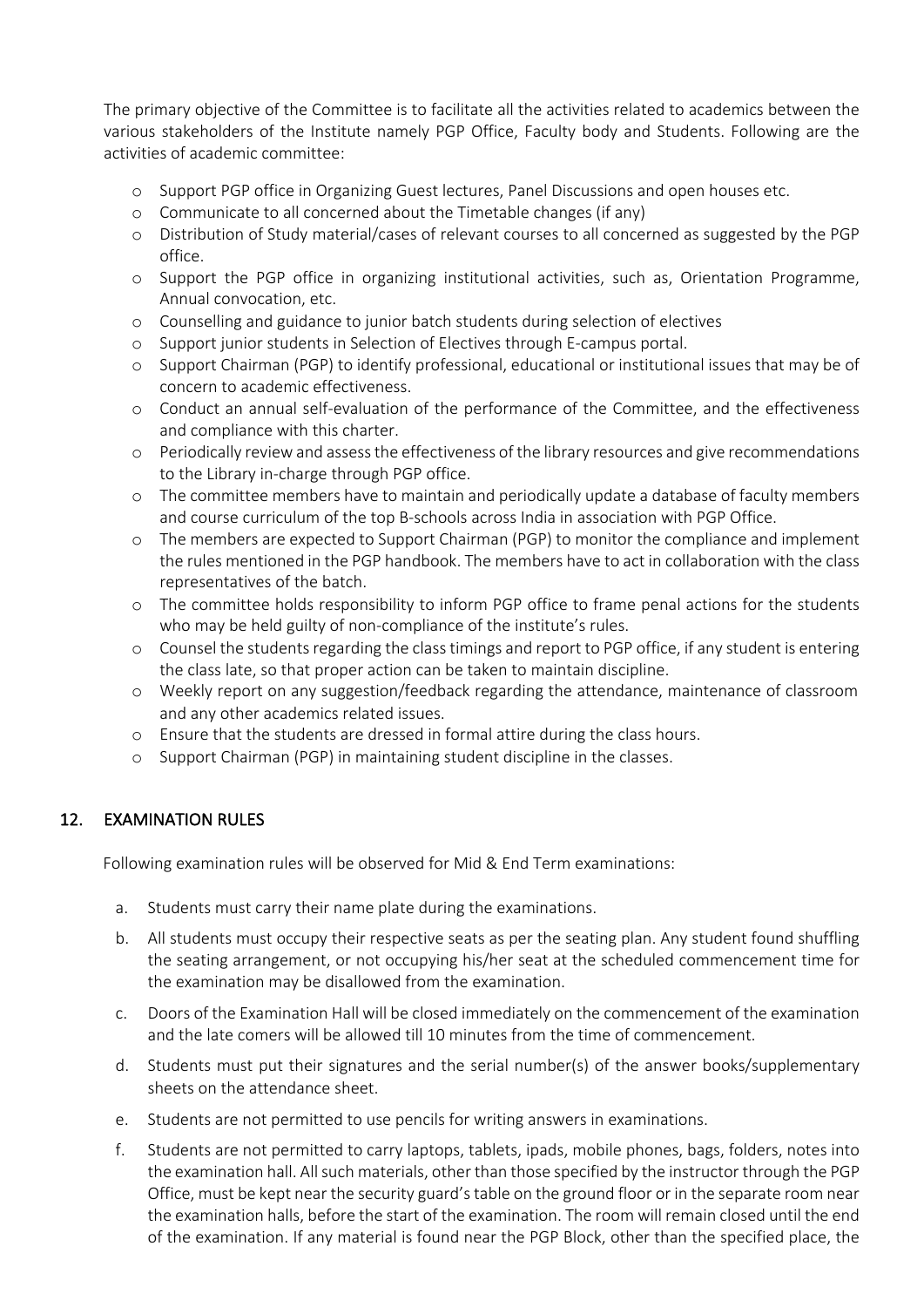same will be considered an attempt to use unfair means. In case of violation of the above clause an appropriate disciplinary action will be imposed.

- g. For examinations that require the use of laptop, simulation lab can be used.
- h. No answer book(s) or question paper(s) will be issued to any student as long as he/she is in possession of any book/notes/bags etc. However, with the permission of the Instructor(s) concerned, prescribed books/compendium/class notes are allowed to be brought in for an open book examination/compendium/class notes. Bringing any other book(s) (for open book examination) will also be considered as adopting unfair means.
- i.No student would be permitted to temporarily leave the examination hall while the examination is in progress. Permission to temporarily leave the hall may be granted in exceptional circumstances.
- j. No student shall be permitted temporary absence from the examination hall during the first 45 minutes of an examination under any circumstances.
- k. No student shall be permitted temporary absence from the examination hall during the last 15 minutes of an examination.
- l. Not more than one student shall be permitted temporary absence from the examination hall at any given time.
- m. The period of temporary absence from the hall must be recorded in the sheet provided in the examination hall and must not exceed more than two minutes.
- n. Any student desirous to leave the examination room early, will be permitted to leave only before 30 minutes of the total examination time and must leave the PGP Block immediately. Silence must be maintained when arriving for or leaving from an examination.
- o. If any student is found discussing anything with another student during examination, either inside or outside the examination hall, the same will also be treated as adopting unfair means. Strict vigilance and random checking will be done in this regard, and severe punishment will be imposed whenever a student is found to be violating these regulations, as decided by Chairman (PGP) in consultation with PGP Committee.
- p. Exchange of computers, calculators, mathematical and other tables, charts etc., is not permitted during examinations, the same will also be treated as adopting unfair means. Student's should switch off their hotspots on their electronic devices during the examination.
- q. Instructors/Invigilators have been authorized to disqualify any student who is found to violate any of these instructions or resorting to any unfair means, and report to PGP Office. Appropriate disciplinary action will be decided by Chairman (PGP) in consultation with PGP Committee.
- r. Academic Penalty: As per clause No. 11.3 above
- s. The concerned faculty members will show evaluated Mid-term and End-term examination answer books/quizzes to the students. The students must return examination answer books/quizzes to the concerned course faculty. The students not getting the mid-term/end term answer books should report the matter to respective class representative immediately, failing which it will be assumed that all students have checked their answer books. The decision of the Faculty is final in regard to evaluation. The answer books for Mid/End term exam shall be submitted by concerned faculty after correction/finalization to PGP office for records.

#### 13. AWARD OF DEGREE

The Post Graduate Programme in Management will be awarded to such students those who have fulfilled all conditions and requirements laid down by the faculty in respective courses. The Degree will be awarded at the Institute's Annual Convocation, which is held towards the end of each academic year as indicated in the Academic Calendar.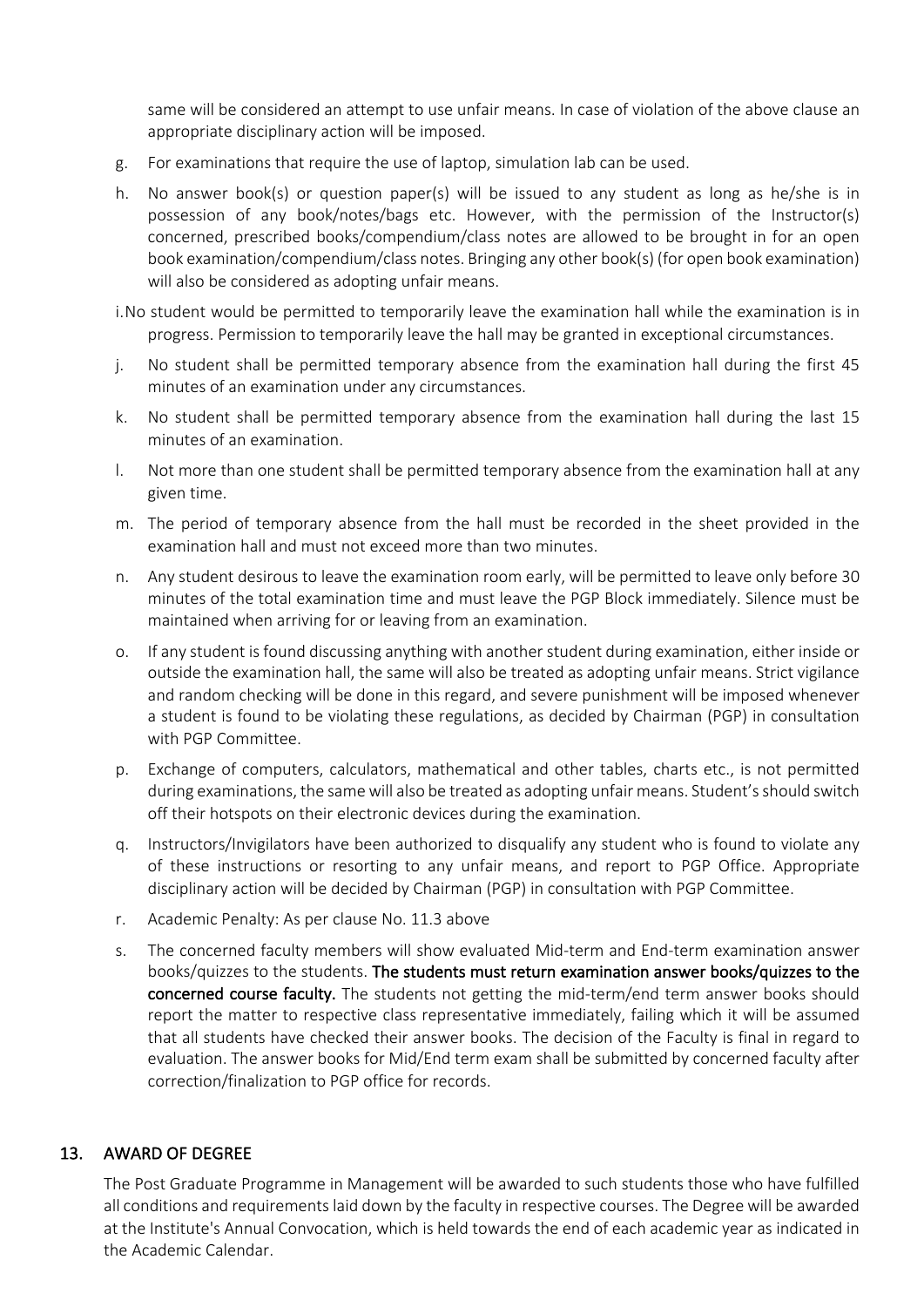All students qualifying for the Degree shall pay a Convocation fee along with the 6<sup>th</sup> term fee. All students shall attend the Convocation and must confirm their participation to the PGP Office. All the students seeking Degree must clear all the dues and submit the clearance form from the various departments on prescribed form, at least three working days, before the Convocation.

Those who are interested in receiving the award of Degree in absentia must intimate Chairperson (PGP) or PGP Office before the Convocation and will have to pay an additional fee as prescribed by the PGP office. The Institute has provision for issuing duplicate Degree in some restricted cases.

#### 13.1 Awards

Following awards are given to students

- a. Chairperson's Gold Medal is awarded to the graduating student who ranks first in academic performance in the Post-graduate Programme.
- b. Director's Medal is awarded to the graduating student who ranks second in academic performance in the Post-graduate Programme.
- c. PGP Chairman's Medal is awarded to the graduating student who ranks third in academic performance in the Post-graduate Programme.

#### These medals (as specified in a, b and c above) are awarded to the student's subject to their attaining minimum standards of scholastic excellence specified from time to time. No student would be given a medal if he/she has received "F" grade in any course. Medals would not be awarded to those not being able to convocate on account of being on an International Exchange Programme in the 6<sup>th</sup> Term.

d. In addition, there is "Best Student Award" which is determined on academic and co-curricular performance and the student's contribution to institution building. This will be awarded by the Academic Council. Best Student Award Medal would not be awarded to those not being able to convocate on account of being on an International Exchange Programme in the 6th Term, and for which results may not be received in time before the convocation. However, the medal will be awarded to the student in the next academic year, if the student is selected for the same.

#### 13.2 Policy for issuing duplicate Degree

The Institute will issue a duplicate Degree only in the case where the original is lost or damaged. In case of loss of original Degree, the student shall have to furnish an affidavit and a copy of FIR reporting that the original Degree is lost. In case of damaged Degree, the student shall have to submit the damaged Degree. In-order to seek a duplicate Degree, the student shall also have to furnish:

- o A passport size photograph of self;
- o Copy of transcripts of PGDM from IIM Raipur and
- o Copy of birth certificate of self.

The present Chairperson BOG, the Director and the Chairman (PGP), will sign the duplicate Degree.

An amount of ₹5000/-will be charged for the issue of duplicate Degree.

13.3 Policy for issuing Duplicate Transcripts (Grade Card/Certificate)

The Institute provides the facility of sending official copies of the transcripts to our alumni desirous of pursuing further studies abroad or who have lost the originals. An amount of ₹1000/-per set (1<sup>st</sup>year or 2<sup>nd</sup> year) will be charged for issue of Duplicate Transcripts.

13.4 Policy for issuing Duplicate Identity Card

In case of lost identity cards, the duplicate cards may be issued on fulfilment of the following requirements:

- o A copy of the FIR lodged in a police station.
- o A fine of ₹ 500/-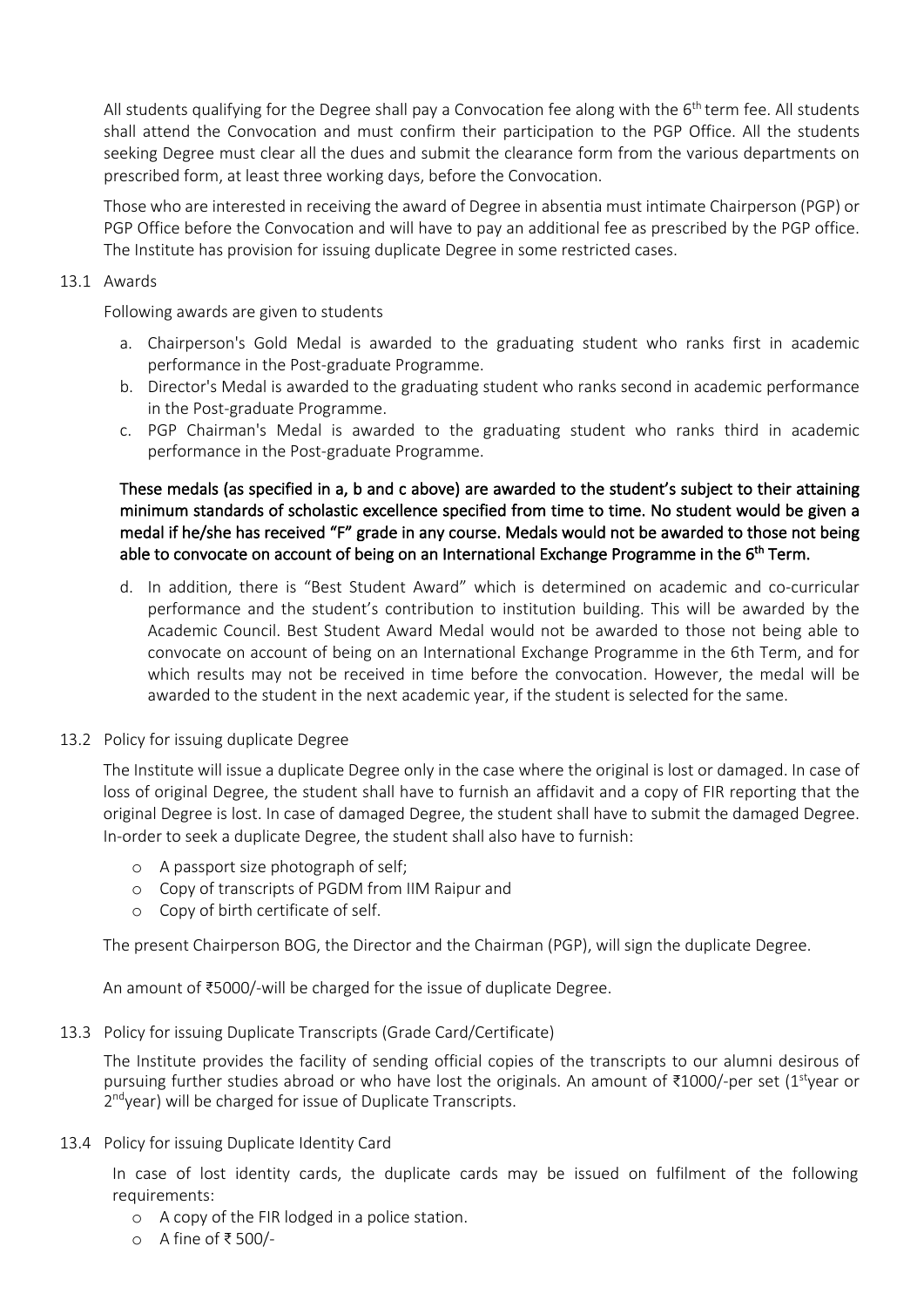However, in case of damaged identity cards, students will be required to deposit the damaged card along with a fine of ₹500/-

#### 14. GENERAL RULES

- a. Tele-recording of any event in the class rooms and putting the same in the public domain is strictly prohibited. In the event of violation of this rule, strict disciplinary action will be taken.
- b. Smoking is strictly prohibited in the IIM Raipur Campus.
- c. A student who leaves or is asked to leave the Institute must immediately vacate his/her accommodation and clear all his/her dues from all departments/ sections/clusters of the Institute, using the No-Dues form available in the PGP office within one week, failing which they are not entitled to any kind of reimbursements.
- d. Students must take all care to ensure the correctness of information while making declaration at any point of time in the institute. Wrong declaration may lead to the student's termination from the Programme.
- e. The decision of the Director in matters of interpretation of the rules will be final and binding on all concerned.
- f. The viability of the case method of instruction depends upon the confidence of the organizations from which cases are collected. Case names and data are frequently disguised. Students should ensure that the confidentiality of the data obtained for educational purposes is not violated in any way.

Rules are liable to change at the discretion of the Institute at any time, without any notice to students.

#### 15. CODE OF CONDUCT

- a. Resorting to copying or helping to copy in any form, in examinations or quizzes or home assignments or other elements of evaluation; reproducing passages/phrases from written work of others without necessary acknowledgement; passing or receiving papers in connection with any academic work to be evaluated or canvassing for grades is prohibited.
- b. Academic dishonesty in any form, whatever minor it may be, will lead to severe penalties including expulsion. Penalties will not be waived in any case, even when it is the first instance of dishonesty by the student.
- c. Unless otherwise specified by the faculty concerned, the students must not collaborate in any way in so far as their writing effort is concerned in connection with home assignments. In other words, the answers as presented to the faculty concerned should be the independent work of each student. Students are advised that they should not, in their own interest, communicate their written analysis or answers in home assignments to any other student. Students are advised not to pass on their examination answer papers and written assignments to the next batch or seek such material from the senior batch. Copying from past year's assignments is strictly prohibited.
- d. Notwithstanding anything contained in these rules, no discussion of any sort will be permitted in the examination halls; and the faculty members, if they think fit, may disallow or restrict discussion or consultation about the home assignments and examinations or may adopt any other measure to prevent the use of unfair means in any segment of evaluation.

#### 16. FINANCIAL ASSISTANCE

The objective of the Institute's Financial Assistance Scheme is to provide adequate financial aid opportunities, so that no student is prevented from pursuing the Programme due to financial constraints.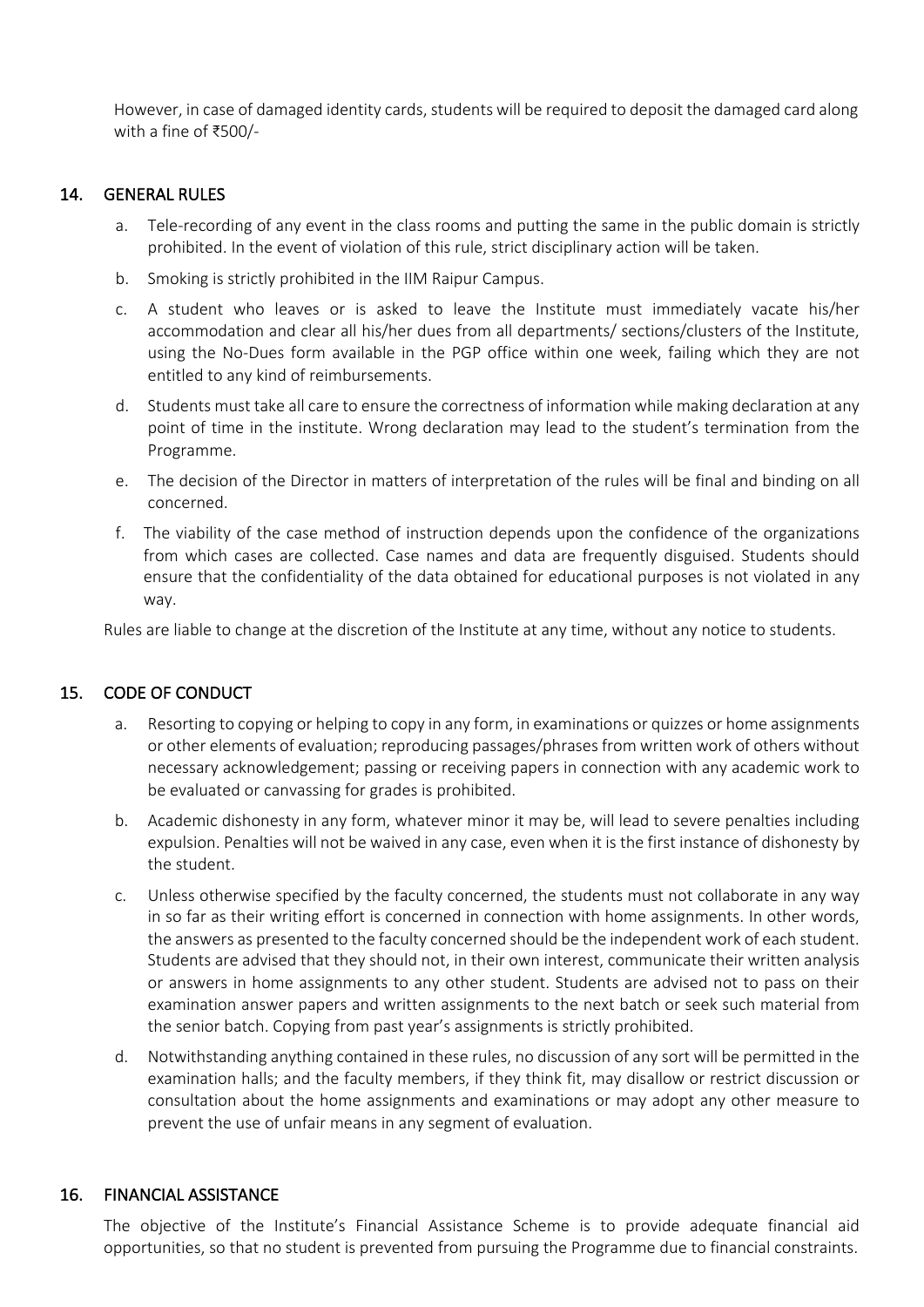#### 16.1 SC/ST Scholarships

The following scholarships are available for SC/ST students:

- o For SC students: Top Class Education Scheme for SC Students
- o For ST students: National Fellowship and Scholarship for Higher Education of ST Students Scholarship (Formally Top Class Education for Schedule Tribe Students)

For more details regarding eligibility, how to apply, documents required etc., kindly visit https://scholarships.gov.in.

#### 16.2 Loan Schemes

The Institute has made arrangements with nationalized banks to provide loans for all needy students to finance the educational expenses at IIM Raipur. Interested students may apply for loan to only one of these banks. Procurement and repayment of loans will be made by mutual agreement between the student and the bank. The Institute does not bear any financial or other obligation connected with the loan either to student or to bank.

#### 17. LIBRARY RESOURCES

#### 17.1 Library Services

Library acts as the main learning resource centre of the institute. It has been providing up to date and nascent information resources and services both in hard and soft forms to the academic and administrative communities since 2010. It has thus become an indispensable learning resource centre for students, researchers and faculty members of the institute. The library has built a robust collection of books, subscription to print journals, magazines, newspapers, and many other resources like student's project reports, CDs/DVDs etc.

The Library offers its users the convenient access to the best of Business Management related digital resources through its subscription to e-databases, e-journals and e-books consisting of scholarly contents round the clock all across the campus via Wi-Fi network. Remote access facility is also available on request.

- a. Services
	- Reference Services
	- Circulation
	- Fully Automated Library Operation
	- Inter Library Loan Facilities (ILL)
	- Current Awareness Services (CAS)
	- Information Alert Services
	- Selective Dissemination of Information Services (SDI)
	- Web Based Digital Library Services
	- Offline Search Services
	- User Awareness Programme
	- Authentication Testing of in-house publications
	- Remote Access Service
	- Book Display
	- Photocopy Services
	- Provides Plagiarism Check Reports
- b. Timings

Library opens from 9.00 A.M. to 10.00 P.M. on all working days and 9.30 A.M. to 6.00 P.M. on Saturdays and Sundays. Library remains closed on holidays. Digital Library is available round the clock throughout the year.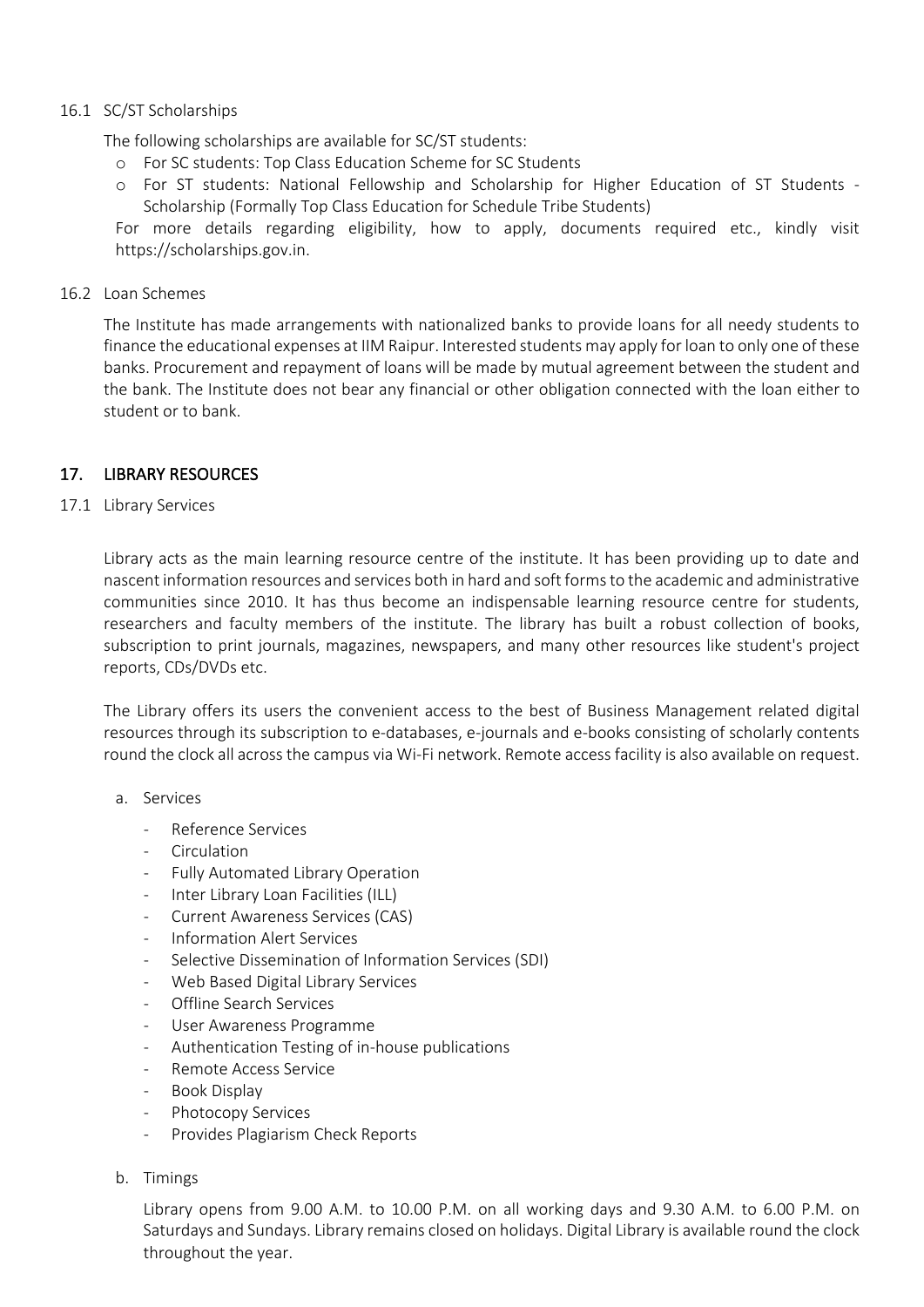- c. Learning Resources
	- Books: The library has successfully built up a comprehensive collection of approx. 14,000 books from which approx. 2,500 books are available in electronic form and approx. 11,500 books are in print format.
	- Dissertation and Theses: The Library subscribes to 15 lakh Dissertation and theses on management and its allied areas.
	- Journals: Library subscribes approx. 14000 journals in electronic format.
	- Magazines: The Library subscribes to 25 print magazines specific to the academic and research needs of the institute.
	- Newspapers: The library subscribes to 2317 to cater to the needs of the students and academic community. Out of which 2300 are available on electronic format including e-magazines and 17 newspapers are in print format displayed in library.
- d. Membership and Borrowing Entitlement

Library members include all faculty, students, scholars and staff of IIM Raipur. The borrowing period of books for different students is as follows:

| Category     | <b>Borrowing Period</b> |
|--------------|-------------------------|
| PGP Students | 5 books for 14 days     |

#### 17.2 E-Resources

IIM Raipur Library subscribes to most of the leading E-Resources which include E-Journals, E-Databases, E-Books, E-Dissertation & Thesis, E-Newspapers and E-Magazines. E-Journals include ABI/Inform Complete (Proquest), Business Source Complete (EBSCO), Econolit, Economic & Political Weekly (EPW), Elsevier's Science Direct, Emerald, Informs Pubsuite, JSTOR, Oxford, Sage HSS, Springer, Taylor and Francis and Wiley Journals. The databases subscribed by the library include CMIE (Capex, Economic Outlook, Commodities, Industry Outlook and Prowess IQ), ACE Knowledge Portal, Euromonitor, Indiastat.com, Crisil Research. The library collection is also enriched with the ebooks from Proquest, Emerald and Springer. Library also has wide collection of E-Dissertation and Thesis, E-Newspapers and E-magazines (The details are available in the institute's website http://www.iimraipur.ac.in).

#### 17.3 Library Rules

- a. The Library follows an open access system.
- b. Books or other items taken from the stacks should not be re-shelved by the readers but should be left on the tables reserved for this purpose.
- c. While entering the library, readers should leave their personal belongings, such as bags, brief-cases, personal books, and parcels etc. at the counter reserved for this purpose. However, they can carry loose papers and note books.
- d. Readers leaving the library should allow the library/security staff to examine their personal belongings. Users are also required to get the books checked by the library security staff while making an exit from the library.
- e. Readers should maintain peace in the library and should not disturb other users in any way. If found indulging in such case, he/she may not be allowed in library.
- f. Library card issued by the library is mandatory to get the books issued.
- g. The library card is non-transferable and its loss should be immediately reported to the library. Although the library will take all possible care against the misuse of the library card, it is the holder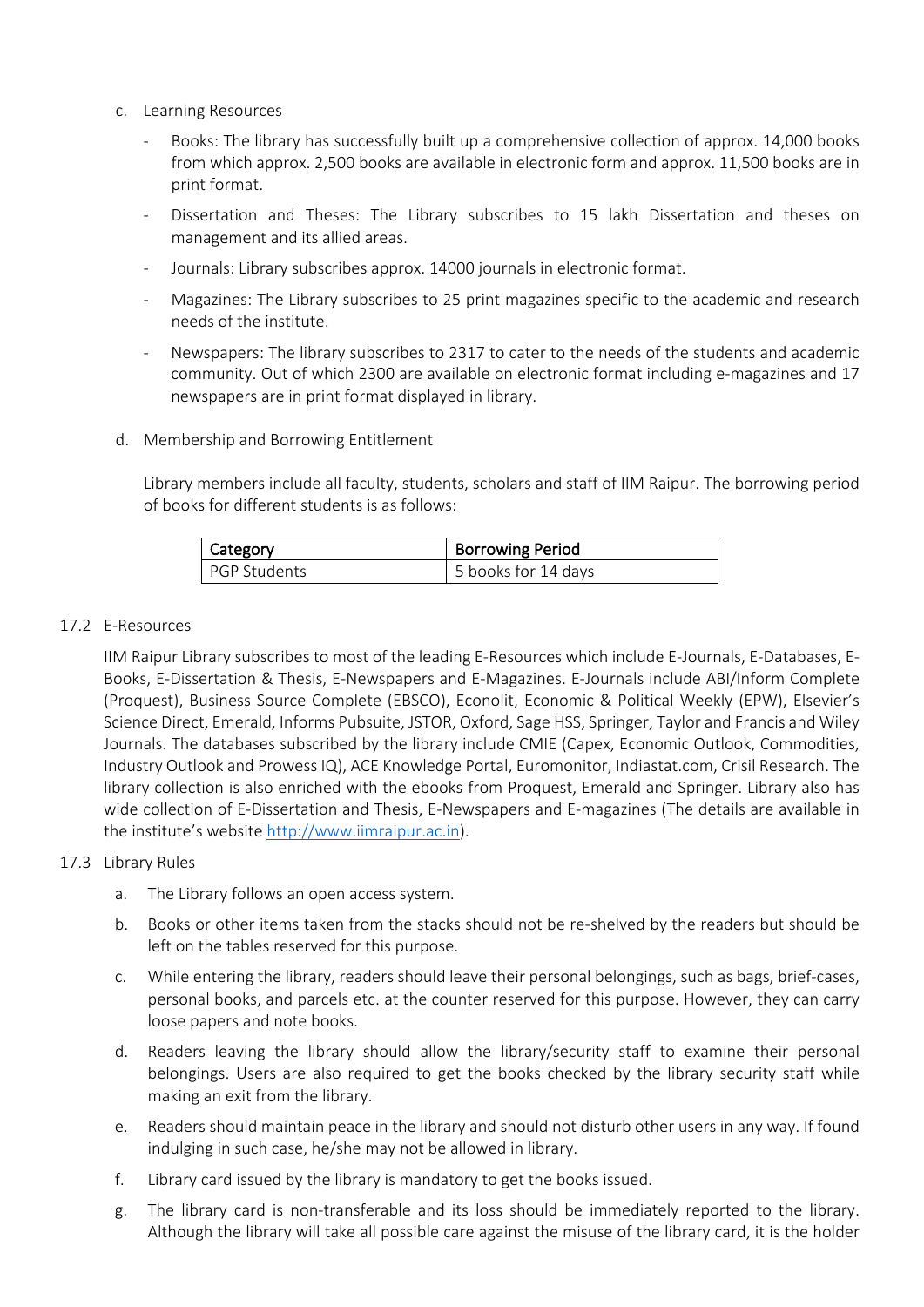of the library card who is responsible for any loss to the library due to the misuse of his/her library card. A fee of ₹500/- will be charged for issuing a duplicate library card.

- h. Library books are non transferable.
- i. Issue and Return: The borrower may return or renew the book on or before the due date. Presentation of item is required for renewal. Item will be renewed two times. Renewal will not be done if an item is on demand and reserved by another user.
- j. Library has the right to recall any issued item before the due date in case of urgency.
- k. If a book is not returned to the library when due, the borrower will be fined ₹1/- per day per volume for first 15 days and ₹5/- per day per volume for rest of the days. For books available for overnight borrowing only, the overdue fine of ₹5/- per hour will be charged. The library can refuse to issue books to a borrower having overdue books.
- l. Loss of borrowed material must be immediately reported in writing. The lost/damaged item must be replaced by fresh one or the fine charges (double the current cost of book). Overdue charges will be included (if applicable) in both the cases.
- m. A user may seek the help of library staff for locating the required books. The users are entitled to use the reading room for self-study from the books/journals/magazines available in the library.
- n. Mobiles must be switched off/in silent mode in the library.
- o. Spitting, Smoking, Drinking, Eating or chewing of tobacco, loitering, disturbing the other users inside the library is strictly forbidden. In such cases, strict action may be taken.
- p. Disfiguration, damage or marking of any kind on any book or any other material belonging to the library is punishable with fine.
- q. Suggestions for desirable help or improvement of facilities in the library are always welcome preferably in written form, to the Librarian.
- r. The visitor or guest is permitted to use the library only with the prior permission of the Librarian. He/She is required to produce a proper introduction letter from the concerned Institution/Organization to which he/she is attached.
- s. Readers should be courteous to the librarian, library staff and fellow students.
- t. Admission to the library may be refused to anyone who violates the Library Rules and Regulations.

#### 18. INTERNATIONAL STUDY RULES

Refer the International Student Exchange Manual for more details

#### 19. PLACEMENTS

Refer the Placement Manual for more details

#### 20. STUDENT CO-CURRICULAR ACTIVITIES

Refer the Students Affairs Manual for more details

#### 21. COMPTUER CENTRE AND IT SERVICES

IIM Raipur envisages having the best IT infrastructure for facilitating the teaching and research needs of faculty, staff, and students in particular and to the community at large. IIM Raipur envisions best-in-class IT infrastructure at its campus. With this vision, IIM Raipur has partnered with National Knowledge Network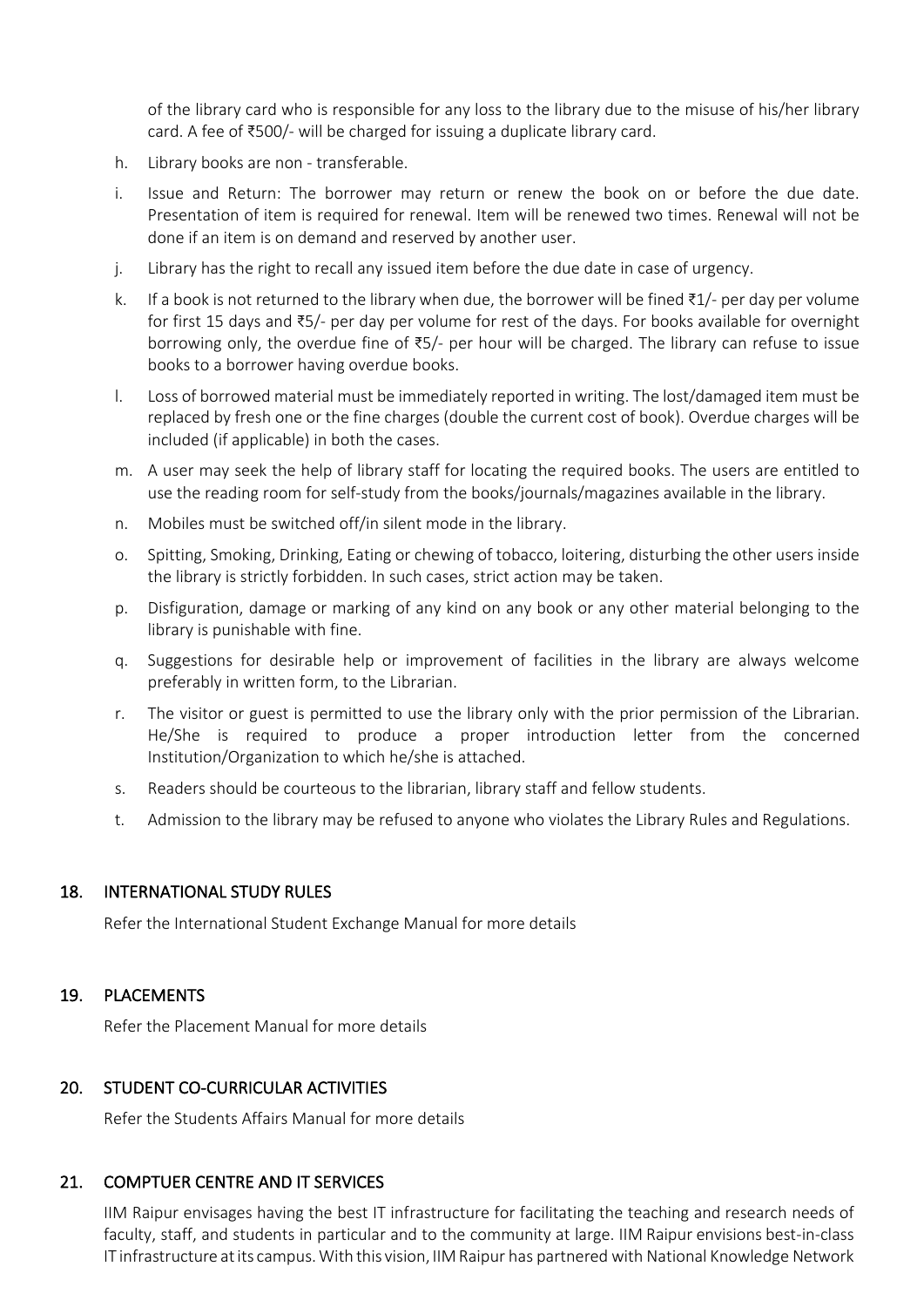under the Govt. of India's NMEICT (National Mission on Education through ICT) Scheme and has under this 1Gbps connectivity within the campus. IIM Raipur has also added significant infrastructure during the last recent years and will add more infrastructure as it grows and particularly when it moves to its new campus.

#### 21.1 IT infrastructure at IIM Raipur

The IT infrastructure of IIM Raipur consists of campus-wide high-speed LAN linked to 1Gbps Internet connected by Optical Fibre Cables to the National Knowledge Network, a Simulation Lab, Dedicated Secure Server, Video-Conferencing facility, Digital Media, Various General and Specific Software, Wifi Connectivity, Online Payment facility and Classroom facilities. IIM Raipur is committed to grow its IT infrastructure to meet the standards available in the best institutes on the global map. Smart Classrooms, Campus Security, Videography facilities, email Server, Campus-wide ERP are some of the IT infrastructure that will be added in coming years.

All facilities, resources and services available over the Internet and Intranet are accessible by students and staff on the campus network, wired or wireless, locally or overseas. The IT Services Centre manages the campus-wide IT infrastructure and facilitates access to everyone at IIM Raipur. It also develops and manages e-services and applications and provides IT technical support to students and staff. Over the last 5 years, not only active users of the network facilities have increased many folds but also the web-based applications have increased. This is a welcome transformation in the IIM Raipur's academic environment. This has encouraged the IIM Raipur decision makers to further augment the network facilities within the academic complex. The IT Infrastructure at IIM Raipur includes:

- a. Campus Wide Network & Internet Facility
	- o The institute is equipped with about 500+ nodes that connect all members of institute community with each other within the campus.
	- o The Institute is Wi-Fi and LAN enabled. Institute has installed 1 Gbps high-speed Internet connectivity provided by NKN (National Knowledge Network).
	- o The Institute has installed firewall and Gateway level Antivirus for the protection of Systems and security of IT environment.
	- o The Institute has initiated a process of implementing the fail over mechanism at server level.
	- o Each student is provided email-ID on IIM Raipur Domain (@iimraipur.ac.in) through Google, which has over 30GB of inbox storage.
- b. Video Conferencing Facility

The Institute has Video Conferencing facilities on the campus itself and is used actively during recruitment process as well. The institute also plans to setup smart classes for enhanced studentteacher interaction.

c. Simulation Lab

IIM Raipur has a dedicated Simulation Lab, which is equipped with 72 high configuration desktops connected over LAN and UPS. Simulation lab houses all major software available at IIM Raipur for facilitating business computing, modelling business process and simulation, and research.

- d. Software Facility:
	- o The PCs at Simulation Lab are installed with latest version of system software and licensed software used in management professional courses such as @Risk, Visual Paradigm, e-Views, latest version of Microsoft Office and Windows, MS Project and MS Visio.
	- o The institute has obtained Microsoft's Campus license and will extend the office365 facility to all its students for a limited period of time.
	- o The IT Center purchases software as required for teaching and research
	- o The Institute is also an academic partner of Visual Paradigm software that provides a tool for Communication of business process ideas using BPMN business process diagrams.
- e. Campus-wide Wi-Fi: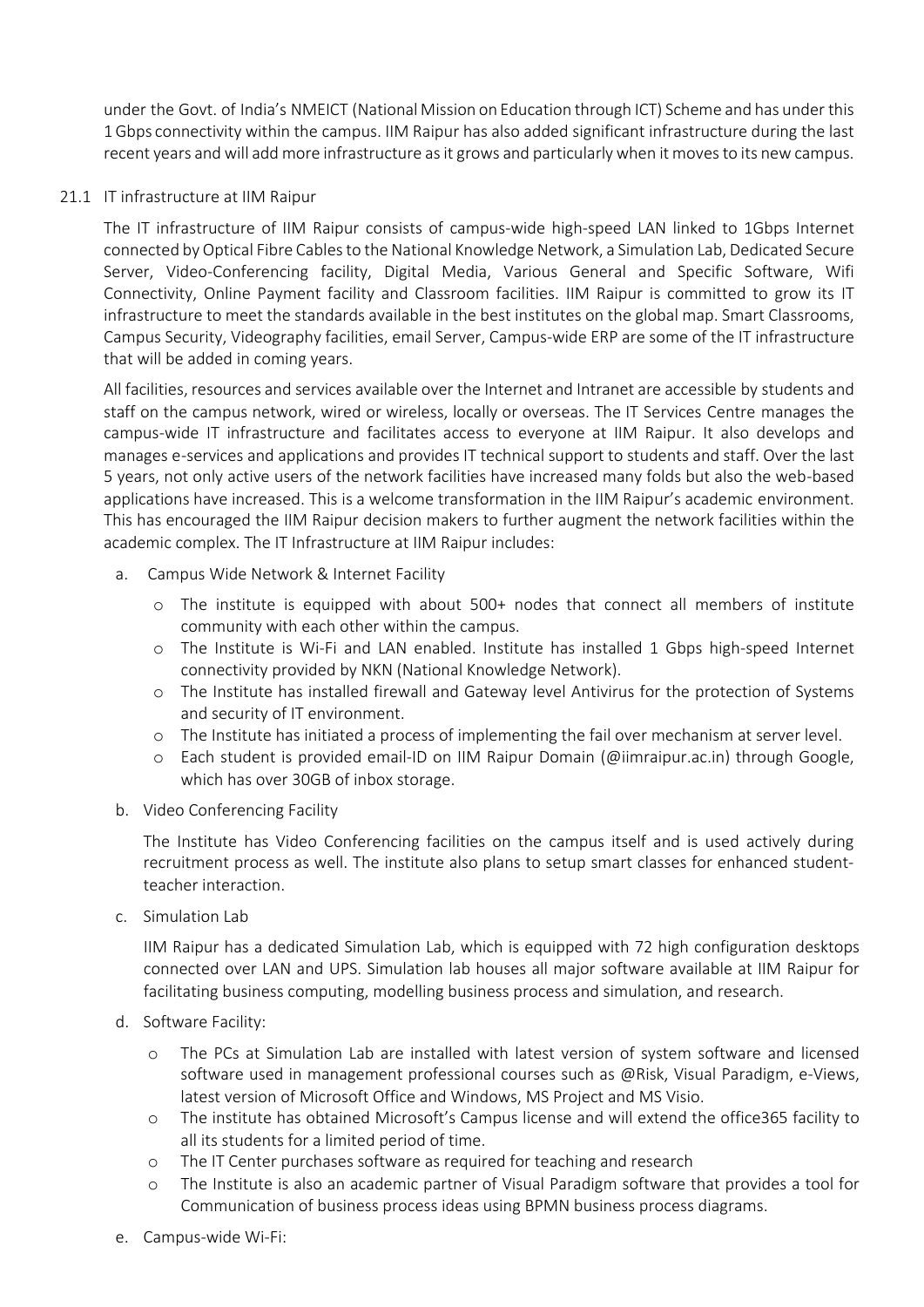Every nook and corner of IIM Raipur campus including faculty rooms, lounge, classrooms, MDP Centre, Simulation Lab, Library and administrative offices has network connectivity. The Institute is Wifi enabled. There are 500+ LAN nodes throughout the campus.

f. Digital Media Infrastructure:

The digital media infrastructure includes DSLR Nikon Camera, Sony Camera Video and Sony Camera Photography. The digital media at IIM Raipur is handled by Digital Media club.

- g. Online Payment:
	- o IIM Raipur has its own online payment/gateway facility to facilitate all transaction within and from outside the campus.
	- o The link for the same is available at the institute's website.
- 21.2 Use of IIM Raipur's IT Infrastructure

Usage of IIM Raipur's IT infrastructure should always be legal, secure and civil.

- a. Be legal
	- o Obey cyber laws/IT Act 2000.
	- o Don't illegally download, distribute or use copyrighted materials.
	- o Don't use the IIMR's network to run your business.
- b. Be secure
	- o Protect your identity. Your accounts are for your use only. Use strong passwords and keep them secret. Never give your password to anyone, no exceptions.
	- o Don't use other people's accounts. Don't attempt to gain unauthorized access to data and resources.
	- o Run up-to-date anti-virus software. Apply the latest security patches to all your software and devices.
- c. Be civil
	- o Respect other's use of IT resources. Don't alter or damage others' data or software.
	- o Take care of Institute's computers or networks.
	- o If you come across an open account on a kiosk or in a computer lab, close it.
- 21.3 Guidelines for Fair Use of IT Infrastructure at IIM Raipur

The following rules pertain to the IT facilities available at IIM Raipur. Students are required to adhere to these rules.

- a. Simulation Lab
	- o Students can use the lab during class hours and on permission from System Manager after class hours. Use of simulation lab during night hours is not permitted.
	- o Students should shut down their PCs and any other IT equipment after use.
	- o Missing items / damaged items from the lab will be charged to the students.
- b. Internet over LAN and Wi-Fi
	- o Browsing restricted sites using any form of Institute's IT infrastructure is prohibitive and legal and administration action will be taken against the offender.
	- o Using proxies or bypassing server will attract legal action as per IT Act 2000.
	- o Peer-to-peer networking is not allowed and students engaging in such acts may face permanent blocking of their internet access and access to their PCs or MAC IDs.
- c. Classroom IT Equipment
	- o Each class is equipped with projector(s) / an audio system, a PC, Collar Mic and a presenter.
	- o Respective Class in-charges should make sure that these are kept properly. The projectors should be shut down at the end of the day.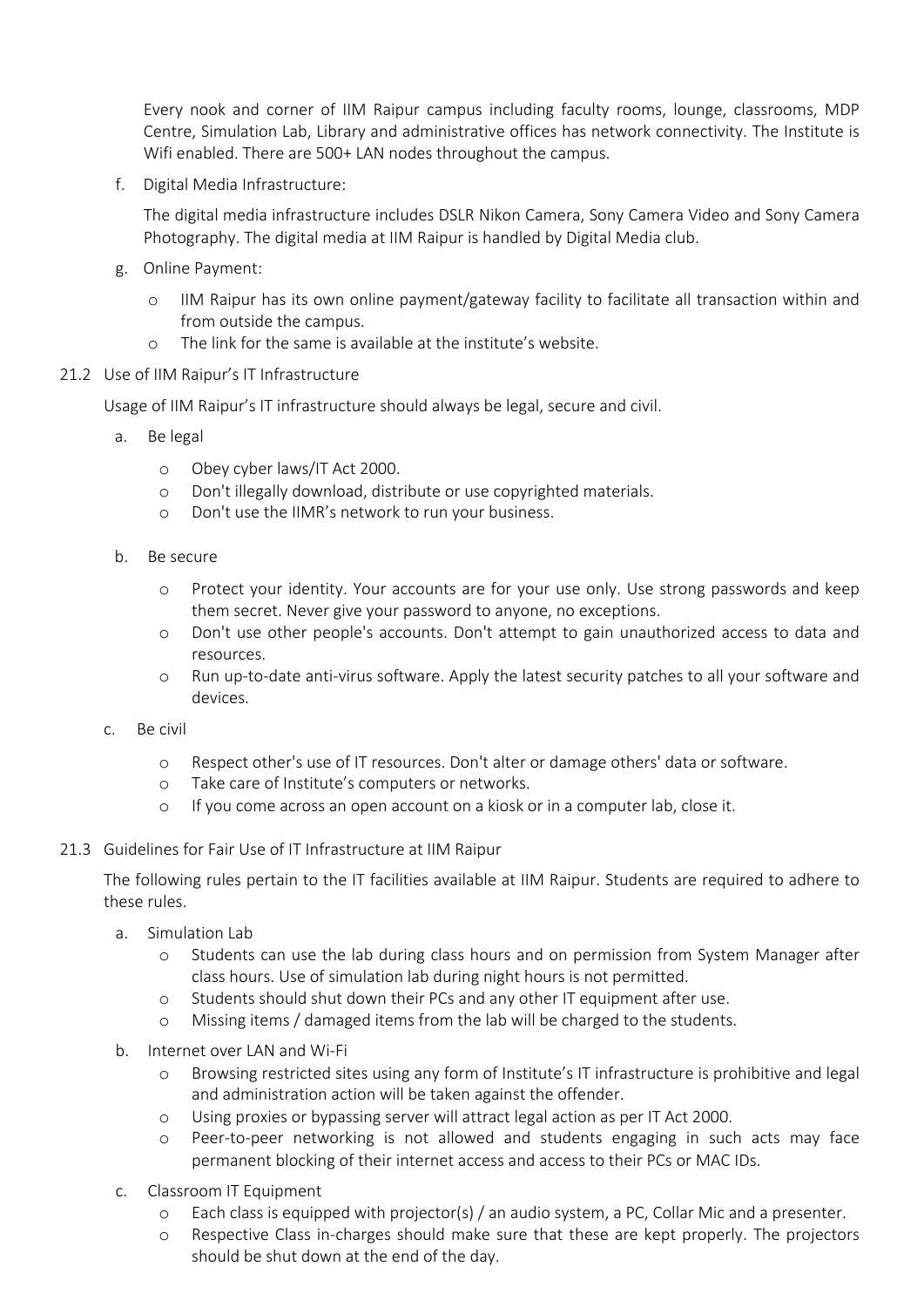- o Presenters and Collar Mic will be available with the respective class in-charges.
- o Students should not move IT equipment from one class to another.
- d. Server Room Access
	- o Server room is a restricted place and students are not permitted to enter the server room without permission of the Chairman (IT Services)/System Manager.
	- o In case of any help required from IT Department, students should first seek help from student's IT committee and based on their recommendations, IT Department may be approached, if felt necessary.
- e. Intellectual Property Rights
	- o Students should adhere to copyright norms as well as network piracy.
	- o The Institute has Turnitin software for catching plagiarism. Students indulging in plagiarism is liable to face legal action as per Govt. of India Rules regarding plagiarism
	- o Students should engage in fair use of IT resources as needed by the students.

#### 21.4 Use of Email IDs and IIM Raipur's network

Each student has been assigned a specific email ID. The email ID is a property of IIM Raipur and can be accessed by the institute at its discretion. The rules for email usage are governed by IIM Raipur's email policy. Deactivation or deletion of an account or email group shall occur under the following conditions:

- o Creation and exchange of e-mails that could be categorized as harassing, obscene, nuisances or threatening.
- o Unauthorized exchange of proprietary information or any other privileged, confidential or sensitive information
- o Unauthorized access of the services. This includes the distribution of e-mails anonymously, use of other User's user ids or using a false identity.
- o Creation and exchange of advertisements, solicitations, chain letters and other unofficial, unsolicited e-mail.
- o Creation and exchange of information in violation of any laws, including copyright laws.
- o Willful transmission of an e-mail containing a computer virus.
- o Misrepresentation of the identity of the sender of an e-mail.
- o Use or attempt to use the accounts of others without their permission.
- o Transmission of e-mails involving language derogatory to religion, caste, ethnicity, sending personal e-mails to a broadcast list, exchange of e-mails containing anti- national messages, sending e-mails with obscene material, etc.
- o Any case of inappropriate use of e-mail accounts shall be considered as violation and may result in deactivation of the account. Further, such instances may also invite administrative action as deemed suitable to Chairman (IT Services) as well as scrutiny from the investigating agencies depending on the nature of violation.

#### Students are not allowed to send mass mails to faculty/staff related groups and Director. In case they have any grievance, they should route it through proper channel only. Furthermore, using IIM Raipur's emails, network or resources for any kind of solicitation or crowd-funding is a punishable offense. For more details, students should refer to email Policy of IIM Raipur.

#### 21.5 Recommended Best Practices

Users are advised to adopt the following best practices for safe usage of e-mail services.

- o All users must check their last login details while accessing their e-mail accounts. This will help in making users aware of any unauthorized access to their account.
- o Th user should change passwords on a periodic basis.
- o It is recommended that the users should logout from their mail accounts whenever they leave the computer unattended for a considerable period of time.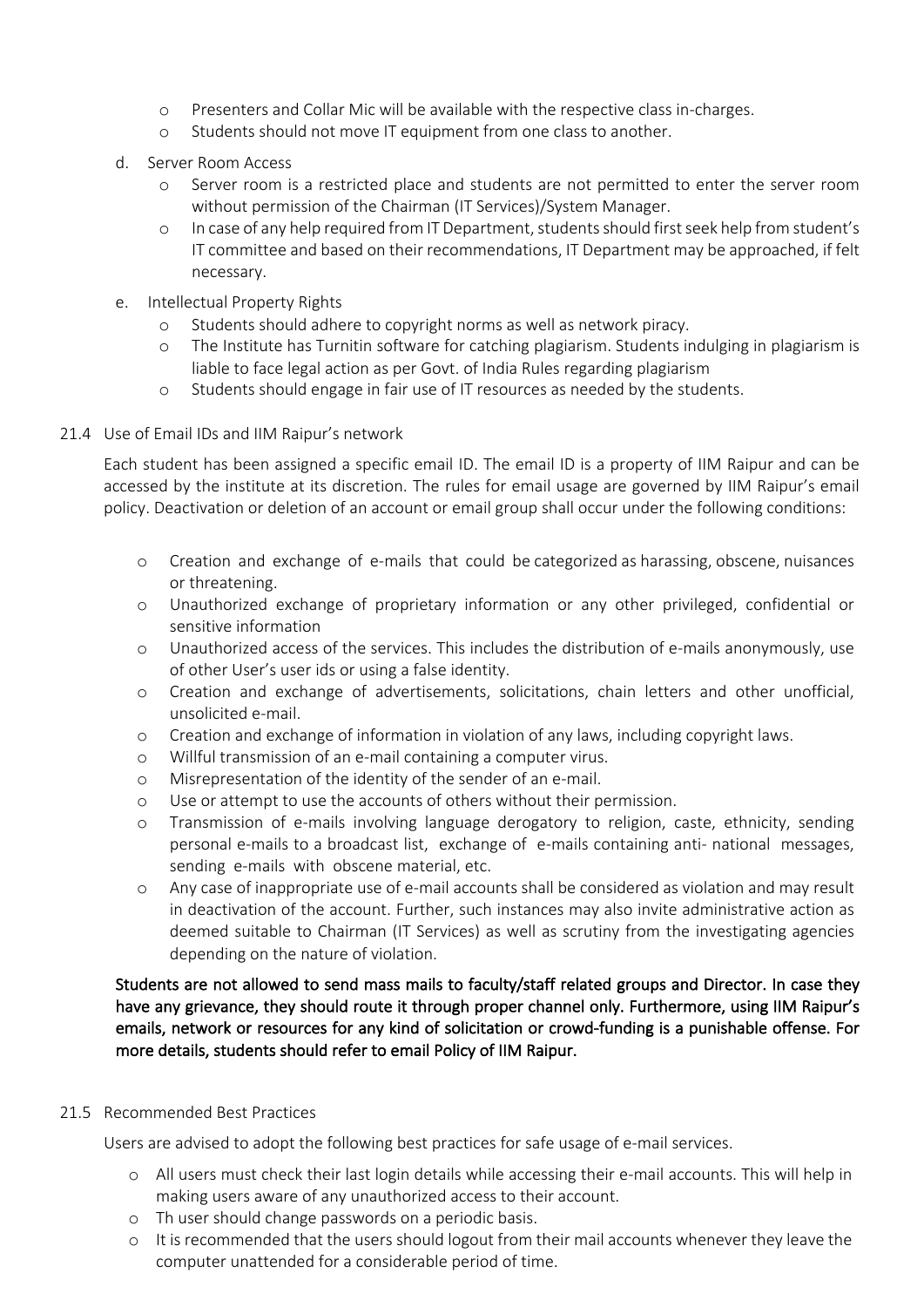- o Other than Government websites, the e-mail ids and e-mail address assigned on the IIM Raipur email service should not be used to subscribe to any service on any website. Mails received from sites outside the Government may contain viruses, Trojans, worms or other unsafe contents.
- o It is strongly recommended that the users use the latest version of their Internet browser for safe browsing.
- o The "save password" and auto complete features of the browser should be disabled.
- o The files downloaded from the Internet or accessed from the portable storage media should be scanned for malicious contents before use.
- o To ensure integrity of the downloaded files, digital signatures/hash values should be verified wherever possible.
- o The IT Department does not ask for details like login id and password over e-mail. Users should disregard any e-mail that requests for the same and should refrain from sharing such details over e-mail with anyone.
- o Sending an e-mail with an infected attachment is the most common means adopted by a hacker to send malicious content. Hence, it is mandatory to update the anti-virus and application patches on your system to prevent infection.
- o All attachments must be scanned with an anti-virus program before they are downloaded/ executed, even if such e-mails are received from a familiar source.
- o User should exercise caution while forwarding mails as they may contain malware. User should ensure authenticity of the source and safe nature of the attachments before forwarding any mail.
- o E-mails identified as spam are delivered in the "Probably Spam" folder that exists in the user's mailbox. Hence it is recommended that the users should check the "Probably Spam" folder on a daily basis.
- o Attachments should be opened only when the user is sure of the nature of the e-mail. If any doubt exists, the user should contact the sender to verify the authenticity of the e-mail and/or the attachment.
- o User should use due discretion while creating classified and sensitive documents. Unless required otherwise, the documents should be created in a manner that it cannot be edited.
- o Users should not open e-mails from dubious sources.
- o User should exercise caution in opening mails where links are embedded in the mail. The authenticity and the safe nature of the link should be ascertained before clicking the link.

#### 21.6 Student's IT Committee and Digital Media Club

System Manager is responsible for IT services at IIM Raipur and is assisted by its team available in the server room. A student's IT Committee is available at IIM Raipur as an interface for students in regard to IT infrastructure at IIM Raipur. Students may access this committee with any comments and suggestions or in case they need any help. Students' can write to IT committee and IT committee will forward request for any services/issues related to IT Department.

a. Student's IT Committee

Students from first year and second year can form a student's IT Committee which will assist them for any help as well the System Manager in facilitating IT needs of the students at IIM Raipur. The committee will assist in maintaining of IIM Raipur's website.

b. Digital Media Club

Student body of IIM Raipur has also formed a digital media club, which works under Chairperson (Student Affairs) and in coordination with Chairman (IT Services). Digital media club takes care of photography and repository of digital media at IIM Raipur. This group will assist in maintenance of website of http://iimraipur.ac.in.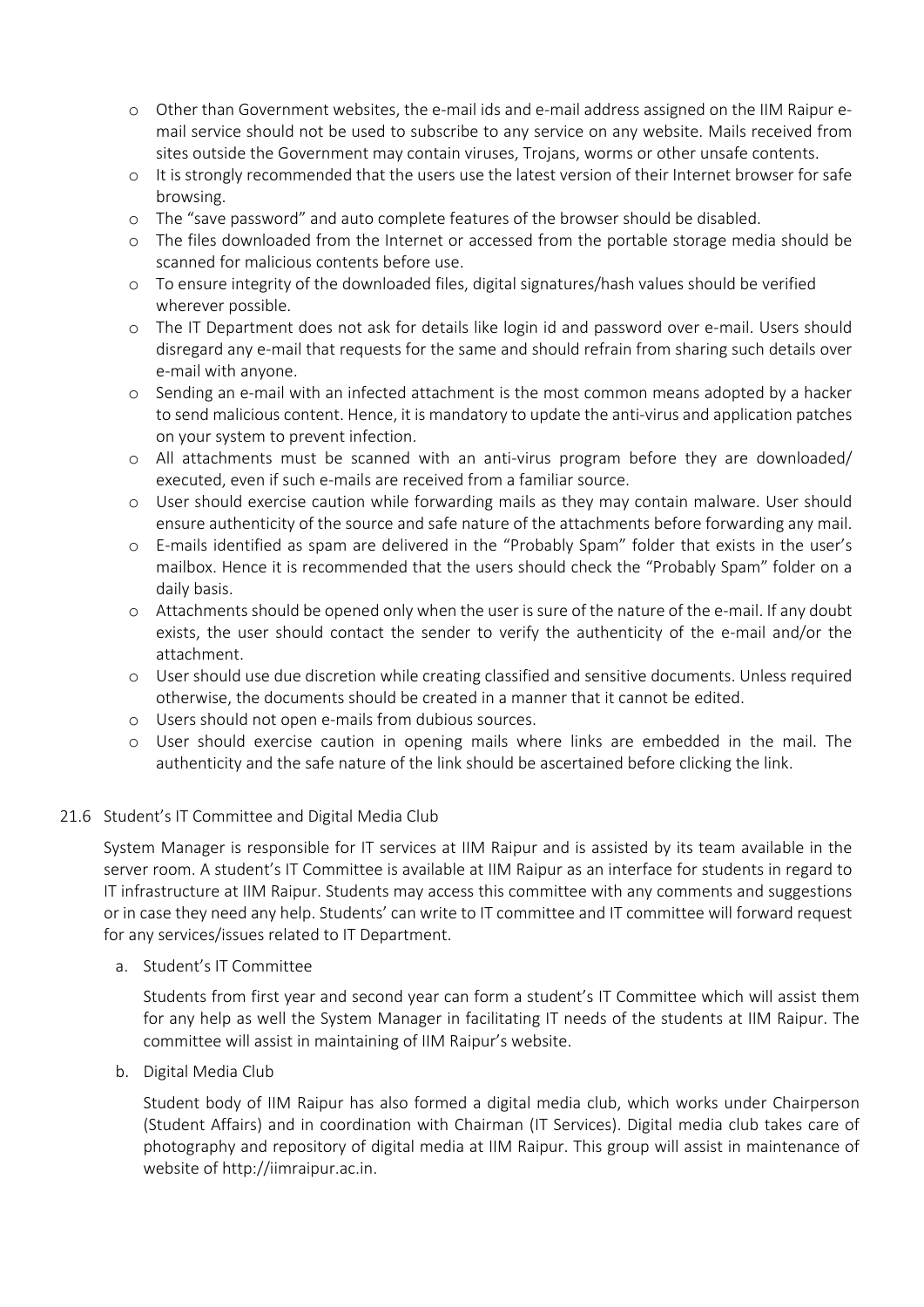#### 22. HOSTEL RULES

The Post-Graduate Programme is fully residential, and all the PGP students are required to stay in the hostel unless exempted from this condition in special cases by the competent authority. The guiding principle for hostel behaviour will be based on the "good neighbour" principle. Students are expected to show due sensitivity to the needs of others.

- 22.1 Do's for the Hostel
	- o Lock your room always, even when going out for short durations
	- o Keep your valuables and cash under lock
	- o Take special care of your mobiles, laptops etc.
	- o Maintain silence hours (10 pm to 7 am) every day
	- o Read the notice board (both at your college and the hostel) regularly.
	- o Contact your Hostel Supervisor (HS) or Wardens or Security officer in case of any problems.
	- o Enter your complete details in the register at security desk while leaving the hostel for more than a day.
	- o Obtain visitors pass well in advance for your visiting parents/relatives or any technician from the Administrative office/hostel supervisor
	- o Dine in one of the messes on the campus and pay your mess bills on time
	- o Protect yourself against malaria or other diseases.
	- o Follow the code of conduct for the students
	- o Read the hostel rule book and follow the rules
- 22.2 Don'ts for the Hostel
	- o Don't Cook in your rooms
	- o Don't keep or feed pets in your room or campus
	- o Don't play loud music (in your room or campus)
	- o Don't play or create disturbance in the corridors
	- o Don't conduct or attend parties (in your room or anywhere on the campus)
	- o Don't smoke, consume alcohol or indulge in substance abuse
	- o Don't indulge in ragging.
	- o Don't keep or play televisions in your rooms
	- o Don't keep valuables or heavy cash in your rooms
	- o Don't damage institute's property or assets
	- o Don't act in a manner that offends the local cultural and social values and local sensibilities and rule of the land.
	- o Don't loiter anywhere inside or outside the hostel campus.
	- o Don't permit proxy/dummy roommates in your room
	- o Don't permit non-residents to stay in or use your room
	- o Don't light lamps / candles, carry crackers or burn/burst crackers in and around the hostel premises
	- o Don't waste water or electricity
	- o Don't violate hostel rules

#### 22.3 Hostel Rooms

#### 22.3.1 Allotment/ Vacation/ Shifting

Hostel accommodation is allotted purely at the discretion of the Warden(s)/CAO and on condition that the student agrees to abide by all the rules and regulations of the hostel. The Chief Administrative Officer/Warden(s) may refuse hostel facilities without assigning any reason or remove a resident from the hostel at any time on disciplinary grounds. Students may be required on disciplinary grounds to vacate their rooms at short notice. Similarly, students may be required to shift to alternate accommodation at short notice due to administrative reasons. The Hostel Management reserves the right to break open any room which is not vacated. No complaints of breakage or loss will be entertained. Important rules regarding the Hostel Rooms are as under: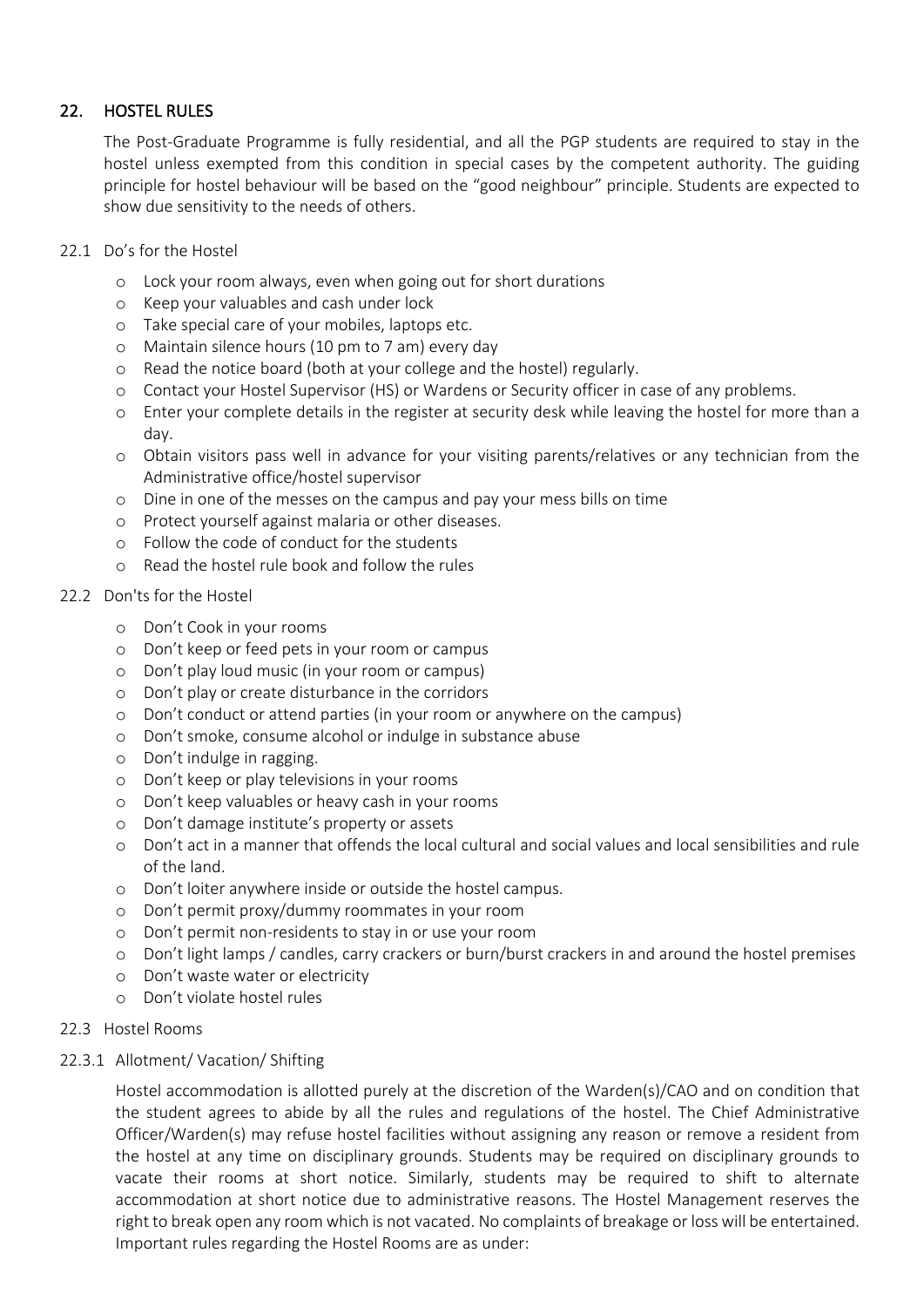- a. The hostel facilities fee/ deposit may be paid at the time of counselling or registration/admission.
- b. It is mandatory for all first-year students to stay in the hostels and be a member of the mess in the hostel. In exceptional cases permission may be granted by the CAO/Director/warden/ to stay out before joining the hostel. However, when a first-year student vacates the hostel, his hostel fees less deposit and utilized utility fees will be forfeited.
- c. Students must occupy rooms specifically allotted to them. They are not allowed to change rooms except with the written permission of the Warden/Hostel Supervisor.
- d. Change of accommodation from one hostel to another during a term is generally not permitted.
- e. Allotment made to a student is subject to cancellation, if he/she fails to occupy the room within the prescribed time. Rooms will also be forfeited if students fail to clear all their dues to the hostel by the specified deadline. In such cases they will be asked to vacate the hostel.
- f. The Warden reserves the right to break open rooms in case of any violation of Hostel rules, suspected unlawful activities or on the basis of security risk perceived.
- g. Once a student vacates the hostel, he/she will not be re-allotted hostel accommodation for a minimum period of 6 months. Every attempt will be made to provide hostel accommodation to all students.
- h. Residents who wish to vacate the hostel must meet the Hostel Supervisor for necessary formalities/ advice. Permission of the student's Parents and Hostel In-charge along with certain documentation is mandatory. While planning to vacate the hostel refund rules given at the end of this book must be consulted.
- i. When there is a vacant seat in the room, the duplicate key of the room must be deposited with the Supervisor of the block to facilitate allotment of the vacant seat to another student.
- j. No student should stay away from his/her room during the night except with prior written permission of the Warden/Hostel Supervisor. Any student, who wishes to leave the campus temporarily or otherwise, should obtain the permission of Supervisor in writing. Those applying for permission must state the date and time of his/her intended departure and return as well as the destination and enter all these details in the in-out register maintained in Security at gate.
- k. All visitors including parents/guardians must be entertained only in the visitors lounge and during visiting hours only. A visitor's pass will be obtained from the office of the Security, well in advance by the concerned student.
- l. Any damage/breakage to hostel property will be charged to the occupants of the room/ block with a fine. Disciplinary action will also be initiated.
- m. All instructions/notices displayed on notice boards will be deemed to have been read by all residents and excuses for non-compliance of such instructions and notices will not be accepted. Residents are advised to look at the notice board every day to acquaint themselves with latest information/orders.
- n. Fire Hazards and Safety: Candles and incense are a fire hazard and are not permitted in the hostels. Combustible materials such as gasoline, paint thinner and oil lamps are not permitted in the hostels. Burning/bursting of crackers, carrying of crackers to the rooms and lighting of lamps/candles are banned strictly in and around the Hostel premises throughout the year. Residents must switch off all lights and fans, and electrical appliances including mosquito repelling machines if any before leaving their rooms. This is necessary to avoid an inadvertent fire.
- o. In case of Fire: Residents must call/alert the Hostel Supervisor(s)/ Warden(s)/ Security Staff(s).
- p. The Hostel Warden or his representative may enter any room for verification at any time of the day or night.
- q. The management reserves the right to break open the rooms in case of violations of hostel rules, suspected unlawful activities and security risk cases or where the student is absent from his room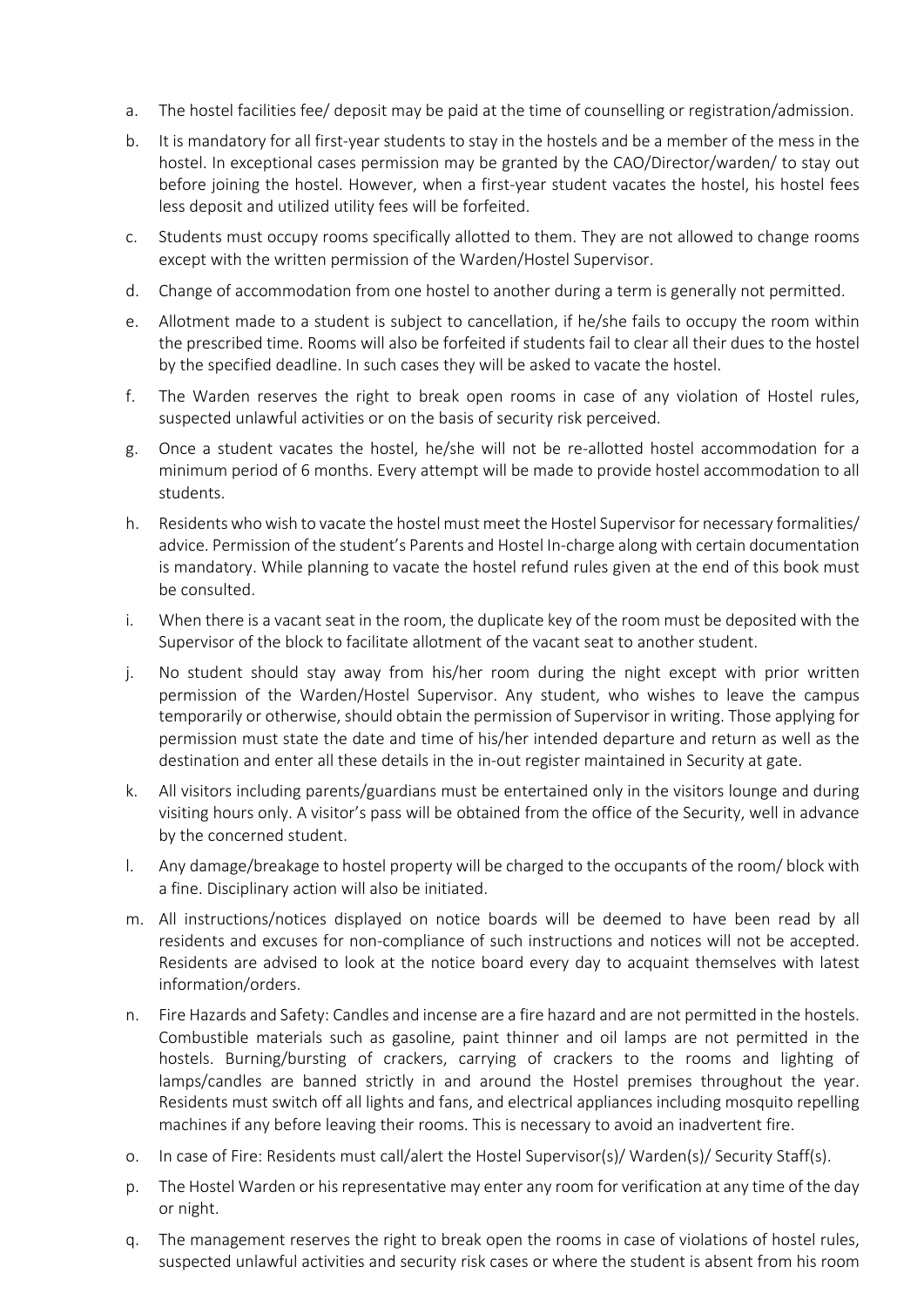for a long period without prior information or any valid reason. This will, however, be carried out by the security person in the presence of the hostel Supervisor, Security Officer and one more person at the discretion of the Warden. On such occasions, the items in the room will be listed by these officials and kept in the storeroom. A verbal report followed by a written report will be sent to the higher Authorities.

- r. All hostel inmates must report any disciplinary matter or problems concerning them or their roommate/ neighbour(s) coming to their notice to the Hostel Supervisor. In case their room-mate is absent from the room or is sick / admitted in the hospital or is in any kind of physical/mental trouble or is indulging in any bad practices the same must be immediately brought to the notice of the Hostel Supervisor.
- s. Giving the room keys to any person (except the Hostel Supervisors) in good faith is at one's own risk. The management will not take any responsibility for any loss of such costly articles/money.
- t. Insurance of Laptops/Valuables: It is the responsibility of the Hostel residents to get their laptops and valuables, if any, insured themselves.
- u. Security of ATM/Debit cards/ Credit Card: All students must take care of their ATM/ Debit cards. They are advised not to disclose their PIN to anybody, even to their best friends.
- v. Waiting List for changing Hostels/ Rooms: Students desirous of shifting to different rooms within their present Hostels or wishing to shift to other Hostels must put their names in the "Waiting List" being maintained at respective Hostels and the Supervisor. Such students will be accommodated based purely on the waiting list seniority.

#### 22.3.2 Maintenance of Rooms

- a. The rooms have been distempered and painted as per schedule and will be maintained regularly by the management as per the maintenance schedule. Residents are not permitted to re-paint or do any alteration of any nature without the written permission of Hostel Supervisor.
- b. All maintenance complaints/requirements will be attended to by JE. Complaint(s) must be entered in the register(s) available with JE and Supervisors of their hostels. The complaints will be attended to expeditiously and are monitored by the Hostel Supervisor. Residents are not permitted to employ any outsiders for any such job without the permission of Hostel Supervisor.
- c. Residents must bring to the notice of the Hostel Supervisor any failures/breakdown in the electric supply. They should not themselves attempt to repair the defects in the mains or in the distribution system. The service of an electrician is available round the clock for attending to any defect in the electric system or fittings. When leaving the room, the occupants must take care to see that the fan and lights are switched off. Every effort must be made to economies the use of electricity.
- d. The rooms and surroundings must be kept clean. The service of the cleaners must be obtained to ensure that the rooms are swept and cleaned while the residents are in the room. The housekeeping supervisors are at the service of residents. Residents are responsible for the cleanliness of their rooms. They should see that the rooms are properly swept every day. All waste paper and refuse must be placed in receptacle provided for that purpose.
- e. The electric points provided in each room are to be used for connecting table lamps. Use of any domestic electric appliance etc. is not permitted. Institute notifies a list of appliances permitted to be used in the room. Infringement of these rules will be severely dealt with. For the use of authorized electric appliances permission may be obtained from Warden/Hostel Supervisor. Any private unauthorized electric appliance found in any of the rooms without permission will be confiscated and disciplinary action initiated.
- f. Water is an essential but scarce commodity. All residents are requested to use water judiciously and preserve it. Leakage etc. in the bathrooms should be immediately reported through Housekeeping Supervisors/ Hostel Supervisor.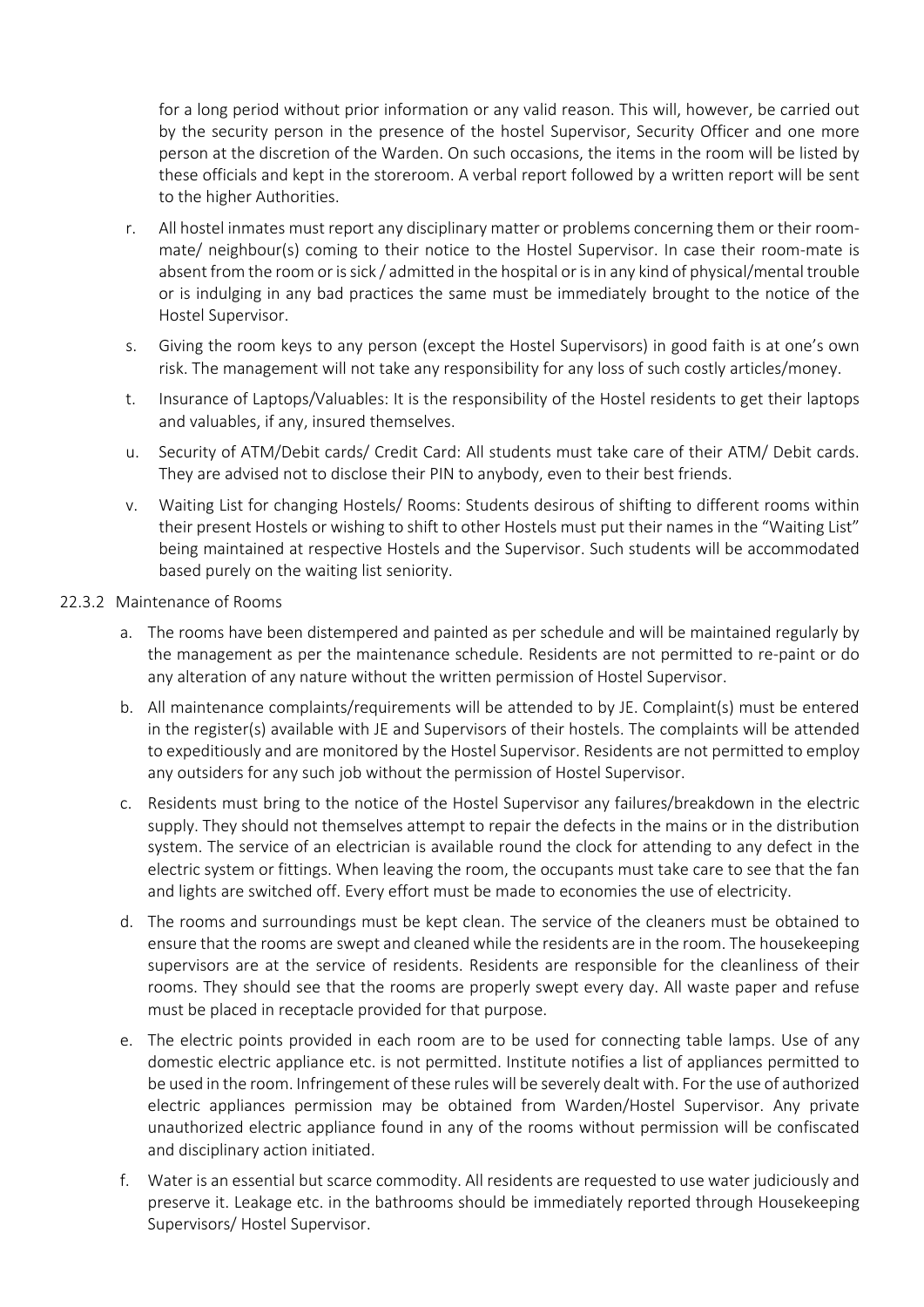- g. Any damage to hostel property will be made good by the residents who are responsible for such damage. This includes driving in of nails, defacing of walls, damage to fixtures and furniture. Fine will also be levied in addition to disciplinary action.
- 22.4 Timings Leaving Campus

The hostel timings will be strictly adhered to. Library timings are up to 10.00 p.m. All residents will return to the hostel by 11.00 p.m. At 11.00 p.m. hostel gates will be closed. Students who wish to go to any place such as Railway station, Airport etc. for the night trains or flights must take prior permission at least one day in advance from the warden/ Hostel Supervisor. Any student found loitering in the campus after 10.30 midnights is liable to be questioned by Security staff. They are liable to surrender their identity card to security staff on duty. Roll call will be conducted between 11.00 p.m. to 11.30 p.m. Students are advised to be present in their rooms.

#### 22.5 Visitors

Visiting hours for guest(s)/ acquaintance(s) are from 7.00 am to 9.30 p.m. Visitors to the Hostel are not permitted after 9.30 p.m. Visitors including parents and guardians must obtain visitors pass from the Security Office IIM Raipur, even to enter the visitors lounge in the hostels. Male relatives above the age of 12 years are not permitted to visit ladies Hostels. Similarly, female relatives above the age of 12 are not permitted to visit gents Hostels. The security guards will refuse entry without passes. In the absence of visitor's pass, residents have to meet their visitor only outside the Hostel entrances. Except the residents, no one else including Parents are permitted to stay in the students' room. Visitors will be permitted to enter their wards hostel rooms, only if the student is present.

#### 22.6 Complaints and Suggestions

- a. All complaints regarding repairs/maintenance in the Hostels must be entered personally by the students in "Complaint Registers" maintained in all the Hostels. These complaints are attended to expeditiously by JE (Electrician)/maintenance staff. All complaints are also monitored regularly by the Hostel Supervisor.
- b. Residents of the hostels are not permitted to convene meetings of any sort in the Hostel premises without the prior permission of the Warden. Disobedience of this rule will be severely dealt with.
- c. There are "Suggestion Boxes" kept in all the hostels for suggestions, if any, from the residents. Residents may drop their suggestions and complaints, if any, duly signed with their names and roll numbers in these Suggestion Boxes which are opened periodically. Appropriate action will be taken on all suggestions/complaints and a feedback given to the student(s). No cognizance of anonymous suggestions/complaints will be taken.
- d. The Hostel Supervisor are available round-the-clock on telephone and may be contacted in case of any emergency. Their telephone numbers are given for your reference/security and are also displayed at various places in all the Hostels.

#### 22.7 Medical Facilities

- a. Students may avail the services of the institute doctor who will be available in the institute OPD centre at appointed days/timings as notified by the institute. The institute doctor may refer the students, if necessary, to outside specialist or hospital.
- b. If a student is sick continuously for three days, he/she will keep the Chairperson, (Students' Affairs) informed of his/her condition.
- c. If a resident falls sick, he/ she or room-mate/friend must immediately inform the hostel warden and supervisors/person on duty who will make arrangements to shift/evacuate the student to the hospital and look after him/her. All cases of sickness must be immediately reported to the Medical Officer/Enlisted Hospital for necessary treatment. In case a resident is quite unable to leave the room and go to the Hospital, the matter must be reported to the Chairperson (Students' Affairs).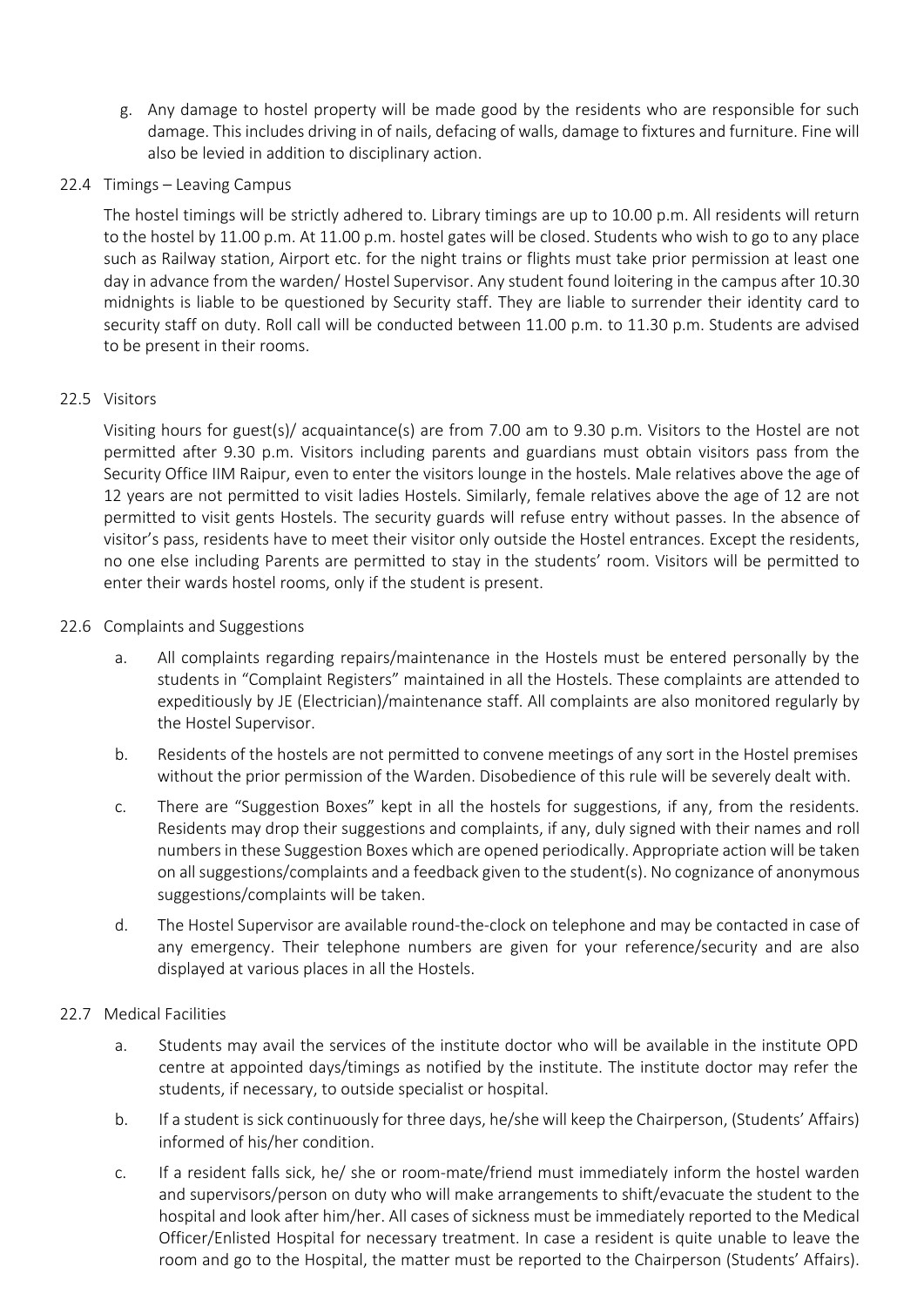Information regarding any resident falling sick or getting admitted in the hospital must be relayed to the hostel/college authorities on priority.

#### 22.8 Absence from Hostel

When a resident of the hostel wishes to leave the hostel/station on vacation/ holidays or otherwise the following action will be ensured:

- a. The student will submit to the Hostel Warden a signed application on the prescribed format duly countersigned and stamped by his/ her college authorities or Faculty guardian. Once permission is accorded by the Supervisor the students will also ensure the following mandatory action is done before leaving the hostel. The application forms can be obtained from either their hostel Supervisor/ Administrative Office or JE Office.
- b. Mandatory Action by all Hostel Residents including PGP, PGPWE, FPM Etc. Interns and Staff residents will make necessary entry in the IN-OUT Register available in Security at Gate. It is mandatory in all such absences to record departure/return date and time and place to which they are going along with the postal address and telephone/mobile number.
- c. Disciplinary action/penal fines will be levied on defaulters

#### 22.9 Noise Levels in the Hostel

- a. Anything which interferes with student's studies must be avoided at all times. "Silence Hours" will be observed from 10.00 p.m. to 7.00 a.m. on all days. No noise of any sort will be permitted during the "Silence Hours". Serious action will be taken on the breach of this rule. Residents must not go to others" rooms and disturb the inmates. Complaints from other residents will be investigated and action taken accordingly.
- b. Playing of loud music and disturbing the quite atmosphere by any other means is not permitted as it disturbs the fellow hostel mates. You may use earphones while listening to music. Playing any kind of outdoor games inside the hostels/corridors is not permitted.

#### 22.10 Mess Facilities

- a. Residents of the hostel are normally required to use the Mess facilities. Permission for not using the mess facility on a permanent basis may be given only under very special circumstances. Prior approval from the Chairperson (Students' Affairs) is necessary for this purpose.
- b. Signing out from the Mess is allowed only when leave is officially sanctioned for a particular purpose and period.
- c. All the residents are required to pay the Mess Bills within due date to avoid penalty, which will be decided by the Mess Committee in consultation with the Chairperson (Students' Affairs).
- d. Similarly, "Suggestion Book" is available in the Food Court Mess. Students/members may enter/drop their suggestion regarding quality, quantity and variety of food in these registers/boxes which are perused by CAO/hostel warden/ hostel Supervisor for remedial action. Valued suggestions of residents are given due consideration.
- e. For other complaints, if any, applications shall be made in writing addressed to the Hostel Warden and handed over to the Hostel Supervisor/Mess Manager at the Hostel/Food Court Mess office. Complaints will be resolved expeditiously by the Hostel Supervisor/Mess Managers themselves. Advice and assistance of the Hostel Supervisor will be taken when needed. For investigation of any of the complaints the Supervisor may call the concerned resident or hostel employees to his/her office.
- f. Similarly, students or dining members are not permitted to convene meetings of any sort in the Food Court Complex without the prior and written permission of their Warden(s)/CAO. Violation of this rule will be dealt with severely. If they want to conduct meetings of the clubs & committee's prior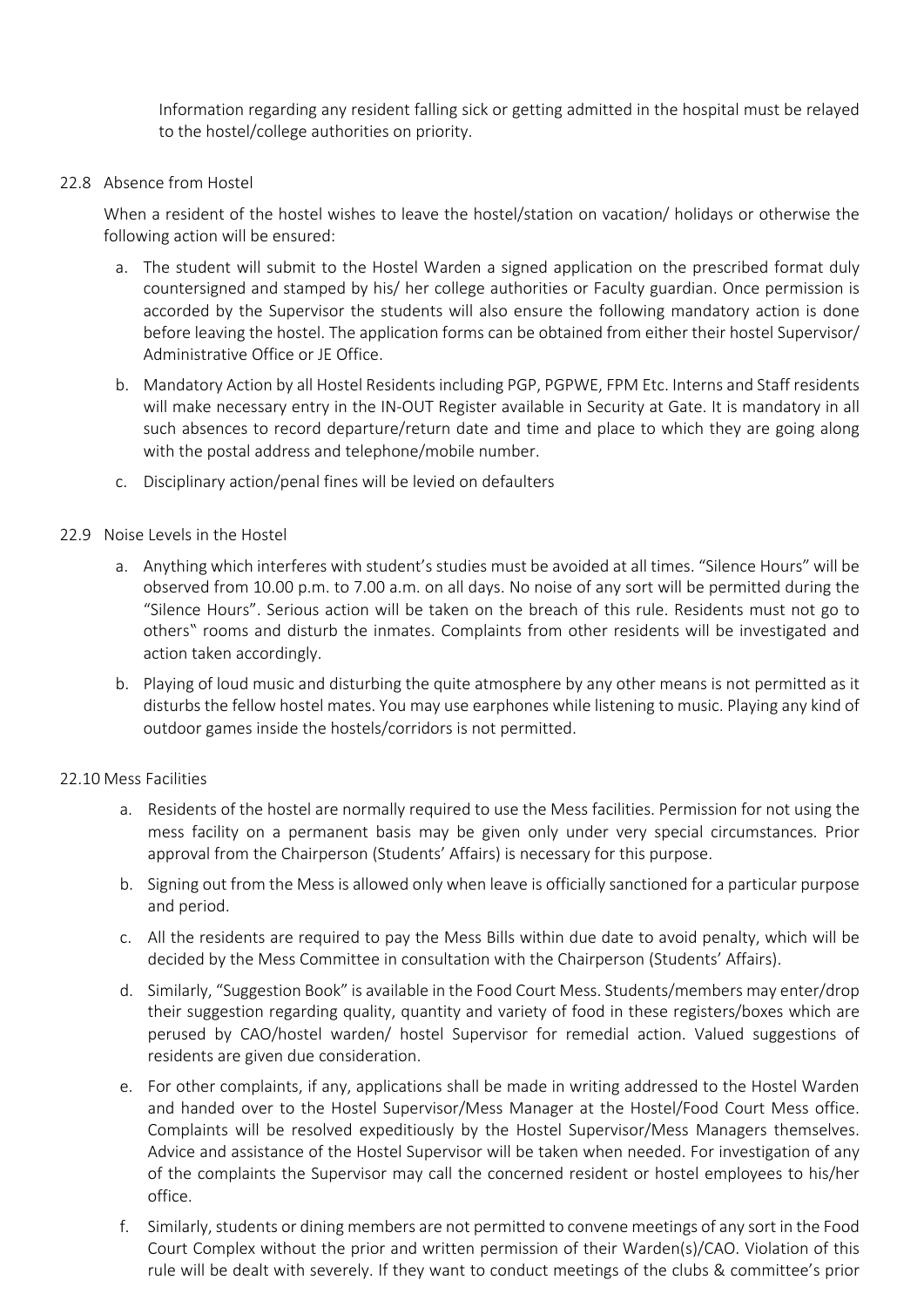approval from concerned authority, Wardens & Chairperson (Students Affairs) and CAO to be taken in writing.

#### 22.11 Prohibitions in Hostel

- a. Students are requested to avoid singing aloud, shouting or making all types of noises which are likely to distract the attention of those who may be studying in their rooms or hostel libraries.
- b. Pets of all kinds are prohibited inside the hostel. Feeding stray dogs or cats in the hostel premises is not permitted.
- c. Cooking in hostel rooms is not permitted.
- d. Substance abuse, consumption of alcohol and smoking or chewing of tobacco and its related products is strictly banned in the hostels and in the Institute Campus.
- e. Partying in the rooms, in the corridors or anywhere in the hostel permitted whatever be the occasion may be permitted in the lobby area with prior permission of the wardens & Chairperson (Students Affairs) and CAO in writing.
- f. No televisions are permitted to be kept in the hostel rooms by the students.
- g. The residents are forbidden to keep any heavy cash/valuables in the room. The resident is responsible for the safety of his/her items inside the rooms. They may deposit all sums of money not immediately required by them for their expenses in the local Banks.
- h. RAGGING IN ANY FORM IS BANNED INSIDE AND OUTSIDE THE CAMPUS. STRICT ACTION WILL BE TAKEN AGAINST THE DEFAULTERS. NO LENIENCY WILL BE SHOWN TO THE OFFENDERS. SUSPENSION AND OR WITHDRAWAL FROM THE HOSTEL/ COLLEGE IS ONE OF THE ACTIONS TAKEN PROMPTLY. PUNISHMENT FOR RAGGING UNDER THE CHHATTISGARH EDUCATION ACT OF 1983 CAN BE UPTO ONE YEAR IMPRISONMENT. SUPREME COURT HAS ALSO DEFINED RAGGING AS A CRIMINAL OFFENCE. (INSTITUTE RAGGING SQUAD CONTACT NUMBER: 0771-2474665)
- i. Students from one hostel are not permitted to enter other hostels. The entry of all males is strictly forbidden inside girls hostel except on Institute official duty with valid passes. Likewise, girls are not permitted to enter the boys hostels.
- j. Students must keep themselves aware of the laws regarding sexual harassment. Any case of sexual harassment in any form by any member of the campus community will be severely dealt with by the administration.
- k. Plastic Free Zone: IIM Raipur is a 'Plastic Free Zone'. Residents should ensure that plastic bags are not used for any purpose whatsoever.

#### 22.12 Vehicles

- a. Two-wheelers are strictly banned in the campus. Students are not allowed to ride the two-wheelers inside and outside the campus.
- b. All those who own a four-wheeler are required to give details of their vehicles to the Hostel Supervisor. They are also required to produce the registration book of their vehicles as well as their driving licenses. Such vehicles will be given an IIMR sticker.
- c. In case of residents having four-wheeler, they are advised to keep their vehicles always locked. The vehicles are liable to be frequently checked by the Regional Transport Authorities. Residents are advised to update the registration as per the rules/regulations prevalent in the State of Chhattisgarh. Residents are also advised to adhere to the traffic rules.
- d. Any vehicle without proper silencers creates noise pollution and is prohibited in the campus. All fourwheeler owners will register their vehicles with IIM Raipur JE and obtain stickers for parking the vehicles in the IIM Raipur Premises. Management does not take responsibility of the vehicles.
- e. Residents should park their four wheelers in the designated parking areas only. Vehicles parked elsewhere are liable to be towed away at the owner's cost.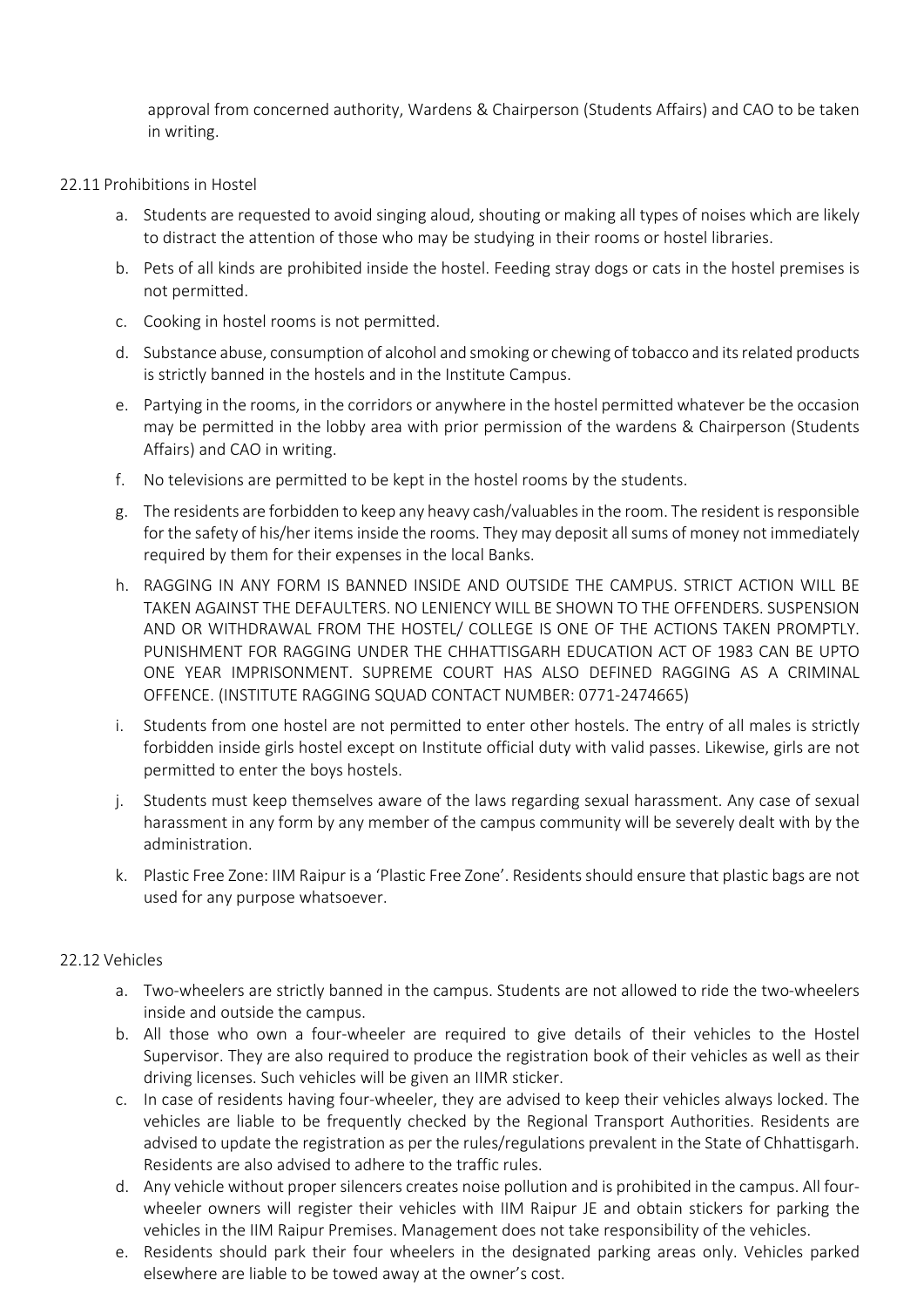#### 22.13 Security in Campus

- a. Students are required to cooperate with the institute security staff regarding the security issues
- b. The students shall carry their ID cards while leaving the campus and shall inform the security desk and enter the details in the register regarding the destination, contact number and expected time of return
- c. The students are requested to view this measure not as an intrusion into their affairs, but merely as a security precaution for their own safety
- d. Visiting hours for guest(s)/acquaintance(s) are from 7.00 am to 9.30 p.m. Visitors to the Hostel are not permitted after 9.30 p.m. Visitors including parents and guardians must obtain visitors pass from the Security Office IIM RAIPUR, even to enter the visitors lounge in the hostels. The security guards will refuse entry without passes. In the absence of visitor's pass, residents have to meet their visitor only outside the Hostel entrances. Except the residents no one else including Parents are permitted to stay in the students' room. Visitors will be permitted to enter their wards hostel rooms only if the student is present.
- e. All residents will return to the hostel by 11.00 p.m. At 11.00 p.m. hostel gates will be closed.

#### 22.14 Violations

Any violation of the above hostel rules will be viewed very seriously. Minor violation will be managed by the Hostel Supervisor with the assistance of the hostel administration. He/she will be imposed penalties and / or fines as appropriate. Major violations will be dealt with by the institute administration. The punishment in case of major violations may include, but not be limited, to expulsion and /or legal proceedings.

#### 23. POLICY ON SEXUAL HARASSMENT OF WOMAN AT WORKPLACE

Refer the Policy document available at: http://www.iimraipur.ac.in/index.php/institute/policy-rules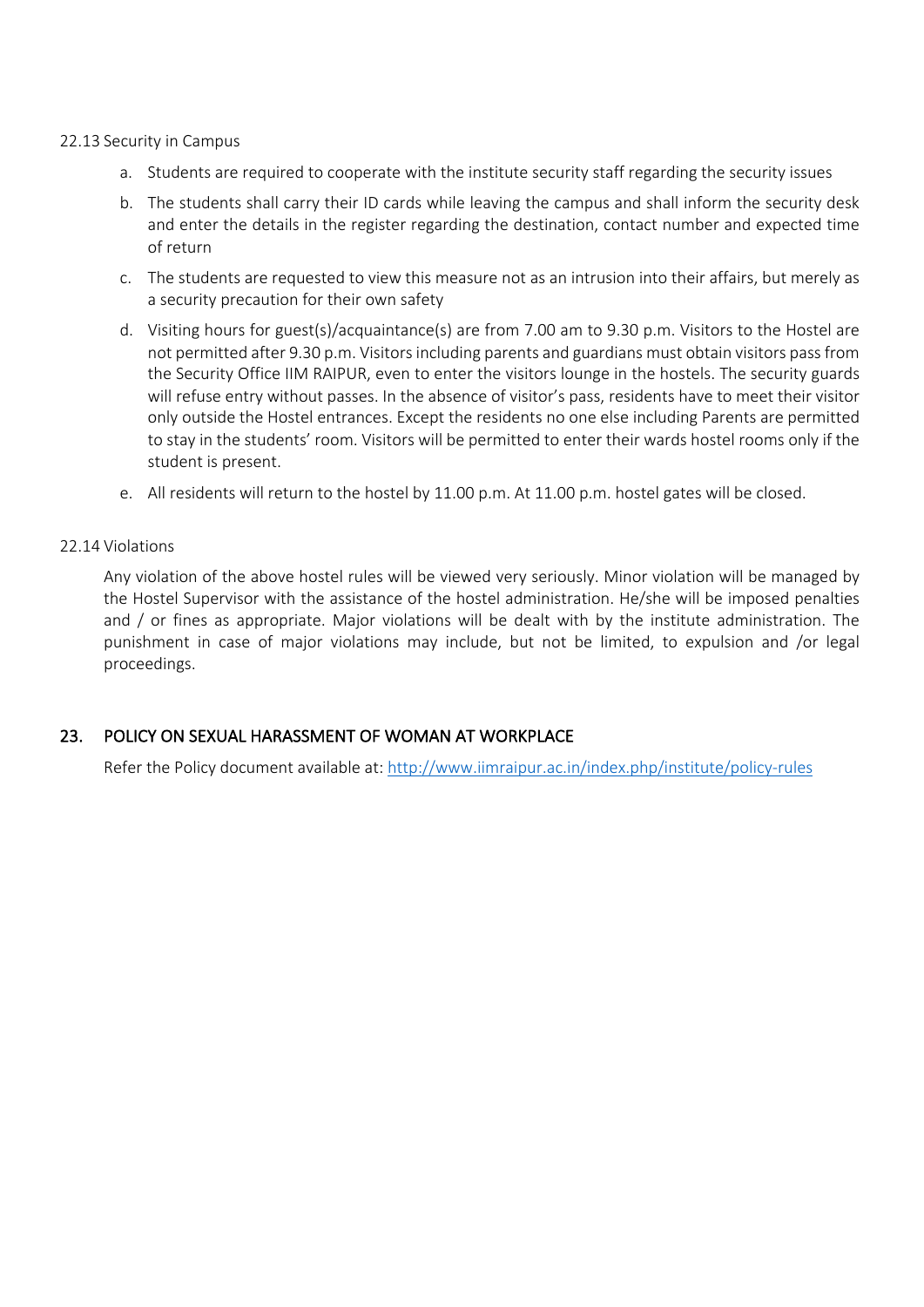#### ANNEXURE I: ACADEMIC CALENDAR

## ACADEMIC CALENDAR-(Tentative)<br>Note: SUBJECT TO CHANGE AS PER THE GUIDELINES RECEIVED FROM MHRD (GOI) & GOVT. OF CHHATTISGARH FROM TIME TO TIME.

| <b>Programme:</b>     | PGP     | <b>Batch:</b>      | 2020-22    |
|-----------------------|---------|--------------------|------------|
| <b>Academic Year:</b> | 2020-21 | <b>Batch Year:</b> | $1st$ Year |

| <b>Activities</b>                                                      | Date (s)                                                                 | Day(s)                 |  |  |  |  |
|------------------------------------------------------------------------|--------------------------------------------------------------------------|------------------------|--|--|--|--|
| TERM I (17 <sup>th</sup> AUGUST 2020 – 05 <sup>th</sup> NOVEMBER 2020) |                                                                          |                        |  |  |  |  |
| <b>Preparatory Module</b>                                              | August 04-13, 2020                                                       | Tuesday-Thursday       |  |  |  |  |
| <b>Orientation Program</b>                                             | August 14 and 16, 2020                                                   | Friday and Sunday      |  |  |  |  |
| Independence Day (Holiday)                                             | 15 <sup>th</sup> August 2020                                             | Saturday               |  |  |  |  |
| Classes begin                                                          | $17th$ August 2020                                                       | Monday                 |  |  |  |  |
| Muharram (Holiday)                                                     | 30 <sup>th</sup> August 2020                                             | Sunday                 |  |  |  |  |
| <b>Mid Term Examination</b>                                            | $22nd - 25th$ September 2020                                             | <b>Tuesday-Friday</b>  |  |  |  |  |
| Mahatma Gandhi's Birthday (Holiday)                                    | 02 <sup>nd</sup> October 2020                                            | Friday                 |  |  |  |  |
| Dussehra (Mahasaptami) (Holiday)                                       | 23 <sup>rd</sup> October, 2020                                           | Friday                 |  |  |  |  |
| Dussehra (Holiday)                                                     | 25 <sup>th</sup> October, 2020                                           | Sunday                 |  |  |  |  |
| <b>Classes End</b>                                                     | 29 <sup>th</sup> October 2020                                            | Thursday               |  |  |  |  |
| Milad-Un-Nabi (Holiday)                                                | 30 <sup>th</sup> October 2020                                            | Friday                 |  |  |  |  |
| <b>End Term Examination</b>                                            | $02nd - 05th$ November 2020                                              | <b>Monday-Thursday</b> |  |  |  |  |
| <b>Final Submission of Marks</b>                                       | 26 <sup>th</sup> November 2020                                           | Thursday               |  |  |  |  |
| <b>Declaration of Term-I Result</b>                                    | 01 <sup>st</sup> December 2020                                           | Tuesday                |  |  |  |  |
| <b>Term Break</b>                                                      | Nov 06-08, 2020                                                          | <b>Friday-Sunday</b>   |  |  |  |  |
|                                                                        | TERM II (09 <sup>th</sup> NOVEMBER 2020 - 29 <sup>th</sup> JANUARY 2021) |                        |  |  |  |  |
| Classes begin                                                          | 09 <sup>th</sup> November 2020                                           | Monday                 |  |  |  |  |
| Diwali (Deepavali) (Holiday)                                           | 14 <sup>th</sup> November 2020                                           | Saturday               |  |  |  |  |
| Guru Nanak Birthday (Holiday)                                          | 30 <sup>th</sup> November 2020                                           | Monday                 |  |  |  |  |
| <b>Mid Term Examination</b>                                            | $14th-17th$ December 2020                                                | <b>Monday-Thursday</b> |  |  |  |  |
| Christmas Day (Holiday)                                                | 25 <sup>th</sup> December 2020                                           | Friday                 |  |  |  |  |
| Classes End                                                            | 22 <sup>nd</sup> January 2021                                            | Friday                 |  |  |  |  |
| Republic Day (Holiday)                                                 | 26 <sup>th</sup> January 2021                                            | Tuesday                |  |  |  |  |
| <b>End Term Examination</b>                                            | $25^{\text{th}} - 29^{\text{th}}$ January 2021                           | <b>Monday-Friday</b>   |  |  |  |  |
| <b>Final Submission of Marks</b>                                       | 18 <sup>th</sup> February 2021                                           | Thursday               |  |  |  |  |
| <b>Declaration of Term-II Results</b>                                  | 22 <sup>nd</sup> February 2021                                           | Monday                 |  |  |  |  |
| <b>Term Break</b>                                                      | Jan 30-Jan 31, 2021                                                      | <b>Saturday-Sunday</b> |  |  |  |  |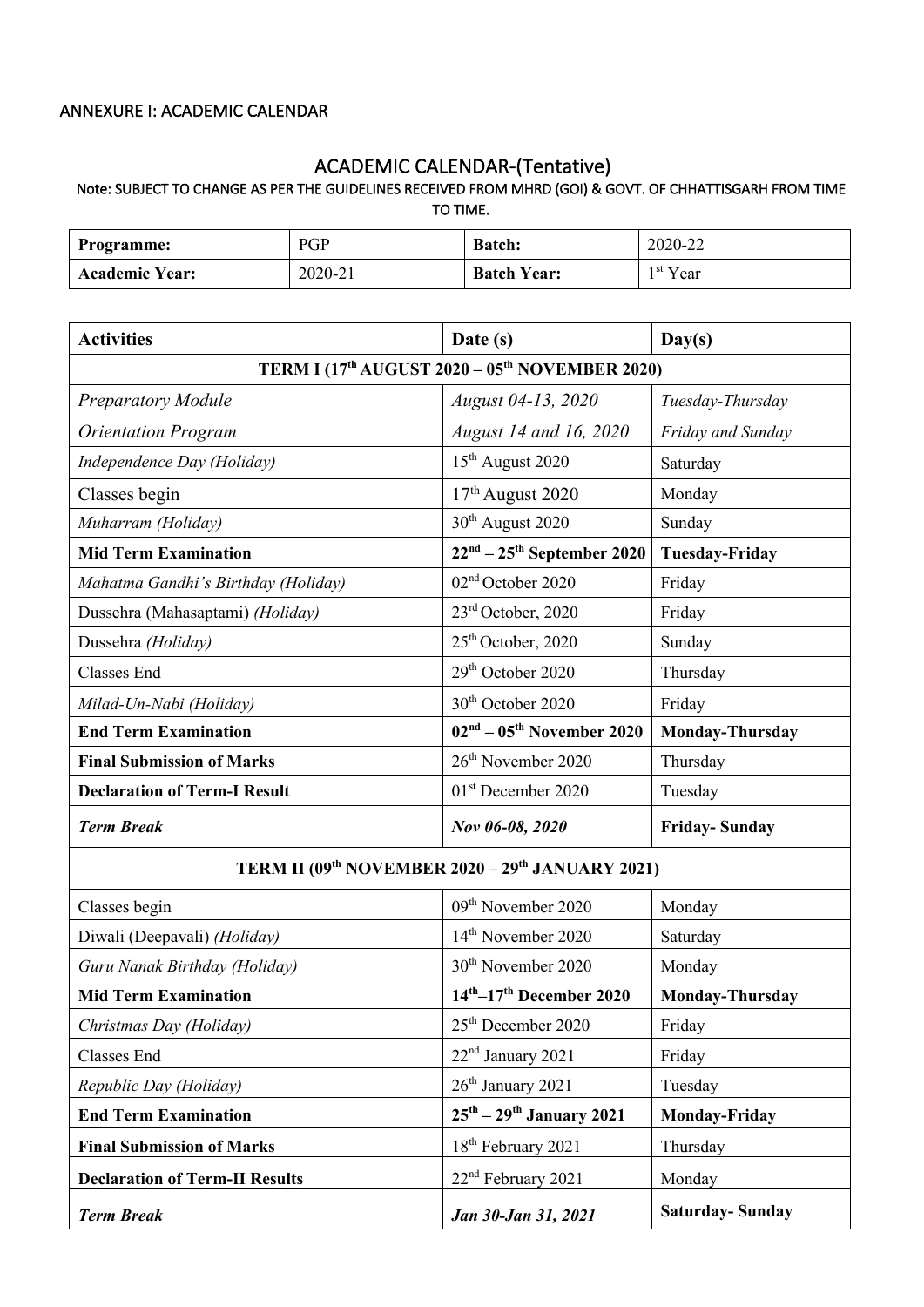| <b>Activities</b>                                                     | Date (s)                       | Day(s)                 |  |  |  |  |
|-----------------------------------------------------------------------|--------------------------------|------------------------|--|--|--|--|
| TERM III (01 <sup>st</sup> FEBRUARY 2021-15 <sup>th</sup> APRIL 2021) |                                |                        |  |  |  |  |
| Classes begin                                                         | 01 <sup>st</sup> February 2021 | Monday                 |  |  |  |  |
| Mahashivratri (Tentative)                                             | $11th$ March 2021              | Thursday               |  |  |  |  |
| <b>Mid Term Examination</b>                                           | 08th - 11th March 2021         | <b>Monday-Thursday</b> |  |  |  |  |
| Holi (Tentative)                                                      | $29th$ March 2021              | Monday                 |  |  |  |  |
| Good Friday (Tentative)                                               | $02nd$ April 2021              | Friday                 |  |  |  |  |
| Classes End                                                           | $09th$ April 2021              | Friday                 |  |  |  |  |
| <b>End Term Examination</b>                                           | $12^{th} - 15^{th}$ April 2021 | <b>Monday-Thursday</b> |  |  |  |  |
| <b>Final Submission of Marks</b>                                      | $06^{th}$ May 2021             | Thursday               |  |  |  |  |
| <b>Declaration of Term-III Results</b>                                | $10^{th}$ May 2021             | Monday                 |  |  |  |  |
| Summer Internship                                                     | April – May 2021               |                        |  |  |  |  |

\*Note: While the office shall adhere to this calendar as far as possible, it reserves the right to change if it is necessary.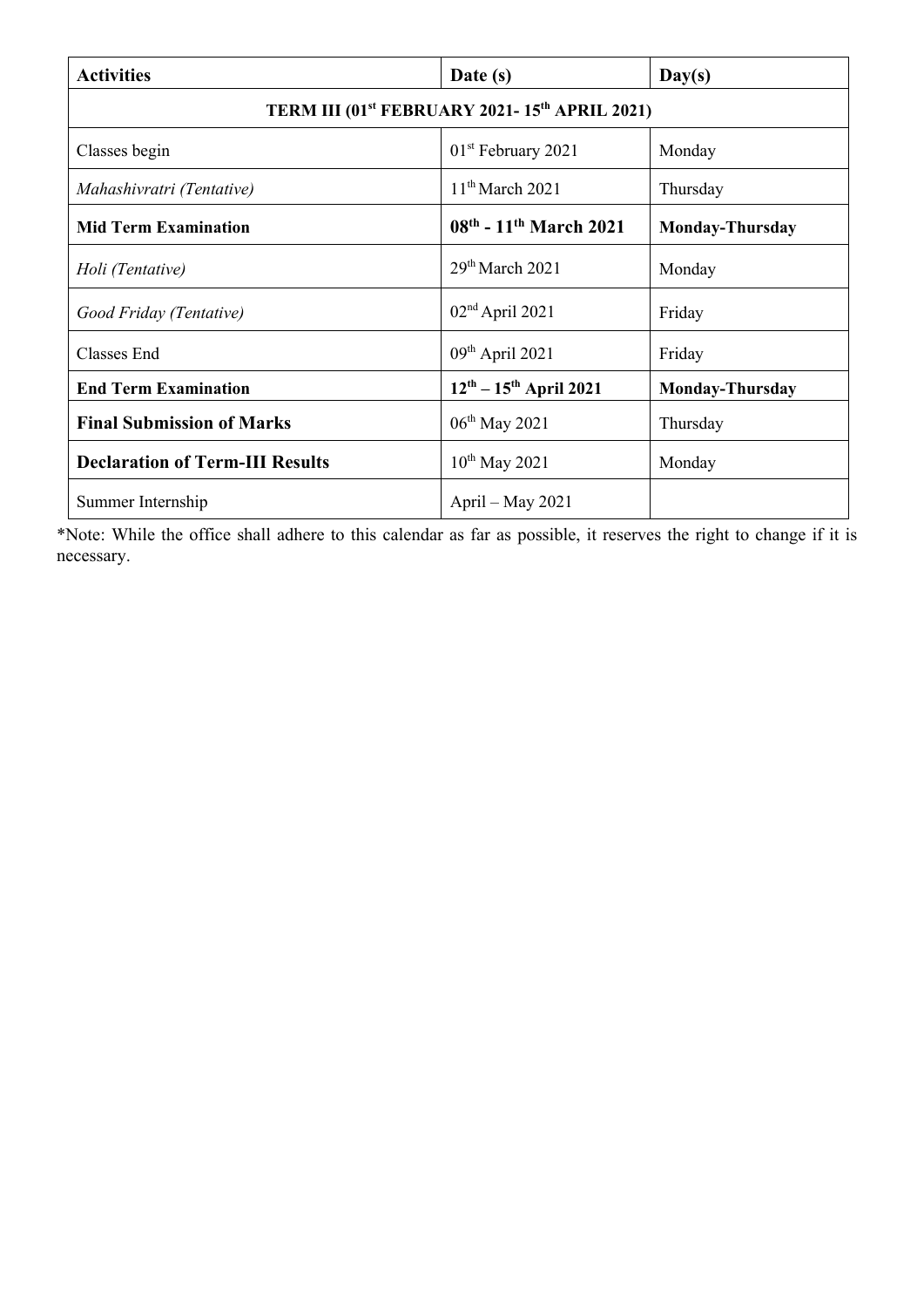#### ANNEXURE II: LIST OF FIRST YEAR COURSES

#### TERM I

| Course                          | <b>Credits</b> |
|---------------------------------|----------------|
| <b>Business Communication-I</b> | 0.50           |
| Quantitative Methods-I          | 1.00           |
| Microeconomics for Managers     | 1.00           |
| <b>Financial Accounting</b>     | 1.00           |
| <b>Spread Sheet Modelling</b>   | 0.50           |
| Organizational Behaviour        | 0.50           |
| Marketing Management -I         | 1.00           |
| <b>Operations Management -I</b> | 1.00           |
| Tota                            | 6.50           |

#### TERM II

| Course                                   | <b>Credits</b> |
|------------------------------------------|----------------|
| <b>Business Communication-II</b>         | 0.50           |
| Quantitative Methods -II                 | 1.00           |
| Macro Economics                          | 1.00           |
| Cost Accounting                          | 0.50           |
| Financial Markets and Institutions       | 0.50           |
| Organizational Theory, Design and Change | 1.00           |
| Marketing Management -II                 | 1.00           |
| Management Information System            | 1.00           |
| Tota                                     | 6.50           |

#### TERM III

| Course                           | Credits |
|----------------------------------|---------|
| <b>Business Research Methods</b> | 1.00    |
| Corporate Finance                | 1.00    |
| <b>Business Ethics and CSR</b>   | 0.50    |
| Human Resources Management       | 1.00    |
| <b>Operations Management -II</b> | 1.00    |
| Strategic Management-I           | 1.00    |
| Legal aspects of business        | 0.50    |
| Management Toolbox               | 0.50    |
| Total                            | 6.50    |
| <b>Grand Total</b>               | 19.50   |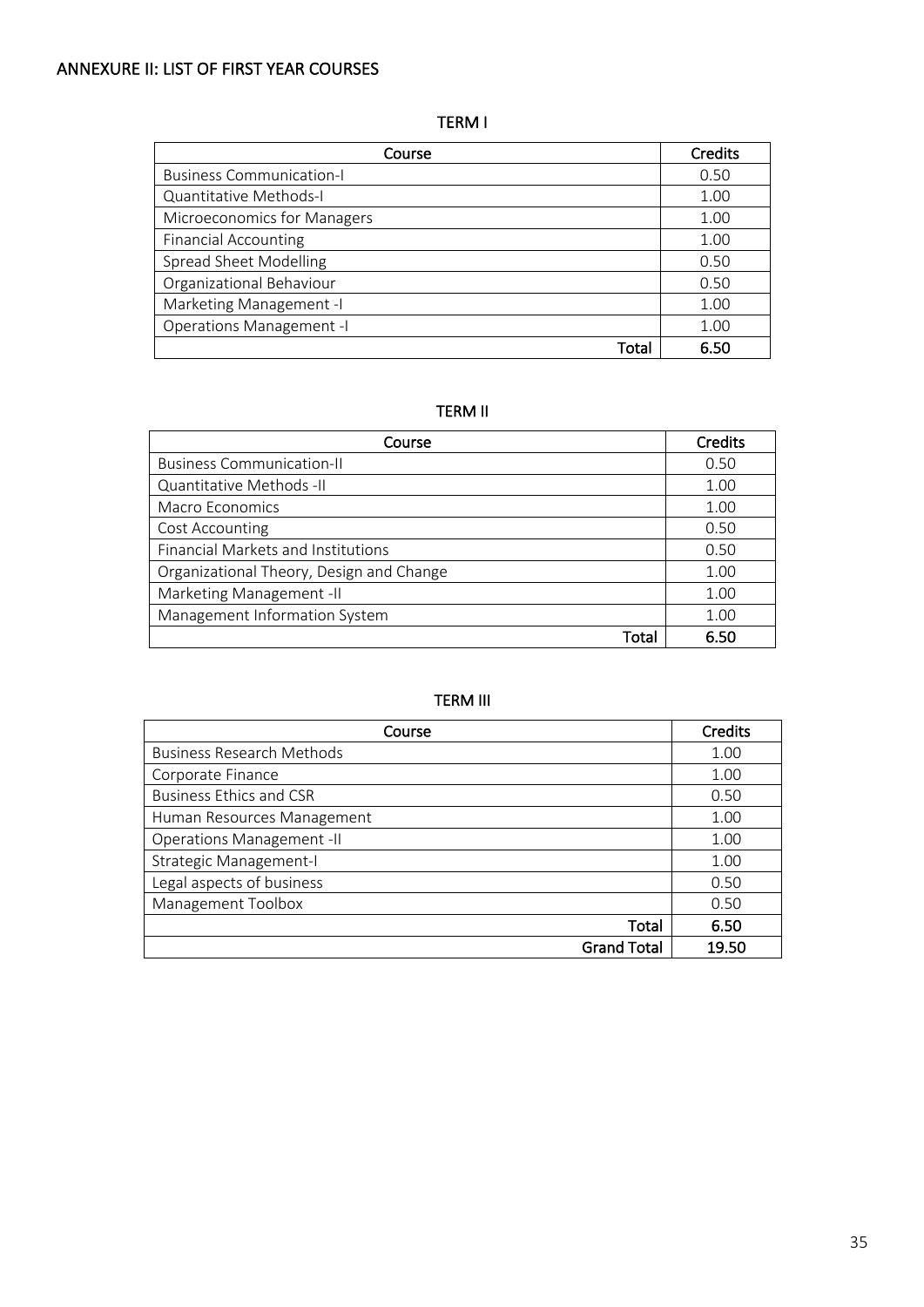# INDIAN INSTITUTE OF MANAGEMENT RAIPUR<br>Application for Appeal

Date:

To, The Director, IIM Raipur.

Subject: - Regarding the appeal to consider my case for readmission in the program from next academic year.

Name of the Student:  $\blacksquare$ 

| S.No. | Term                 | Nos. of D's | Nos. of F's | <b>TGPA</b> |
|-------|----------------------|-------------|-------------|-------------|
| 1     | Term $1/10*$         |             |             |             |
| 2     | Term II / $V^*$      |             |             |             |
| 3     | Term III / VI*       |             |             |             |
| 4     | First / Second Year* |             |             | CGPA:       |

\*Strike whichever is not applicable

As per the clause nos. 10.5-page nos. 13 of the PGP Manual:

"*If a student is terminated from the programme (on account of failure to achieve minimum standards of academic performance as specified in clause 10.2b) in the first year or the second year, he/she may file an appeal to the Chairman, Academic Council (Director, IIM Raipur). Academic Council may reconsider his/her case for readmission in the program from the next academic year. The decision of the Director on such an appeal will be final. However,*  the student has the provision to appeal only once for each of the two years. The student will have to repeat the *entire year. All the terms and conditions regarding admission will be applied as per the prevailing policies at the time of re-joining."*

I wish to appeal for reconsidering my case for readmission in the program from the next academic year. And the decision of the competent authority on my appeal will be final, the terms and conditions regarding admission will be applied as per the prevailing polices at the time of re-joining and I will pay the full fees applicable at the time of readmission.

Thanking you in anticipation.

(Signature) Name: Dated: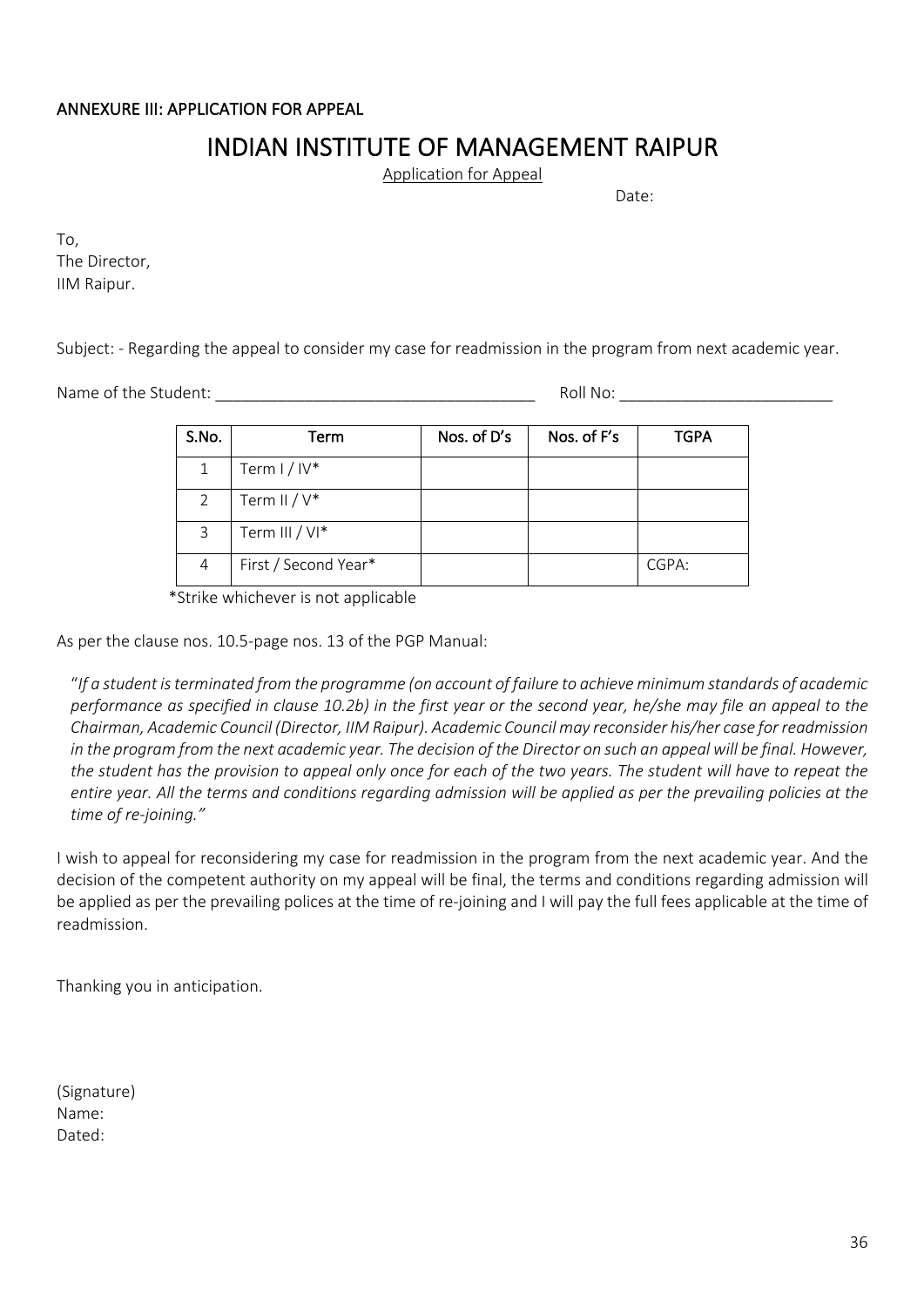#### Certificate of Approval for CIS Report

The CIS Report titled "…………………………………………………….…………" submitted by "………………………………………..……….." is hereby approved as a certified study in Management carried out and presented in a manner satisfactory to warrant its acceptance as a prerequisite for the award of Post Graduate Programme in Management for which it has been submitted. It is understood that by this approval the undersigned do not necessarily endorse or approve any statement made, opinion expressed or conclusion drawn therein but approve the CIS Report only for the purpose for which it is submitted.

Signature of Faculty Guide